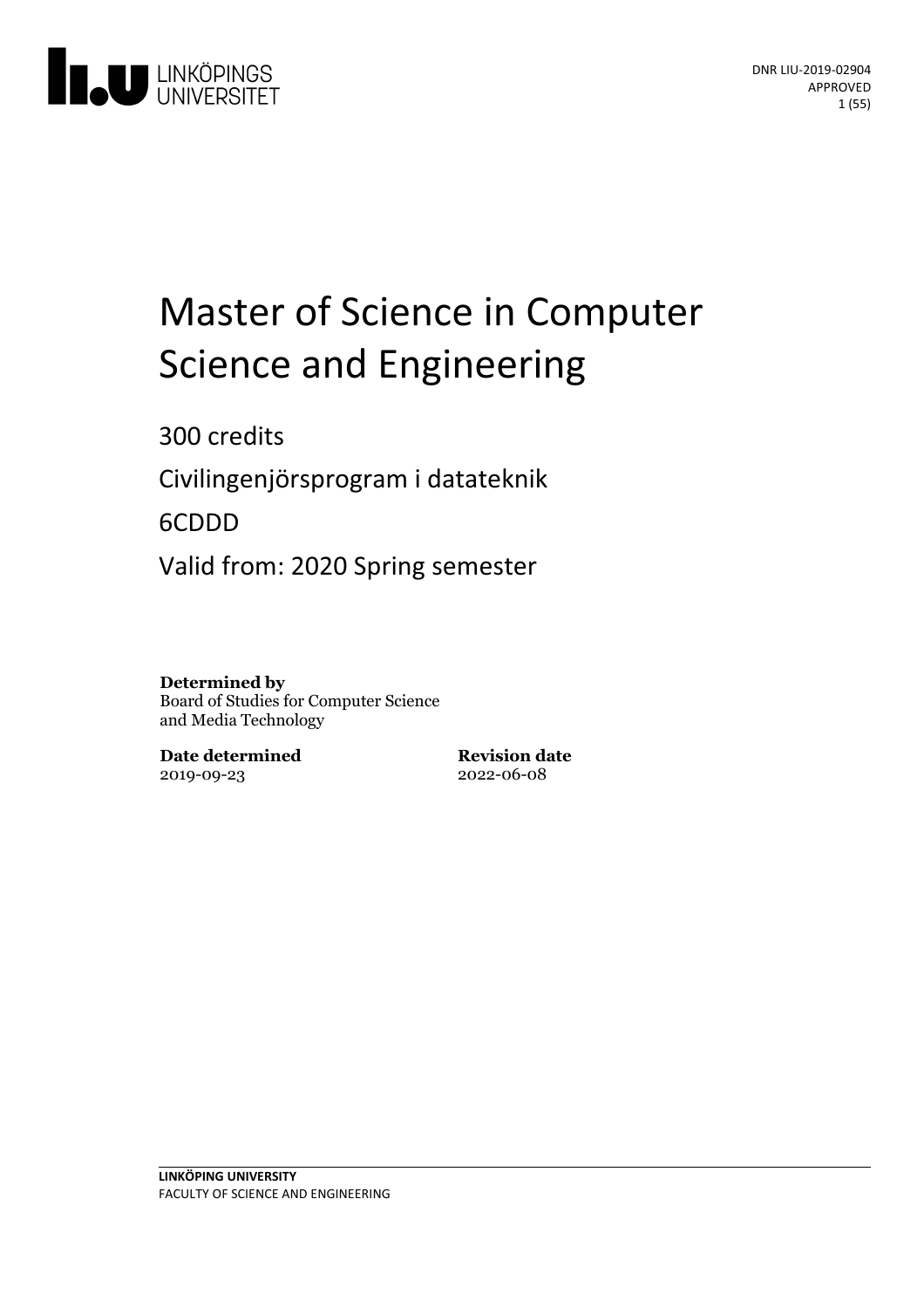# Entry requirements

# Degree in Swedish

Civilingenjör 300 hp och Teknologie master 120 hp

# Degree in English

Master of Science in Engineering 300 credits and Master of Science 120 credits

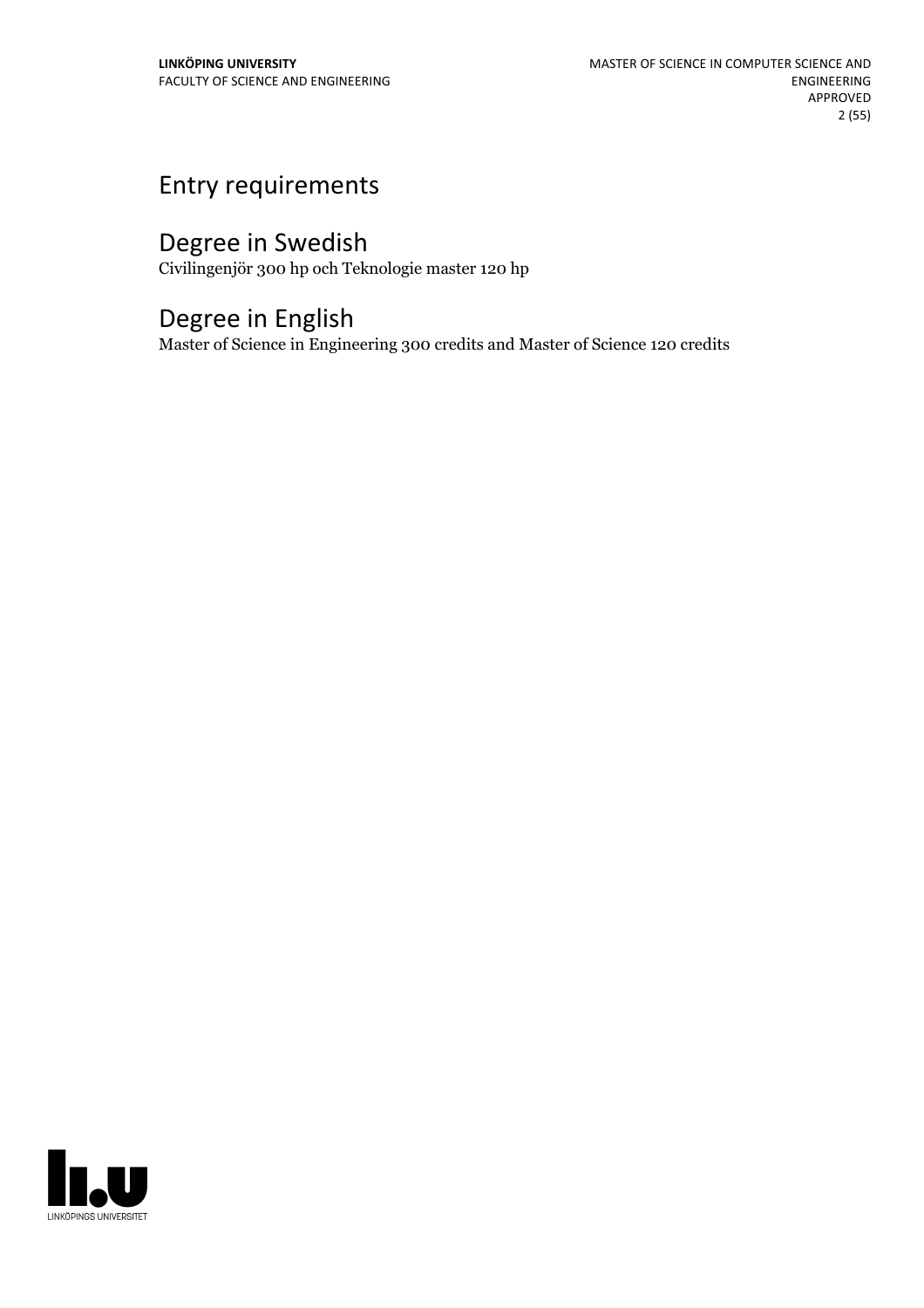# **Curriculum**

# **Semester 1 (Autumn 2020)**

| Course<br>code | Course name                                         | <b>Credits</b> | Level | <b>Timetable</b><br>module | <b>ECV</b> |
|----------------|-----------------------------------------------------|----------------|-------|----------------------------|------------|
| Period 0       |                                                     |                |       |                            |            |
| TATA65         | <b>Discrete Mathematics</b>                         | $6*$           | G1X   |                            | C          |
| TDDE23         | Functional and Imperative Programming, Part 1       | $6*$           | G1X   |                            | C          |
| Period 1       |                                                     |                |       |                            |            |
| TATA65         | <b>Discrete Mathematics</b>                         | $6*$           | G1X   | 2                          | C          |
| TDDD70         | Professionalism for Engineers, part 1               | $1*$           | G1X   | ۰                          | C          |
| TDDE23         | Functional and Imperative Programming, Part 1       | $6*$           | G1X   | 3                          | C          |
| TDDE25         | Perspectives to Computer and Software<br>Technology | $6*$           | G1X   | 4                          | C          |
| Period 2       |                                                     |                |       |                            |            |
| TATB04         | Introductory Course in Calculus                     | 6              | G1X   | 2                          | C          |
| TDDD70         | Professionalism for Engineers, part 1               | $1*$           | G1X   |                            | C          |
| TDDE24         | Functional and Imperative Programming, Part 2       | 5              | G1X   | 3                          | C          |
| TDDE25         | Perspectives to Computer and Software<br>Technology | $6*$           | G1X   | 4                          | C          |

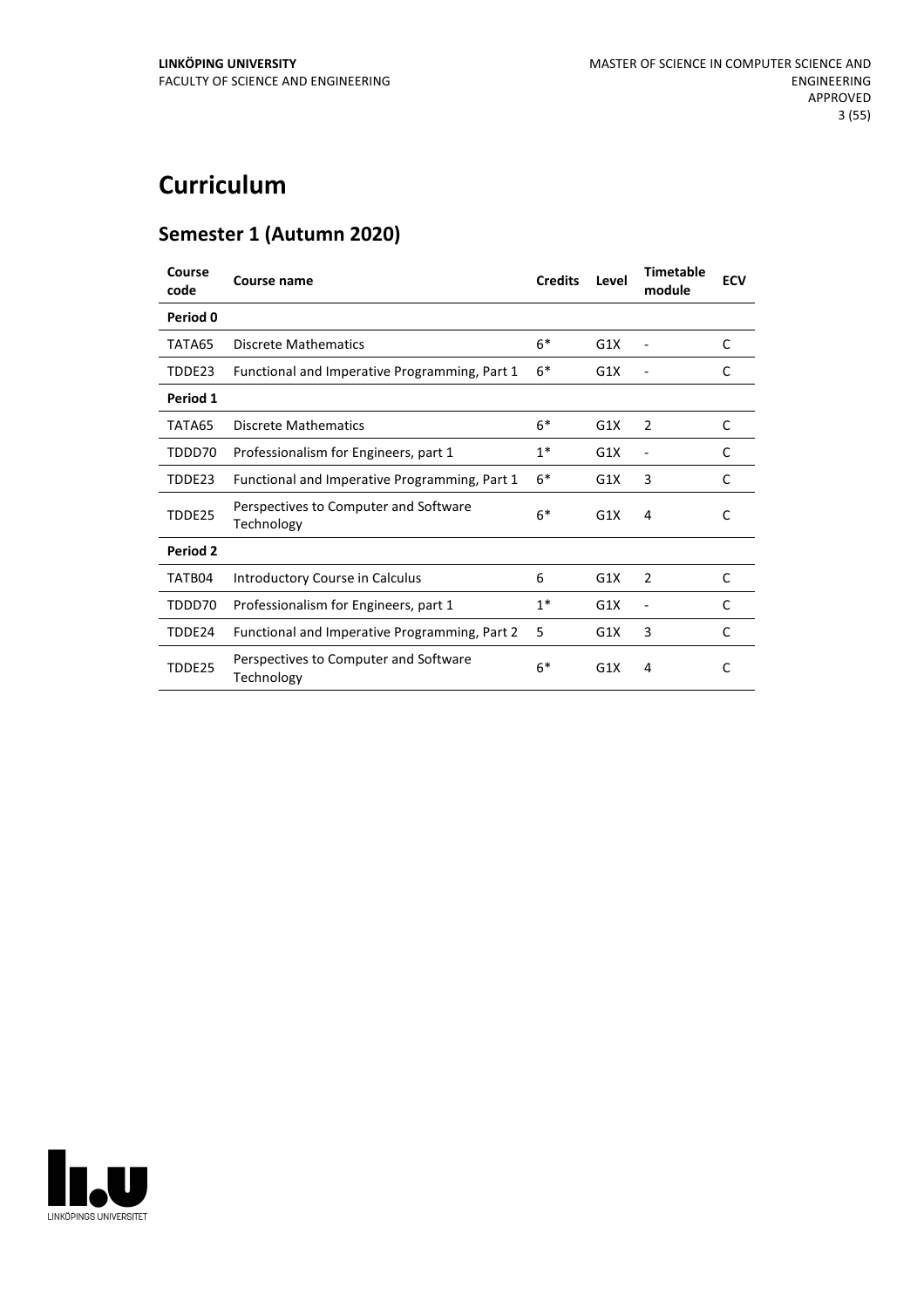# **Semester 2 (Spring 2021)**

| Course<br>code | <b>Course name</b>                        | <b>Credits</b> | Level | <b>Timetable</b><br>module | <b>ECV</b> |
|----------------|-------------------------------------------|----------------|-------|----------------------------|------------|
| Period 1       |                                           |                |       |                            |            |
| TATA41         | Calculus in One Variable 1                | 6              | G1X   | 4                          | C          |
| TDDD79         | Professionalism for Engineers, part 2     | $1^*$          | G1X   |                            | C          |
| TDDD94         | Professionalism for Engineers, part 4     | $1*$           | G1X   |                            | C          |
| TDDD98         | Professionalism for Engineers, part 6     | $1*$           | G1X   |                            | C          |
| TDDE30         | Object Oriented Programming and Java      | $7*$           | G1X   | 1/3                        | C          |
| TSEA22         | Switching Theory and Logical Design       | 6              | G1X   | $\overline{2}$             | C          |
| Period 2       |                                           |                |       |                            |            |
| TATA42         | Calculus in One Variable 2                | 6              | G1X   | 2                          | C          |
| TDDD79         | Professionalism for Engineers, part 2     | $1*$           | G1X   |                            | C          |
| TDDD94         | Professionalism for Engineers, part 4     | $1^*$          | G1X   |                            | C          |
| TDDD98         | Professionalism for Engineers, part 6     | $1^*$          | G1X   |                            | C          |
| TDDE30         | Object Oriented Programming and Java      | $7*$           | G1X   | 1                          | C          |
| TSEA82         | <b>Computer Hardware and Architecture</b> | 4              | G1X   | 4                          | C          |

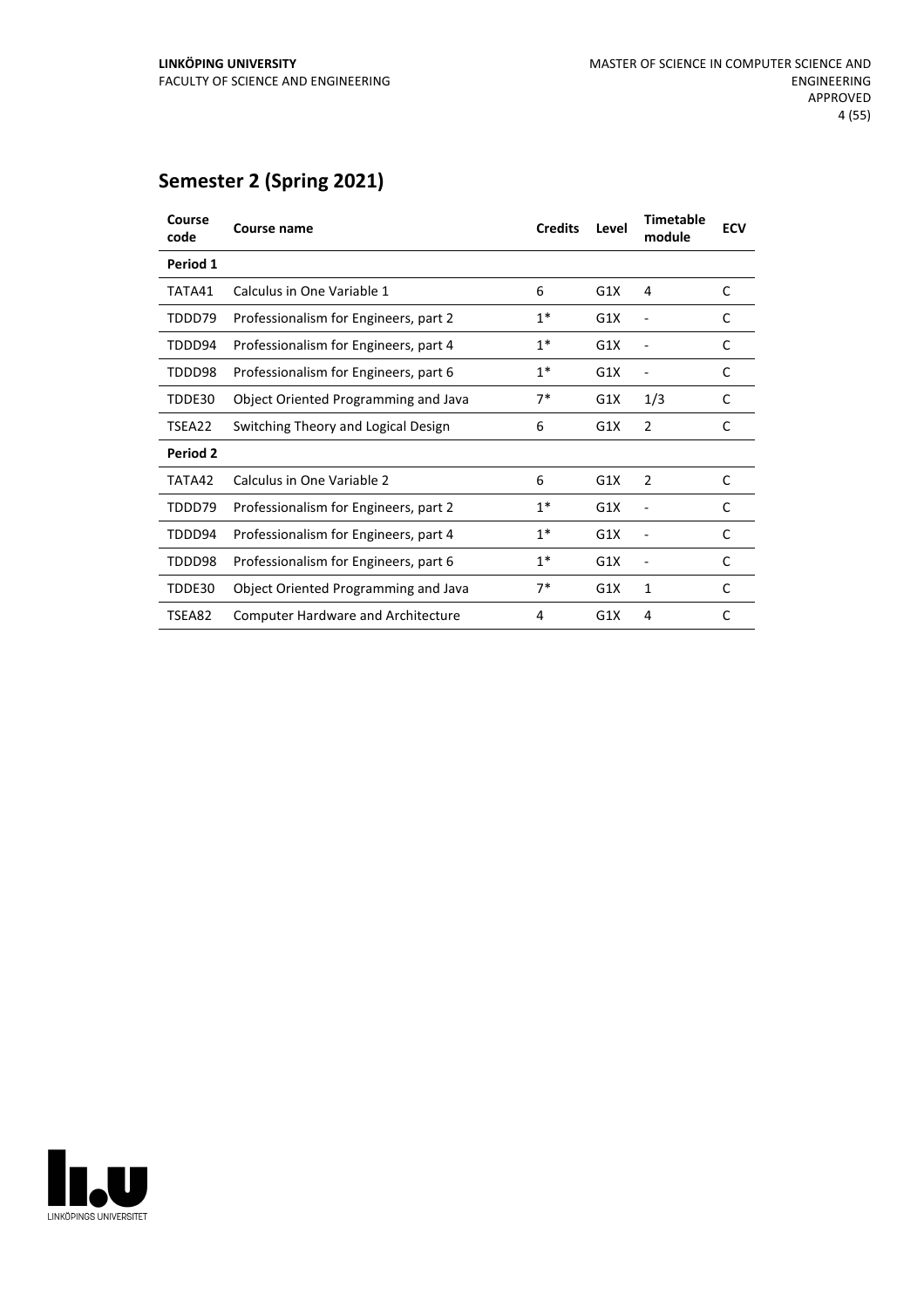# **Semester 3 (Autumn 2021)**

| Course<br>code | Course name                                              | <b>Credits</b> | Level | <b>Timetable</b><br>module | <b>ECV</b> |
|----------------|----------------------------------------------------------|----------------|-------|----------------------------|------------|
| Period 1       |                                                          |                |       |                            |            |
| TATA24         | Linear Algebra                                           | $8*$           | G1X   | 4                          | C          |
| TDDD84         | Professionalism for Engineers, part 3                    | $1^*$          | G1X   |                            | C          |
| TDDD86         | Data Structures, Algorithms and Programming<br>Paradigms | $11*$          | G1X   | 2                          | C          |
| TSTE24         | Electronics                                              | 5              | G1X   | 3                          | C          |
| TATA40         | Perspectives on Mathematics                              | $1^*$          | G1X   |                            | v          |
| Period 2       |                                                          |                |       |                            |            |
| TATA24         | Linear Algebra                                           | $R^*$          | G1X   | 4                          | C          |
| TDDD84         | Professionalism for Engineers, part 3                    | $1^*$          | G1X   |                            | C          |
| TDDD86         | Data Structures, Algorithms and Programming<br>Paradigms | $11*$          | G1X   | 3                          | C          |
| TFYA93         | <b>Engineering Mechanics</b>                             | 5              | G2X   | 1                          | C          |
| TATA40         | Perspectives on Mathematics                              | $1^*$          | G1X   |                            | v          |

# **Semester 4 (Spring 2022)**

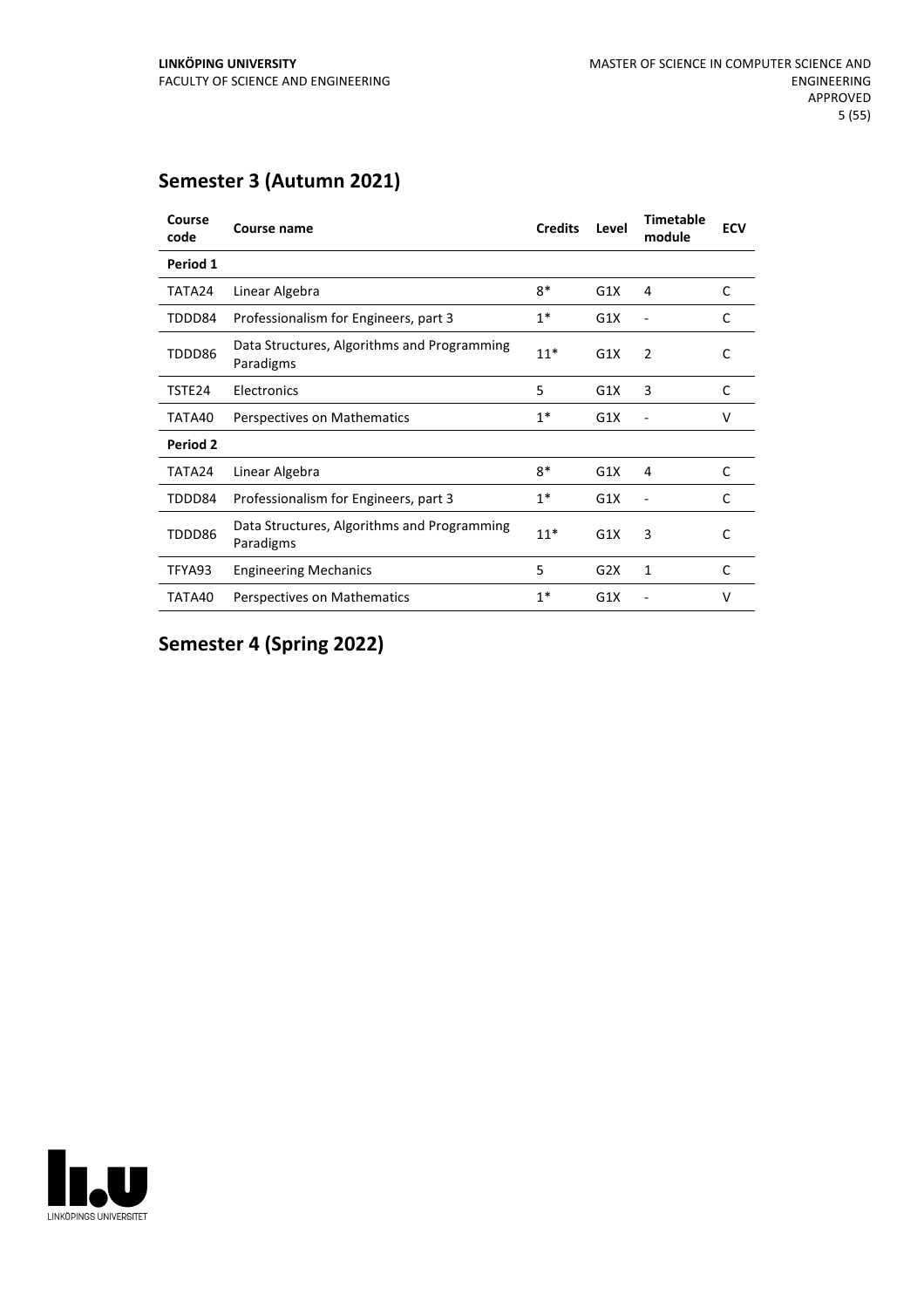| Course<br>code | <b>Course name</b>                              | <b>Credits</b> | Level | <b>Timetable</b><br>module | <b>ECV</b> |
|----------------|-------------------------------------------------|----------------|-------|----------------------------|------------|
| Period 1       |                                                 |                |       |                            |            |
| TATA76         | <b>Multivariable Calculus</b>                   | 4              | G1X   | 4                          | C          |
| TDDB68         | Concurrent Programming and Operating<br>Systems | 6              | G2X   | 3                          | C          |
| TDDD79         | Professionalism for Engineers, part 2           | $1*$           | G1X   |                            | C          |
| TDDD94         | Professionalism for Engineers, part 4           | $1^*$          | G1X   | $\overline{a}$             | C          |
| TDDD98         | Professionalism for Engineers, part 6           | $1*$           | G1X   | $\overline{\phantom{a}}$   | C          |
| TSEA83         | <b>Computer Hardware and Architecture</b>       | $8*$           | G1X   | $\overline{2}$             | C          |
| TATA40         | Perspectives on Mathematics                     | $1*$           | G1X   |                            | V          |
| Period 2       |                                                 |                |       |                            |            |
| TAMS42         | <b>Probability and Statistics, First Course</b> | 6              | G2X   | 2                          | C          |
| TDDD79         | Professionalism for Engineers, part 2           | $1^*$          | G1X   | $\overline{\phantom{a}}$   | C          |
| TDDD94         | Professionalism for Engineers, part 4           | $1*$           | G1X   | $\overline{\phantom{a}}$   | C          |
| TDDD98         | Professionalism for Engineers, part 6           | $1*$           | G1X   | $\overline{\phantom{a}}$   | C          |
| TFYA86         | <b>Physics</b>                                  | 5              | G2X   | 1                          | C          |
| TSEA83         | <b>Computer Hardware and Architecture</b>       | $8*$           | G1X   | 4                          | C          |
| TATA40         | Perspectives on Mathematics                     | $1*$           | G1X   |                            | v          |

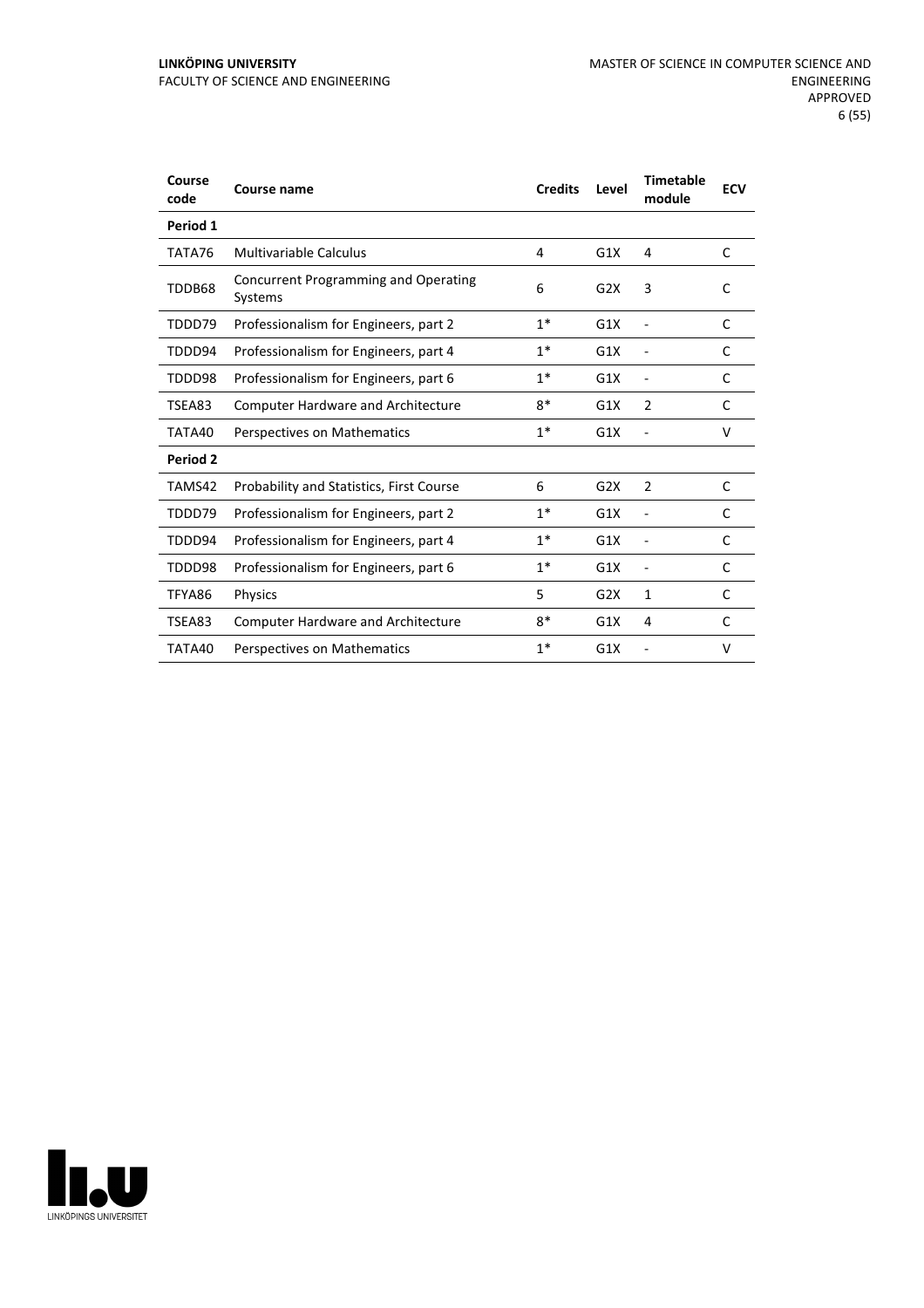| Course<br>code | Course name                                        | <b>Credits</b> | Level | <b>Timetable</b><br>module | <b>ECV</b> |
|----------------|----------------------------------------------------|----------------|-------|----------------------------|------------|
| Period 1       |                                                    |                |       |                            |            |
| TAOP33         | Combinatorial Optimization, Introductory<br>Course | 4              | G2X   | 2                          | C          |
| TDDC93         | Software Engineering Theory                        | 4              | G2X   | 1                          | C          |
| TDDD91         | Professionalism for Engineers, part 5              | $1*$           | G1X   |                            | C          |
| TSDT84         | Signals and Systems, and Transform Theory          | 8*             | G2X   | 4                          | C          |
| TSEA29         | Microcomputer, Project Laboratory                  | 8*             | G2X   | 3                          | C          |
| TSRT04         | Introduction in Matlab                             | $\overline{2}$ | G1X   |                            | E          |
| Period 2       |                                                    |                |       |                            |            |
| TDDD88         | Logic                                              | 5              | G1X   | $\overline{2}$             | C          |
| TDDD91         | Professionalism for Engineers, part 5              | $1*$           | G1X   |                            | C          |
| TSDT84         | Signals and Systems, and Transform Theory          | $8*$           | G2X   | 3                          | C          |
| TSEA29         | Microcomputer, Project Laboratory                  | 8*             | G2X   |                            | C          |

# **Semester 5 (Autumn 2022)**

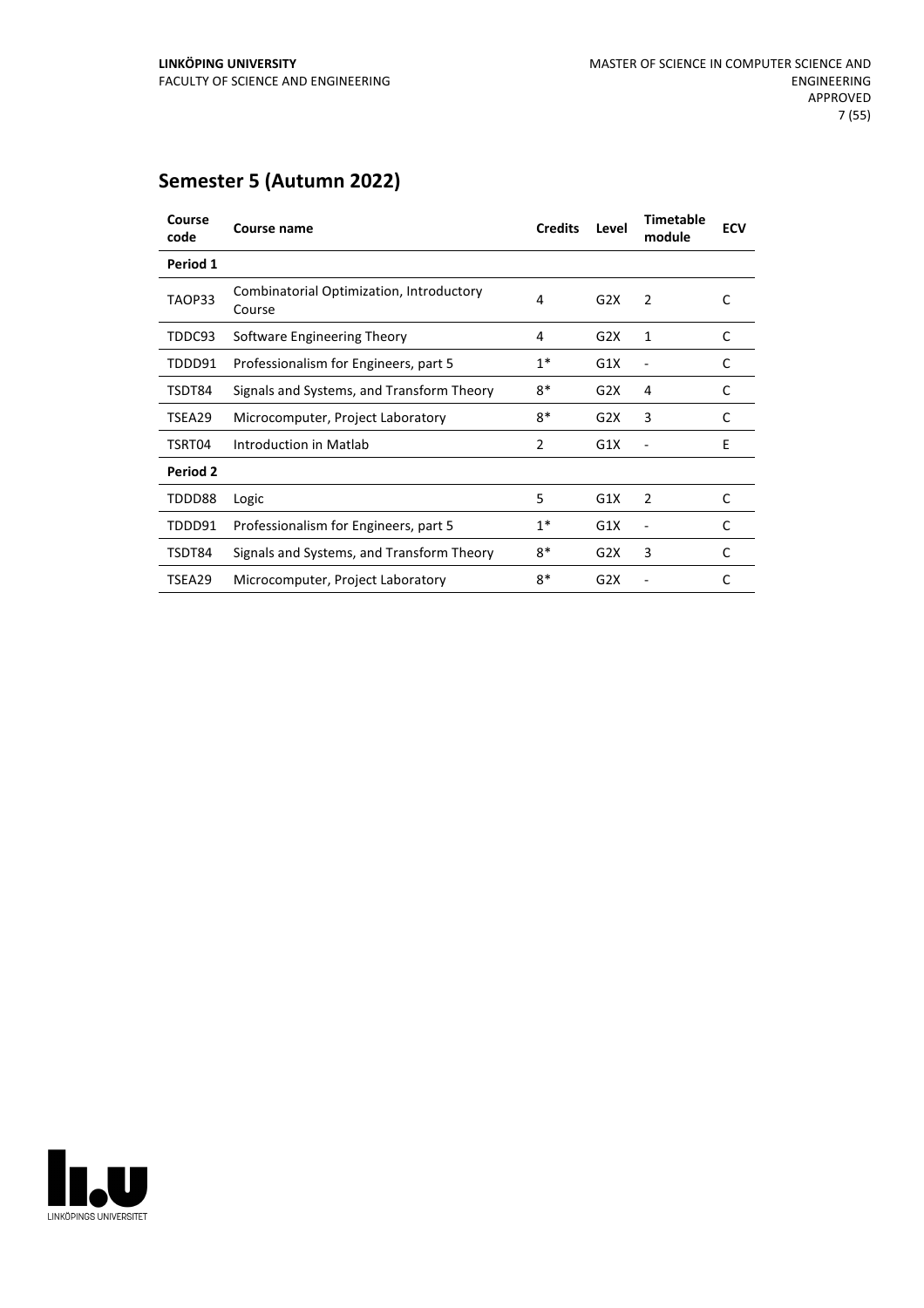# **Semester 6 (Spring 2023)**

| Course<br>code | Course name                             | <b>Credits</b> | Level | <b>Timetable</b><br>module | <b>ECV</b> |
|----------------|-----------------------------------------|----------------|-------|----------------------------|------------|
| Period 1       |                                         |                |       |                            |            |
| TDDD60         | Interactive Systems                     | 4              | G1X   | 4                          | C          |
| TDDD79         | Professionalism for Engineers, part 2   | $1*$           | G1X   |                            | C          |
| TDDD94         | Professionalism for Engineers, part 4   | $1*$           | G1X   |                            | C          |
| TDDD96         | Software Engineering - Bachelor Project | $15*$          | G2X   | 2/3                        | C          |
| TDDD98         | Professionalism for Engineers, part 6   | $1*$           | G1X   |                            | C          |
| TSRT12         | <b>Automatic Control</b>                | 6              | G2X   | 1                          | C          |
| Period 2       |                                         |                |       |                            |            |
| TDDD79         | Professionalism for Engineers, part 2   | $1*$           | G1X   |                            | C          |
| TDDD94         | Professionalism for Engineers, part 4   | $1*$           | G1X   |                            | C          |
| TDDD96         | Software Engineering - Bachelor Project | $15*$          | G2X   | 2/4                        | C          |
| TDDD98         | Professionalism for Engineers, part 6   | $1*$           | G1X   | ۰                          | C          |
| TSKS10         | Signals, Information and Communication  | 4              | G2X   | 3                          | C          |
| TPTE06         | <b>Industrial Placement</b>             | 6              | G1X   |                            | E          |

*Preliminary courses*

# **Semester 7 (Autumn 2023)**

#### *Preliminary courses*

| Course<br>code | <b>Course name</b>                              | <b>Credits</b> | Level | <b>Timetable</b><br>module | <b>ECV</b> |
|----------------|-------------------------------------------------|----------------|-------|----------------------------|------------|
| Period 1       |                                                 |                |       |                            |            |
| TANA21         | Scientific Computing                            | 6              | G1X   | 3                          | C/E        |
| TAMS22         | <b>Probability Theory and Bayesian Networks</b> | $6*$           | A1X   | 4                          | E          |
| TAMS32         | <b>Stochastic Processes</b>                     | 6              | A1X   | 1                          | E          |
| TATA55         | Abstract Algebra                                | $6*$           | G2X   | 3                          | Ε          |
| TBME04         | Anatomy and Physiology                          | 6              | G2X   | 3                          | E          |
| TBMI19         | <b>Medical Information Systems</b>              | $6*$           | A1X   | $\overline{2}$             | Ε          |
| TDDC17         | Artificial Intelligence                         | 6              | G2X   | 3                          | E          |
| TDDD04         | <b>Software Testing</b>                         | 6              | A1X   | $\overline{2}$             | E          |
| TDDD08         | Logic Programming                               | 6              | A1X   | 4                          | E          |
| TDDD23         | Design and Programming of Computer Games        | 6              | A1X   | $\overline{2}$             | Ε          |

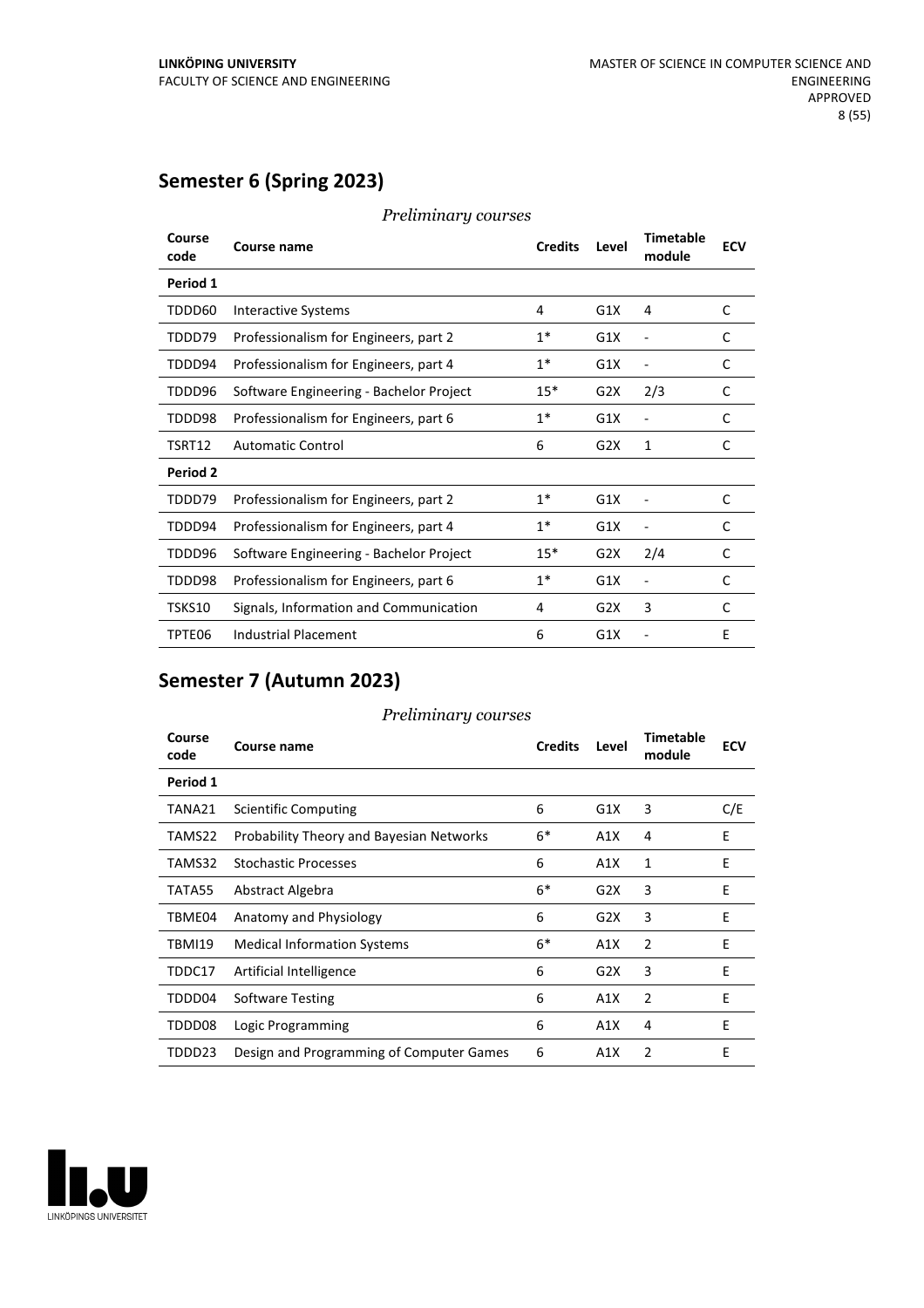| Course<br>code | Course name                                                      | <b>Credits</b> | Level            | <b>Timetable</b><br>module | <b>ECV</b> |
|----------------|------------------------------------------------------------------|----------------|------------------|----------------------------|------------|
| TDDD38         | Advanced Programming in C++                                      | $6*$           | A1X              | 2                          | E          |
| TDDD53         | <b>Advanced Interaction Design</b>                               | 6              | A1X              | 1                          | E          |
| TDDE45         | Software Design and Construction                                 | 6              | A1X              | 4                          | E          |
| TDP024         | <b>Enterprise Systems</b>                                        | 6              | G2X              | 1                          | E          |
| TDTS06         | <b>Computer Networks</b>                                         | 6              | G2X              | 1                          | E          |
| TDTS08         | <b>Advanced Computer Architecture</b>                            | 6              | A1X              | 2                          | E          |
| TEAE01         | Industrial Economics, Basic Course                               | 6              | G1X              | 2                          | E          |
| TEIO32         | Project Management and Organization                              | $6*$           | G2X              | 3                          | E          |
| TFEI71         | <b>Electrical Measurement Systems</b>                            | 4              | G1X              | 4                          | E          |
| TGTU91         | Oral and Written Communication                                   | 6              | G1X              | 2                          | E          |
| THEN18         | English                                                          | $6*$           | G1X              | 4                          | E          |
| THFR27         | French with a technical focus                                    | $6*$           | G1X              | 4                          | E          |
| THSP27         | Spanish with a technical focus                                   | $6*$           | G1X              | 4                          | E          |
| THTY27         | German with a technical focus                                    | $6*$           | G1X              | 4                          | E          |
| TSBB06         | <b>Multidimensional Signal Analysis</b>                          | 6*             | A1X              | 2                          | E          |
| TSBB08         | <b>Digital Image Processing</b>                                  | 6              | A1X              | 4                          | E          |
| TSDT14         | <b>Signal Theory</b>                                             | 6              | A1X              | 1                          | E          |
| TSFS09         | Modelling and Control of Engines and<br><b>Drivelines</b>        | $6*$           | A1X              | 4                          | E          |
| TSFS12         | Autonomous Vehicles - Planning, Control, and<br>Learning Systems | 6              | A1X              | 1                          | E          |
| TSKS01         | <b>Digital Communication</b>                                     | $6*$           | A1X              | 4                          | E          |
| TSKS15         | Detection and Estimation of Signals                              | 6              | A1X              | 2                          | Ε          |
| TSRT92         | Modelling and Learning for Dynamical Systems                     | 6              | A1X              | 3                          | E          |
| TSTE12         | Design of Digital Systems                                        | 6              | A1X              | 3                          | E          |
| <b>TSTE86</b>  | <b>Digital Integrated Circuits</b>                               | 6              | A1X              | 2                          | E          |
| Period 2       |                                                                  |                |                  |                            |            |
| TANA09         | Numerical Algorithms in Computer Science                         | 4              | G2X              | $\mathbf{1}$               | C/E        |
| TAMS22         | Probability Theory and Bayesian Networks                         | $6*$           | A1X              | 4                          | E          |
| TAOP61         | <b>Optimization of Realistic Complex Systems</b>                 | 6              | A1X              | 3                          | E          |
| TATA55         | Abstract Algebra                                                 | $6*$           | G <sub>2</sub> X | 3                          | E          |
| TBME03         | <b>Biochemistry and Cell Biology</b>                             | 6              | G <sub>2</sub> X | $\overline{2}$             | E          |
| TBMI04         | eHealth: Aims and Applications                                   | 6              | G2X              | 2/4                        | E          |

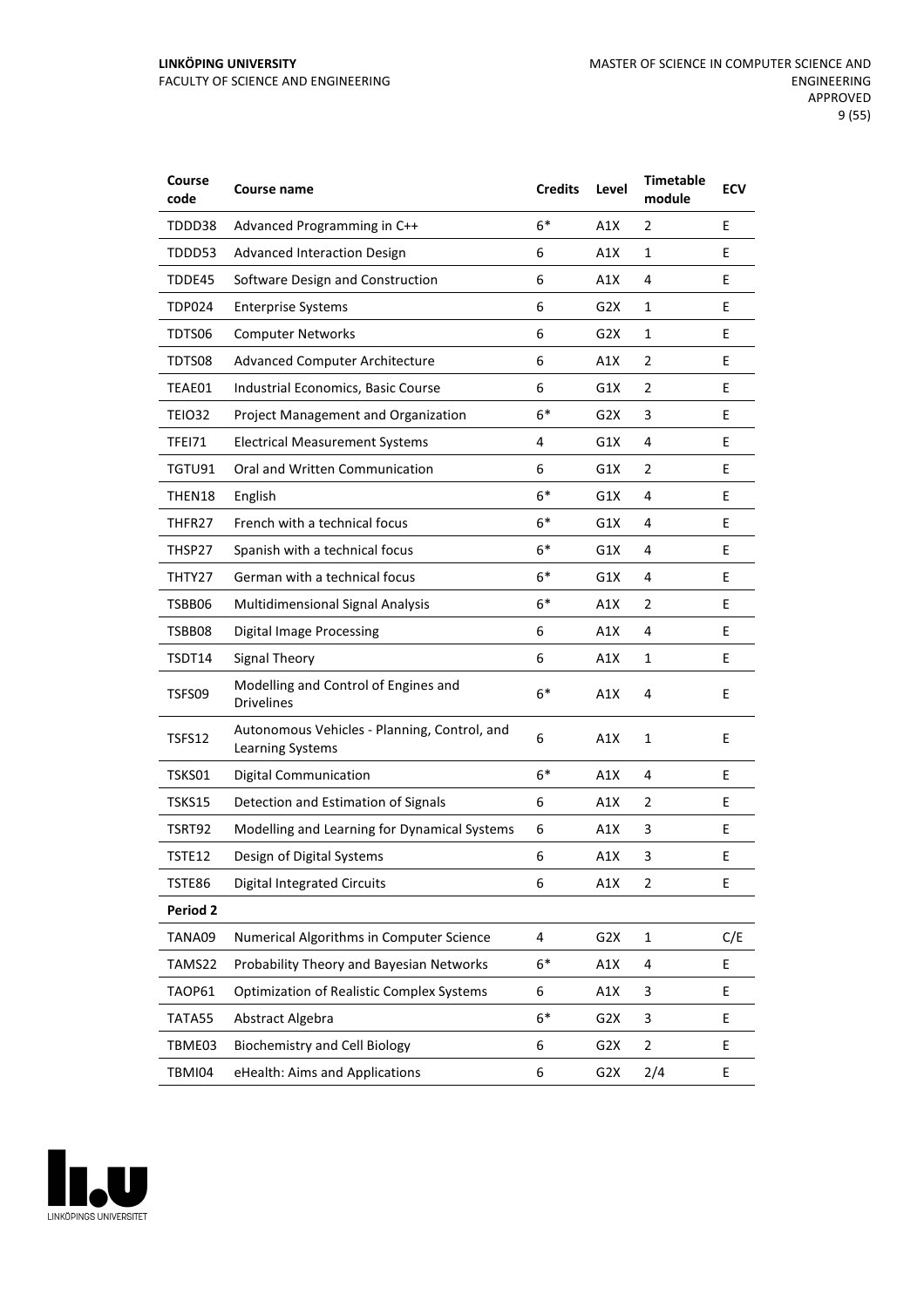| Course<br>code     | Course name                                                   | <b>Credits</b> | Level            | <b>Timetable</b><br>module | <b>ECV</b> |
|--------------------|---------------------------------------------------------------|----------------|------------------|----------------------------|------------|
| <b>TBMI19</b>      | <b>Medical Information Systems</b>                            | $6*$           | A1X              | 3                          | E          |
| TDDC34             | Technical, Economic and Societal Evaluation of<br>IT-products | 6              | A1X              | 4                          | E          |
| TDDC73             | <b>Interaction Programming</b>                                | 6              | G2X              | 1                          | E          |
| TDDD07             | <b>Real Time Systems</b>                                      | 6              | A1X              | 4                          | E          |
| TDDD37             | Database Technology                                           | 6              | G2X              | 1                          | E          |
| TDDD38             | Advanced Programming in C++                                   | $6*$           | A1X              | $\blacksquare$             | E          |
| TDDD49             | Programming in C# and .NET Framework                          | 4              | G2X              | 3                          | E          |
| TDDD55             | <b>Compilers and Interpreters</b>                             | 4              | G2X              | $\mathbf{1}$               | E          |
| TDDE01             | <b>Machine Learning</b>                                       | 6              | A1X              | $\mathbf{1}$               | E          |
| TDDE02             | Software Entrepreneurship                                     | 6              | A1X              | $\overline{2}$             | E          |
| <b>TDEI19</b>      | Management Control                                            | 6              | A1X              | $\overline{2}$             | E          |
| TEAE01             | Industrial Economics, Basic Course                            | 6              | G1X              | 2                          | E          |
| TEIM13             | Intercultural Communication                                   | 6              | G1X              | 4                          | E          |
| TEIO32             | Project Management and Organization                           | $6*$           | G2X              | 1                          | E          |
| TGTU04             | Leadership                                                    | 6              | G2X              | $\overline{2}$             | E          |
| TGTU49             | History of Technology                                         | 6              | G1X              | 3                          | E          |
| THEN18             | English                                                       | $6*$           | G1X              | 4                          | E          |
| THFR27             | French with a technical focus                                 | $6*$           | G1X              | 4                          | E          |
| THSP27             | Spanish with a technical focus                                | $6*$           | G1X              | 4                          | E          |
| THTY27             | German with a technical focus                                 | $6*$           | G1X              | 4                          | E          |
| TKMJ24             | <b>Environmental Engineering</b>                              | 6              | G1X              | $\mathbf{1}$               | E          |
| TSBB06             | Multidimensional Signal Analysis                              | $6*$           | A1X              | 3                          | E          |
| TSBB21             | Computational Photography                                     | 6              | A1X              | 4                          | E          |
| TSEK02             | Radio Electronics                                             | 6              | A1X              | 3                          | Ε          |
| TSEK37             | Analog CMOS Integrated Circuits                               | 6              | A1X              | 1                          | E          |
| TSFS02             | Vehicle Dynamics and Control                                  | 6              | A1X              | $\mathbf{1}$               | E.         |
| TSFS09             | Modelling and Control of Engines and<br>Drivelines            | $6*$           | A1X              | 3                          | E          |
| TSIN <sub>02</sub> | Internetworking                                               | 6              | A1X              | $\mathbf 1$                | E          |
| TSIT02             | <b>Computer Security</b>                                      | 6              | G <sub>2</sub> X | $\overline{2}$             | E          |
| TSKS01             | <b>Digital Communication</b>                                  | $6*$           | A1X              | 4                          | E          |
| TSKS33             | Complex networks and big data                                 | 6              | A1X              | 3                          | E          |

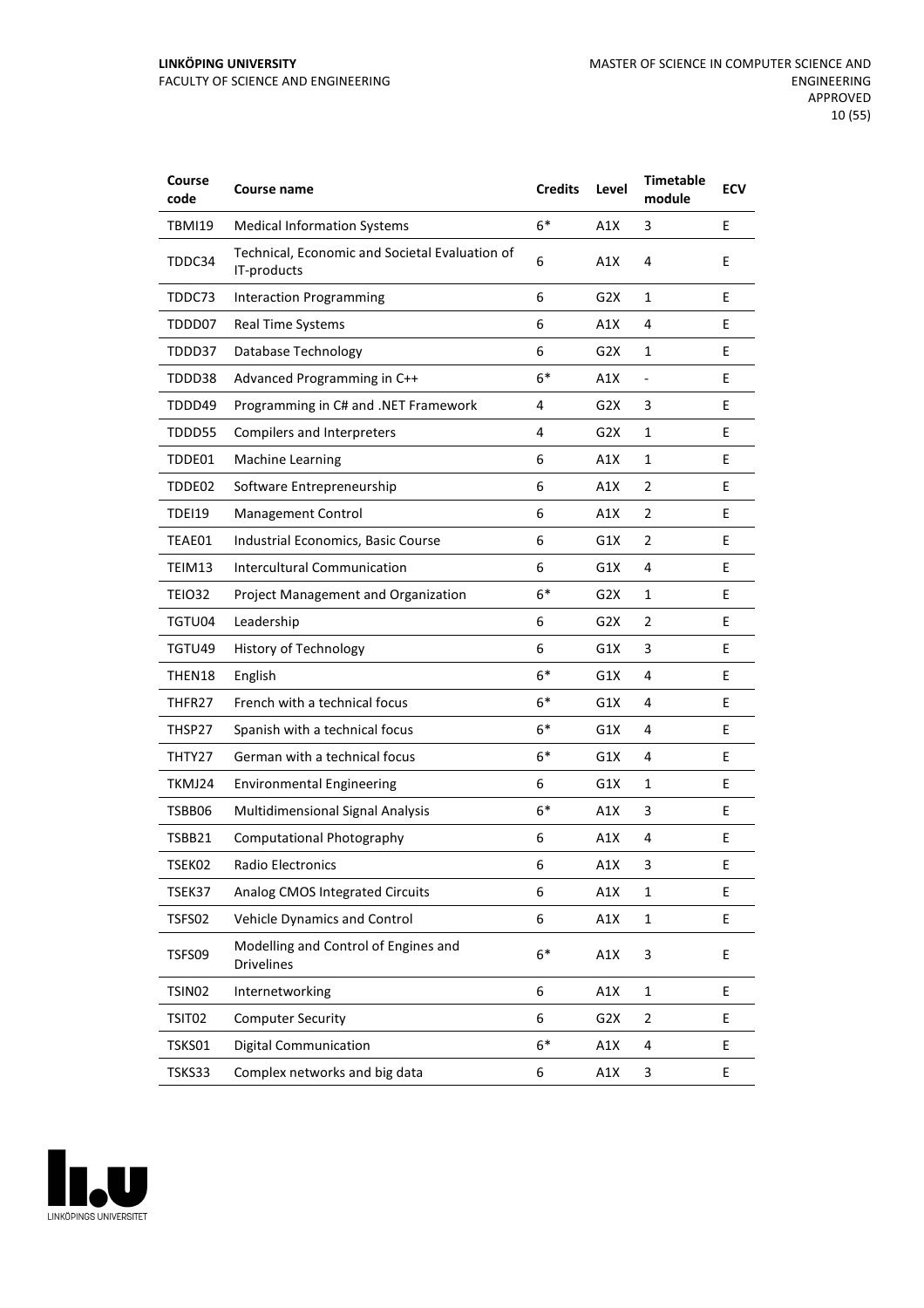| Course<br>code | Course name     | <b>Credits</b> | Level | Timetable<br>module | <b>ECV</b> |
|----------------|-----------------|----------------|-------|---------------------|------------|
| TSRT08         | Optimal Control | h              | A1X   |                     |            |

#### *Specialisation: AI and Machine Learning — Preliminary courses*

| Course<br>code | Course name                             | <b>Credits</b> | Level | <b>Timetable</b><br>module | <b>ECV</b> |
|----------------|-----------------------------------------|----------------|-------|----------------------------|------------|
| Period 1       |                                         |                |       |                            |            |
| TDDC17         | Artificial Intelligence                 | 6              | G2X   | 3                          | C          |
| TBMI19         | <b>Medical Information Systems</b>      | $6*$           | A1X   | $\overline{2}$             | E          |
| TDDD08         | Logic Programming                       | 6              | A1X   | 4                          | E          |
| TSBB06         | <b>Multidimensional Signal Analysis</b> | $6*$           | A1X   | 2                          | E          |
| TSBB08         | Digital Image Processing                | 6              | A1X   | 4                          | E          |
| Period 2       |                                         |                |       |                            |            |
| TDDE01         | <b>Machine Learning</b>                 | 6              | A1X   | 1                          | C          |
| <b>TBMI19</b>  | <b>Medical Information Systems</b>      | $6*$           | A1X   | 3                          | E          |
| TSBB06         | <b>Multidimensional Signal Analysis</b> | $6*$           | A1X   | 3                          | E          |
| TSKS33         | Complex networks and big data           | 6              | A1X   | 3                          | E          |

#### *Specialisation: Autonomus systems — Preliminary courses*

| Course<br>code | Course name                                                      | <b>Credits</b> | Level            | <b>Timetable</b><br>module | <b>ECV</b> |
|----------------|------------------------------------------------------------------|----------------|------------------|----------------------------|------------|
| Period 1       |                                                                  |                |                  |                            |            |
| TDDC17         | Artificial Intelligence                                          | 6              | G <sub>2</sub> X | 3                          |            |
| TSBB08         | Digital Image Processing                                         | 6              | A1X              | 4                          |            |
| TSFS12         | Autonomous Vehicles - Planning, Control, and<br>Learning Systems | 6              | A1X              | 1                          | C          |
| Period 2       |                                                                  |                |                  |                            |            |
| TSIT02         | <b>Computer Security</b>                                         | 6              | G2X              | 2                          | E          |
| TSRT08         | <b>Optimal Control</b>                                           | 6              | A1X              | 3                          | E          |

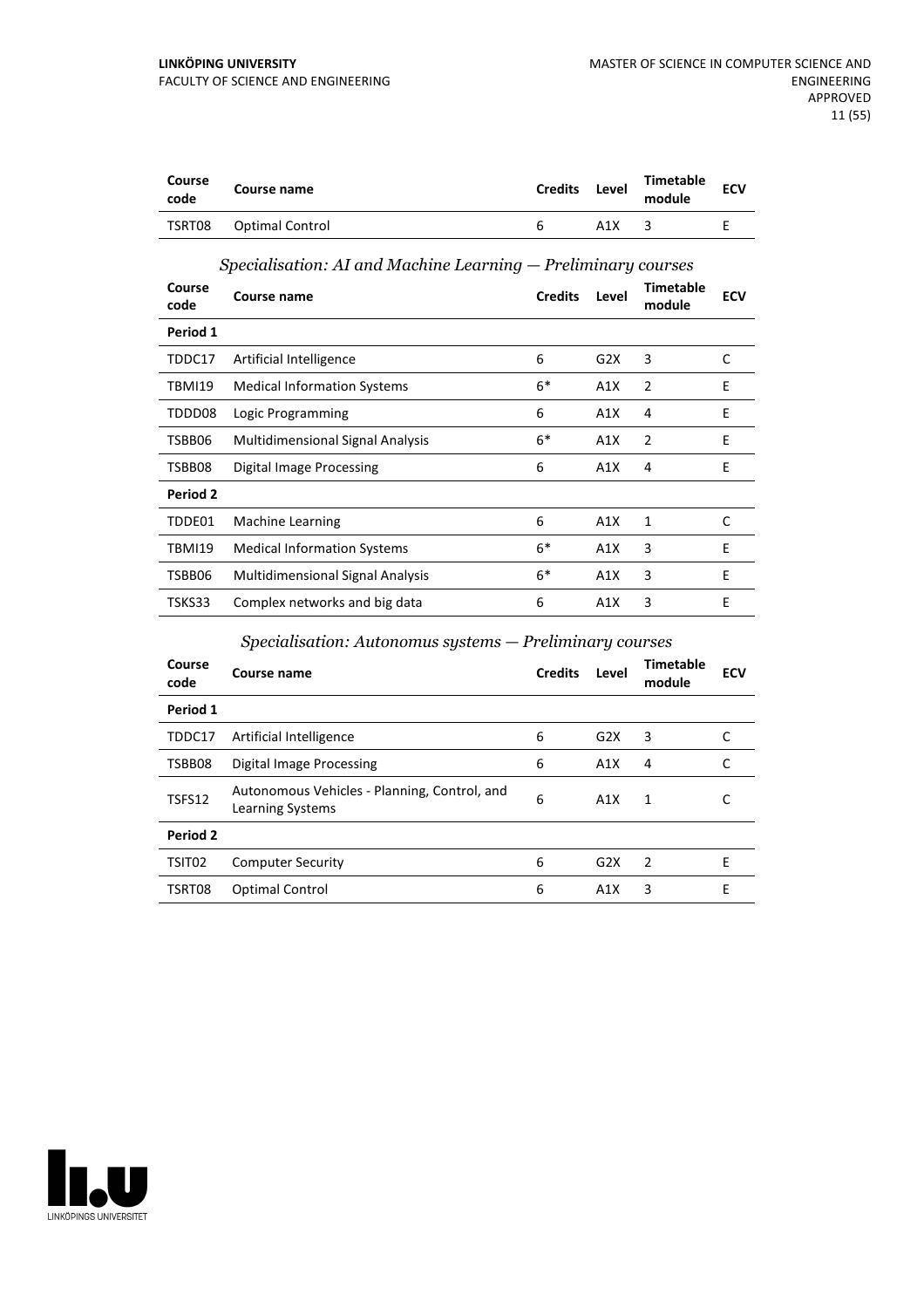| Course<br>code | Course name                         | <b>Credits</b> | Level | <b>Timetable</b><br>module | <b>ECV</b> |
|----------------|-------------------------------------|----------------|-------|----------------------------|------------|
| Period 1       |                                     |                |       |                            |            |
| TSDT14         | Signal Theory                       | 6              | A1X   | 1                          | C          |
| TSKS01         | Digital Communication               | $6*$           | A1X   | 4                          | C          |
| TSKS15         | Detection and Estimation of Signals | 6              | A1X   | 2                          | C          |
| TDTS06         | <b>Computer Networks</b>            | 6              | G2X   | 1                          | E          |
| Period 2       |                                     |                |       |                            |            |
| TSKS01         | Digital Communication               | $6*$           | A1X   | 4                          | C          |
| TDDE01         | <b>Machine Learning</b>             | 6              | A1X   | 1                          | E          |
| TSIN02         | Internetworking                     | 6              | A1X   | 1                          | E          |
| TSKS33         | Complex networks and big data       | 6              | A1X   | 3                          | E          |
| TSRT78         | Digital Signal Processing           | 6              | A1X   | $\overline{2}$             | E          |
|                |                                     |                |       |                            |            |

#### *Specialisation: Communication — Preliminary courses*

*Specialisation: Computer Games Programming — Preliminary courses*

| Course<br>code | Course name                              | <b>Credits</b> | Level            | <b>Timetable</b><br>module | <b>ECV</b> |
|----------------|------------------------------------------|----------------|------------------|----------------------------|------------|
| Period 1       |                                          |                |                  |                            |            |
| TDDD23         | Design and Programming of Computer Games | 6              | A1X              | 2                          |            |
| TDDC17         | Artificial Intelligence                  | 6              | G2X              | 3                          | E          |
| TDDD53         | Advanced Interaction Design              | 6              | A1X              | 1                          | Е          |
| Period 2       |                                          |                |                  |                            |            |
| TDDC73         | Interaction Programming                  | 6              | G <sub>2</sub> X | 1                          |            |
| TDDE02         | Software Entrepreneurship                | 6              | A1X              | $\mathcal{P}$              | Е          |

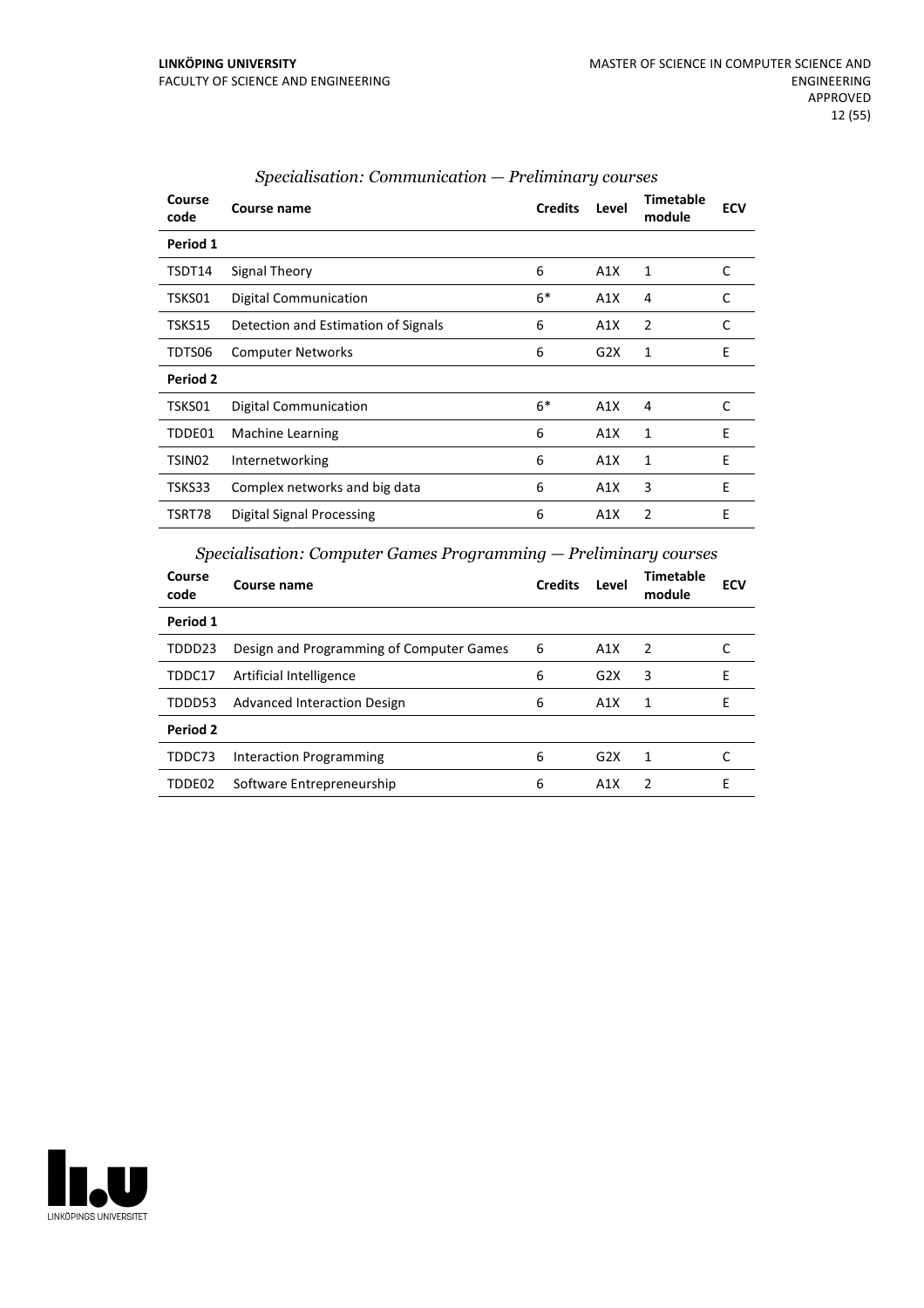| Course<br>code | Course name                           | <b>Credits</b> | Level | <b>Timetable</b><br>module | <b>ECV</b> |
|----------------|---------------------------------------|----------------|-------|----------------------------|------------|
| Period 1       |                                       |                |       |                            |            |
| TDDD04         | <b>Software Testing</b>               | 6              | A1X   | 2                          | E          |
| TDTS06         | <b>Computer Networks</b>              | 6              | G2X   | 1                          | E          |
| TDTS08         | <b>Advanced Computer Architecture</b> | 6              | A1X   | 2                          | E          |
| TSTE86         | Digital Integrated Circuits           | 6              | A1X   | 2                          | E          |
| Period 2       |                                       |                |       |                            |            |
| TDDD07         | Real Time Systems                     | 6              | A1X   | 4                          | E          |
| TSEA26         | Design of Embedded DSP Processor      | 6              | A1X   | 2                          | E          |
| TSIT02         | <b>Computer Security</b>              | 6              | G2X   | 2                          | E          |
| TSKS33         | Complex networks and big data         | 6              | A1X   | 3                          | E          |

#### *Specialisation: Computer Systems Architecture — Preliminary courses*

## *Specialisation: Electronics — Preliminary courses*

| Course<br>code | Course name                      | <b>Credits</b> | Level | Timetable<br>module | <b>ECV</b> |
|----------------|----------------------------------|----------------|-------|---------------------|------------|
| Period 1       |                                  |                |       |                     |            |
| TSKS01         | Digital Communication            | $6*$           | A1X   | 4                   |            |
| TSTE86         | Digital Integrated Circuits      | 6              | A1X   | $\overline{2}$      | C          |
| TSTE12         | Design of Digital Systems        | 6              | A1X   | 3                   | E          |
| Period 2       |                                  |                |       |                     |            |
| TSEK37         | Analog CMOS Integrated Circuits  | 6              | A1X   | $\mathbf{1}$        | C          |
| TSKS01         | <b>Digital Communication</b>     | $6*$           | A1X   | 4                   |            |
| TSEA26         | Design of Embedded DSP Processor | 6              | A1X   | $\overline{2}$      | E          |
| TSEK02         | Radio Electronics                | 6              | A1X   | 3                   | E          |

## *Specialisation: Industrial Economics — Preliminary courses*

| Course name                         | <b>Credits</b> | Level | Timetable<br>module | <b>ECV</b> |
|-------------------------------------|----------------|-------|---------------------|------------|
|                                     |                |       |                     |            |
| Industrial Economics, Basic Course  | 6              | G1X   | $\overline{2}$      |            |
| Project Management and Organization | $6*$           | G2X   | 3                   |            |
|                                     |                |       |                     |            |
| Software Entrepreneurship           | 6              | A1X   | $\mathcal{P}$       |            |
| Project Management and Organization | 6*             | G2X   | 1                   |            |
|                                     |                |       |                     |            |

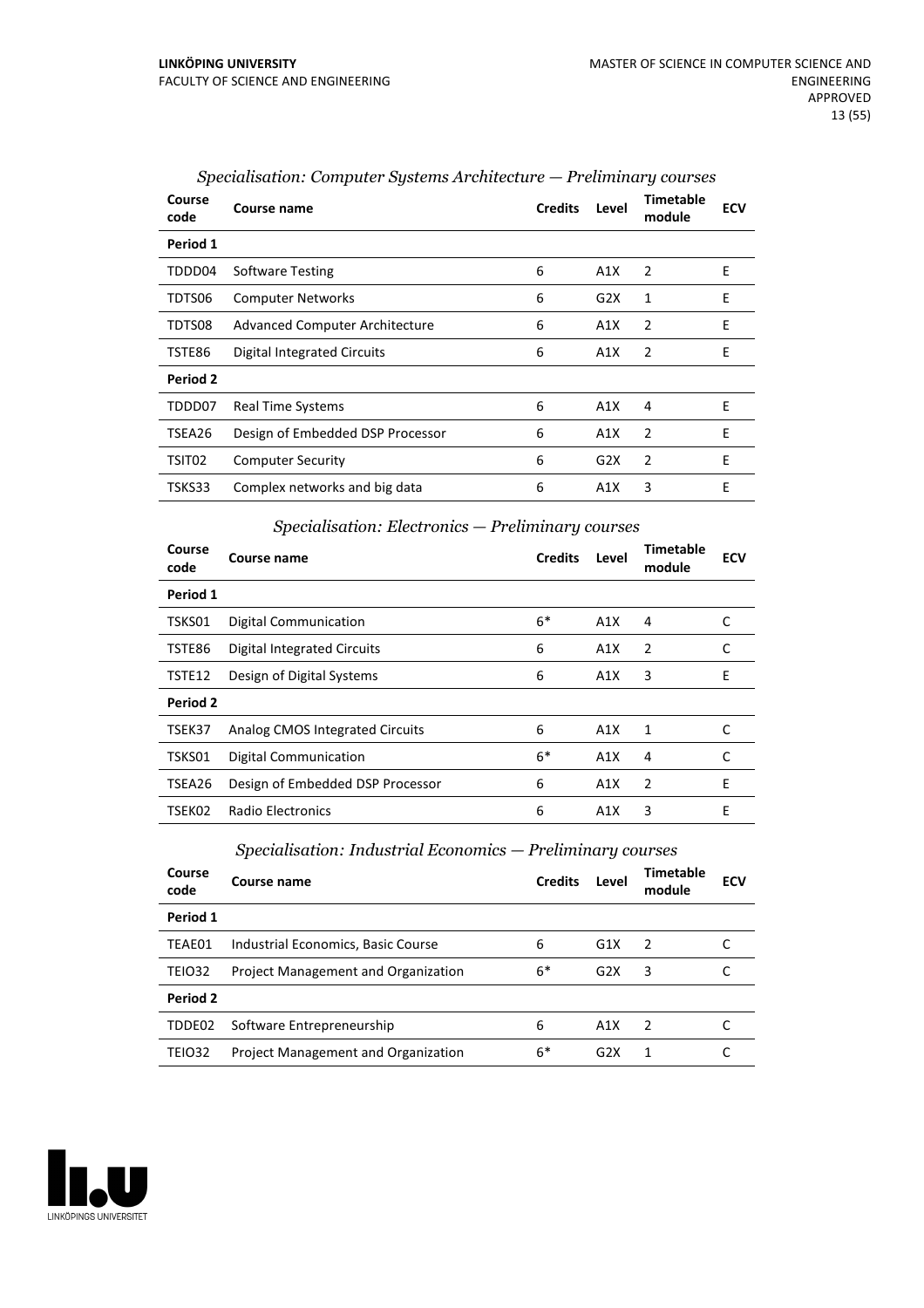| Course<br>code | Course name                        | <b>Credits</b> | Level | <b>Timetable</b><br>module | <b>ECV</b> |
|----------------|------------------------------------|----------------|-------|----------------------------|------------|
| Period 1       |                                    |                |       |                            |            |
| TDDD04         | <b>Software Testing</b>            | 6              | A1X   | $\overline{2}$             | Ε          |
| TDDD38         | Advanced Programming in C++        | $6*$           | A1X   | 2                          | E          |
| TDDE45         | Software Design and Construction   | 6              | A1X   | 4                          | Ε          |
| Period 2       |                                    |                |       |                            |            |
| TEAE01         | Industrial Economics, Basic Course | 6              | G1X   | 2                          | C          |
| TDDD38         | Advanced Programming in C++        | $6*$           | A1X   |                            | E          |
| TDDE02         | Software Entrepreneurship          | 6              | A1X   | 2                          | E          |
| TDEI19         | Management Control                 | 6              | A1X   | 2                          | E          |
| TEIM13         | Intercultural Communication        | 6              | G1X   | 4                          | E          |
| TSIT02         | <b>Computer Security</b>           | 6              | G2X   | 2                          | E          |

*Specialisation: International Software Engineering — Preliminary courses*

*Specialisation: Large Scale Software Engineering — Preliminary courses*

| Course<br>code | <b>Course name</b>                                            | <b>Credits</b> | Level | <b>Timetable</b><br>module | <b>ECV</b> |
|----------------|---------------------------------------------------------------|----------------|-------|----------------------------|------------|
| Period 1       |                                                               |                |       |                            |            |
| TDDD04         | <b>Software Testing</b>                                       | 6              | A1X   | 2                          | Е          |
| TDDE45         | Software Design and Construction                              | 6              | A1X   | 4                          | E          |
| Period 2       |                                                               |                |       |                            |            |
| TDDC34         | Technical, Economic and Societal Evaluation of<br>IT-products | 6              | A1X   | 4                          | E          |
| TDDD37         | Database Technology                                           | 6              | G2X   | 1                          | F          |
| TDDE02         | Software Entrepreneurship                                     | 6              | A1X   | $\mathcal{P}$              | F          |

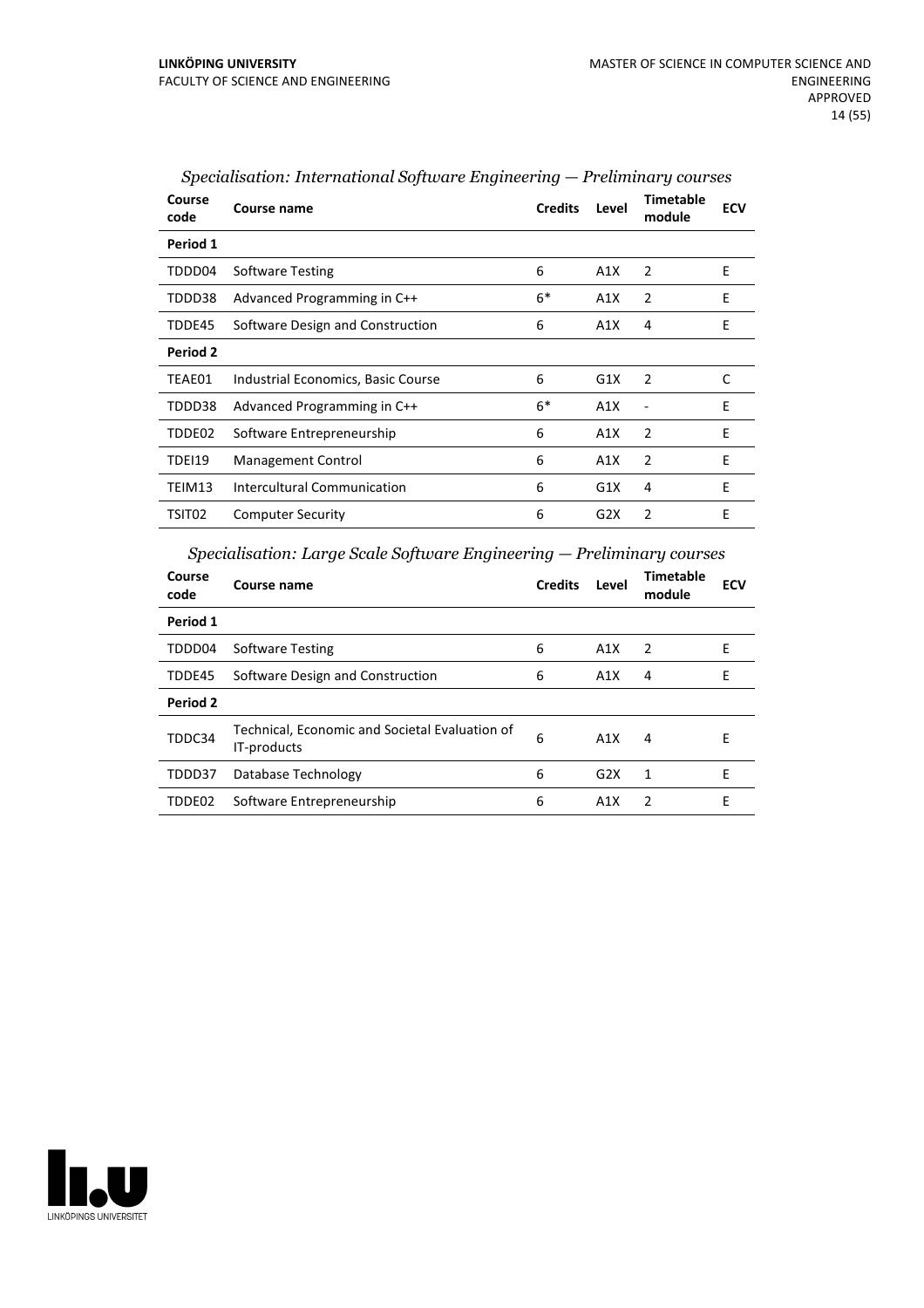| Course<br>code | Course name                        | <b>Credits</b> | Level | <b>Timetable</b><br>module | <b>ECV</b> |
|----------------|------------------------------------|----------------|-------|----------------------------|------------|
| Period 1       |                                    |                |       |                            |            |
| TBME04         | Anatomy and Physiology             | 6              | G2X   | 3                          | C          |
| TBMI19         | <b>Medical Information Systems</b> | $6*$           | A1X   | 2                          | C          |
| TDDC17         | Artificial Intelligence            | 6              | G2X   | 3                          | E          |
| TDDD53         | Advanced Interaction Design        | 6              | A1X   | 1                          | E          |
| Period 2       |                                    |                |       |                            |            |
| TBMI19         | <b>Medical Information Systems</b> | $6*$           | A1X   | 3                          | C          |
| TBME03         | Biochemistry and Cell Biology      | 6              | G2X   | 2                          | F          |
| TBMI04         | eHealth: Aims and Applications     | 6              | G2X   | 2/4                        | E          |
| TDDD37         | Database Technology                | 6              | G2X   | 1                          | F          |
| TSIT02         | <b>Computer Security</b>           | 6              | G2X   | 2                          | E          |
|                |                                    |                |       |                            |            |

#### *Specialisation: Medical Informatics — Preliminary courses*

#### *Specialisation: Programming and Algorithms — Preliminary courses*

| Course<br>code | Course name                   | <b>Credits</b> | Level | <b>Timetable</b><br>module | <b>ECV</b> |
|----------------|-------------------------------|----------------|-------|----------------------------|------------|
| Period 1       |                               |                |       |                            |            |
| TSIT03         | Cryptology                    | 6              | A1X   | $\overline{2}$             |            |
| TDDD08         | Logic Programming             | 6              | A1X   | 4                          | C/E        |
| TDDC17         | Artificial Intelligence       | 6              | G2X   | 3                          | E          |
| TDTS06         | <b>Computer Networks</b>      | 6              | G2X   | 1                          | E          |
| Period 2       |                               |                |       |                            |            |
| TDDD37         | Database Technology           | 6              | G2X   | 1                          | C          |
| TSIT02         | <b>Computer Security</b>      | 6              | G2X   | $\overline{2}$             | C          |
| TSKS33         | Complex networks and big data | 6              | A1X   | 3                          | E          |

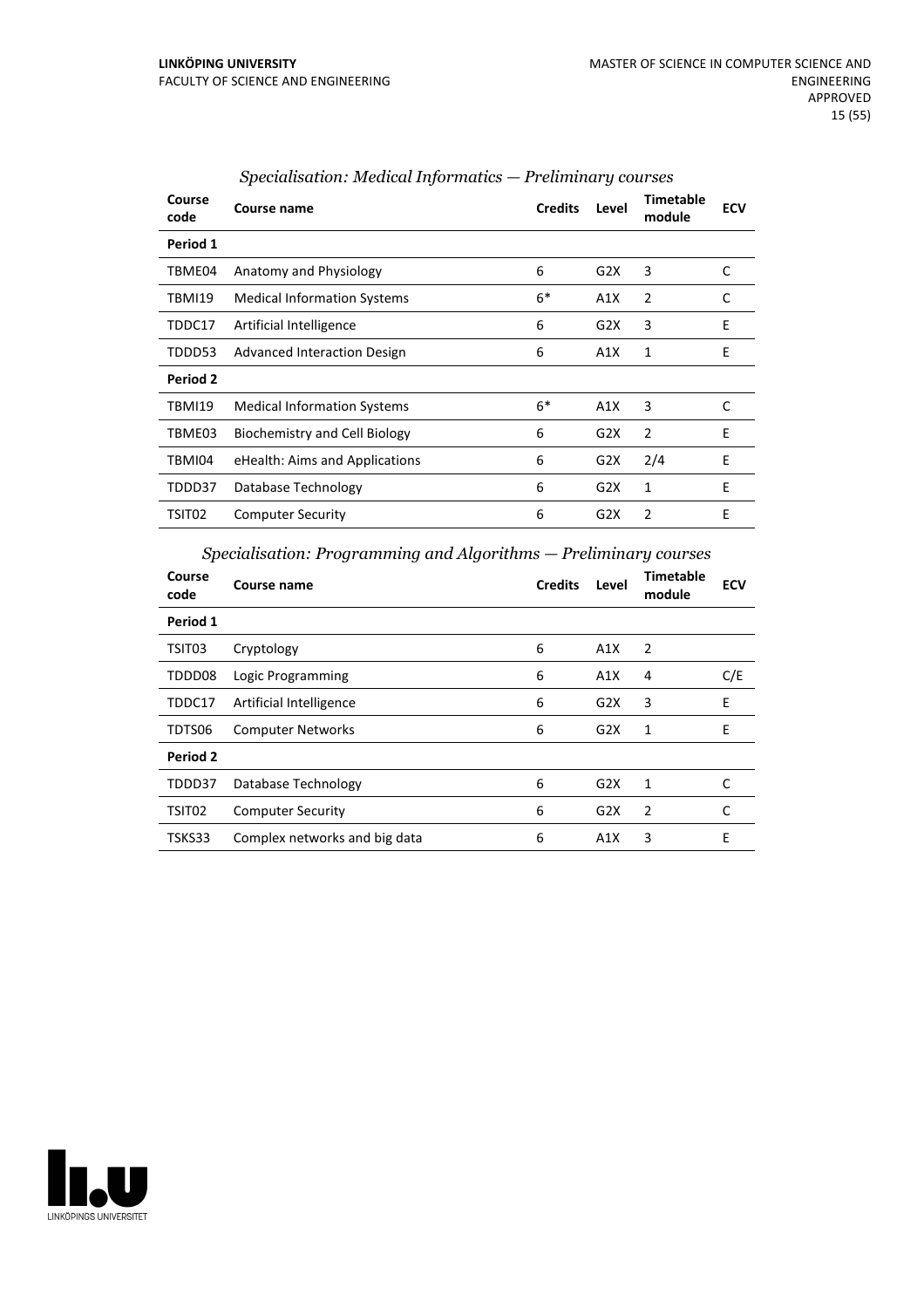| Course<br>code | Course name                      | <b>Credits</b> | Level | Timetable<br>module | <b>ECV</b> |
|----------------|----------------------------------|----------------|-------|---------------------|------------|
| Period 1       |                                  |                |       |                     |            |
| TDDE45         | Software Design and Construction | 6              | A1X   | 4                   | C          |
| TDDD38         | Advanced Programming in C++      | $6*$           | A1X   | $\overline{2}$      | Ε          |
| TDTS06         | <b>Computer Networks</b>         | 6              | G2X   | 1                   | E          |
| TSIT03         | Cryptology                       | 6              | A1X   | 2                   | E          |
| Period 2       |                                  |                |       |                     |            |
| TDDC90         | Software Security                | 6              | A1X   | $\mathbf{1}$        | C          |
| TSIT02         | <b>Computer Security</b>         | 6              | G2X   | $\overline{2}$      | C          |
| TDDD37         | Database Technology              | 6              | G2X   | 1                   | E          |
| TDDD38         | Advanced Programming in C++      | $6*$           | A1X   |                     | E          |

## *Specialisation: Secure Systems — Preliminary courses*

*Specialisation: Signal and Image Processing — Preliminary courses*

| Course<br>code | Course name                             | <b>Credits</b> | Level | <b>Timetable</b><br>module | <b>ECV</b> |
|----------------|-----------------------------------------|----------------|-------|----------------------------|------------|
| Period 1       |                                         |                |       |                            |            |
| TSBB06         | <b>Multidimensional Signal Analysis</b> | $6*$           | A1X   | 2                          | C          |
| TSBB08         | <b>Digital Image Processing</b>         | 6              | A1X   | 4                          | C          |
| TSDT14         | Signal Theory                           | 6              | A1X   | 1                          | E          |
| Period 2       |                                         |                |       |                            |            |
| TSBB06         | <b>Multidimensional Signal Analysis</b> | $6*$           | A1X   | 3                          |            |
| TSBB21         | Computational Photography               | 6              | A1X   | 4                          | C          |
| TSRT78         | Digital Signal Processing               | 6              | A1X   | 2                          |            |

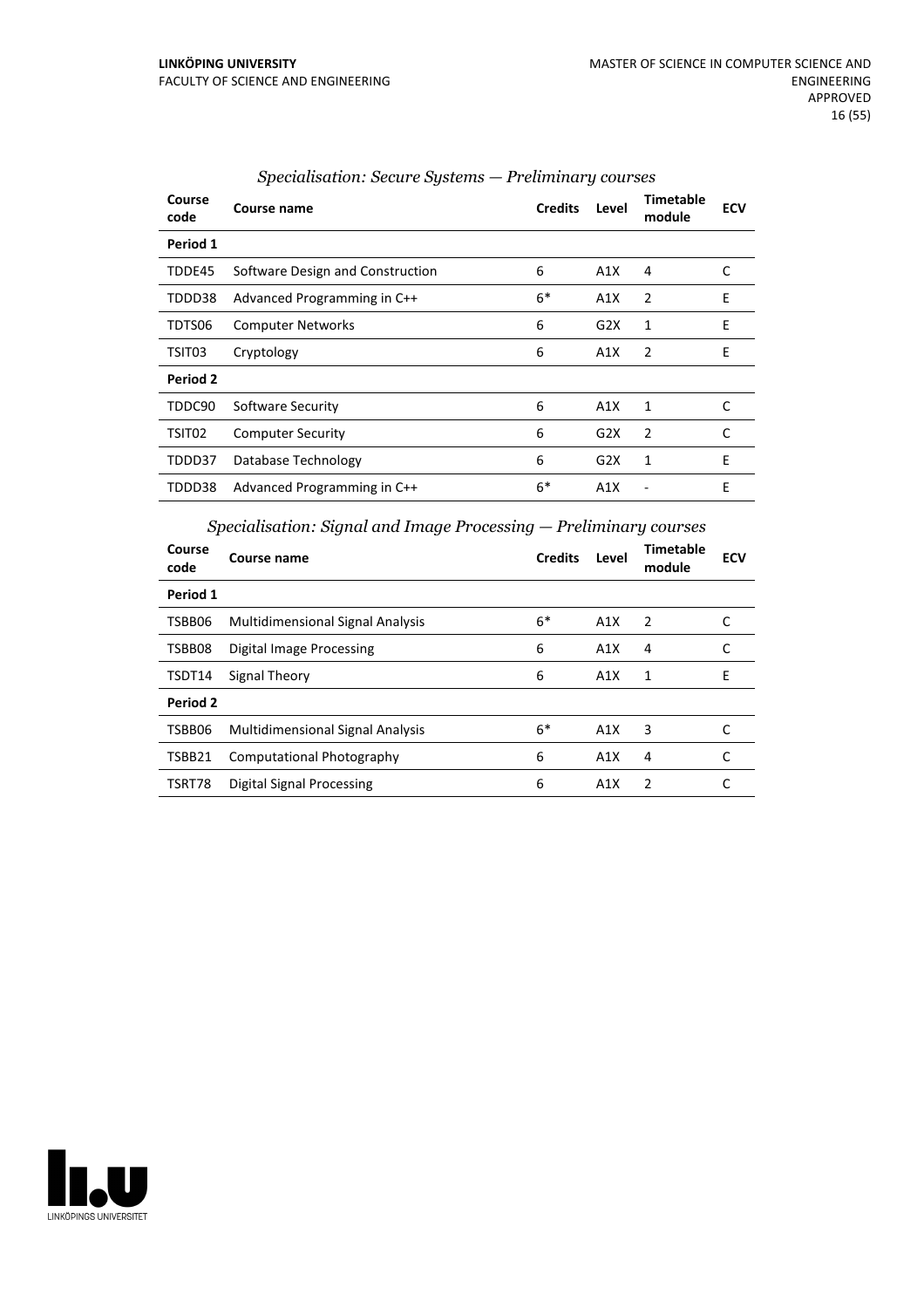| Course<br>code | Course name                      | <b>Credits</b> | Level | <b>Timetable</b><br>module | <b>ECV</b> |
|----------------|----------------------------------|----------------|-------|----------------------------|------------|
| Period 1       |                                  |                |       |                            |            |
| TSTE12         | Design of Digital Systems        | 6              | A1X   | 3                          | C          |
| TSTE86         | Digital Integrated Circuits      | 6              | A1X   | 2                          | C          |
| TDTS06         | <b>Computer Networks</b>         | 6              | G2X   | 1                          | E          |
| TSKS01         | Digital Communication            | $6*$           | A1X   | 4                          | E          |
| Period 2       |                                  |                |       |                            |            |
| TSEA26         | Design of Embedded DSP Processor | 6              | A1X   | 2                          | C          |
| TDDD07         | Real Time Systems                | 6              | A1X   | 4                          | E          |
| TDDD55         | Compilers and Interpreters       | 4              | G2X   | 1                          | E          |
| TSEK37         | Analog CMOS Integrated Circuits  | 6              | A1X   | 1                          | E          |
| TSKS01         | <b>Digital Communication</b>     | $6*$           | A1X   | 4                          | E          |

## *Specialisation: System-on-chip — Preliminary courses*

# **Semester 8 (Spring 2024)**

#### *Preliminary courses*

| Course<br>code | Course name                                          | <b>Credits</b> | Level | Timetable<br>module | <b>ECV</b> |
|----------------|------------------------------------------------------|----------------|-------|---------------------|------------|
| Period 1       |                                                      |                |       |                     |            |
| TANA15         | Numerical Linear Algebra                             | 6              | A1X   | $\mathbf{1}$        | E          |
| TATA53         | Linear Algebra, Honours Course                       | $6*$           | G2X   | $\overline{a}$      | E          |
| TATA54         | Number Theory                                        | $6*$           | G2X   | 3                   | E          |
| TATA64         | <b>Graph Theory</b>                                  | $6*$           | A1X   | $\overline{2}$      | E          |
| TBMI26         | Neural Networks and Learning Systems                 | 6              | A1X   | $\overline{2}$      | F          |
| TBMI31         | Medical Information and Knowledge                    | 6              | A1X   | 4                   | E          |
| TBMT02         | <b>Medical Imaging</b>                               | 6              | A1X   | 3                   | E          |
| TBMT09         | <b>Physiological Pressures and Flows</b>             | 6              | A1X   | 1                   | E          |
| TBMT32         | Perspectives on Biomedical Engineering               | $2*$           | G1X   | 3                   | E          |
| TDDD17         | Information Security, Second Course                  | $6*$           | A1X   | 4                   | E          |
| TDDD20         | Design and Analysis of Algorithms                    | 6              | A1X   | 3                   | E          |
| TDDD25         | <b>Distributed Systems</b>                           | 6              | A1X   | 2                   | E          |
| TDDD38         | Advanced Programming in C++                          | $6*$           | A1X   | $\overline{2}$      | E          |
| TDDD41         | Data Mining - Clustering and Association<br>Analysis | 6              | A1X   | 3                   | E          |

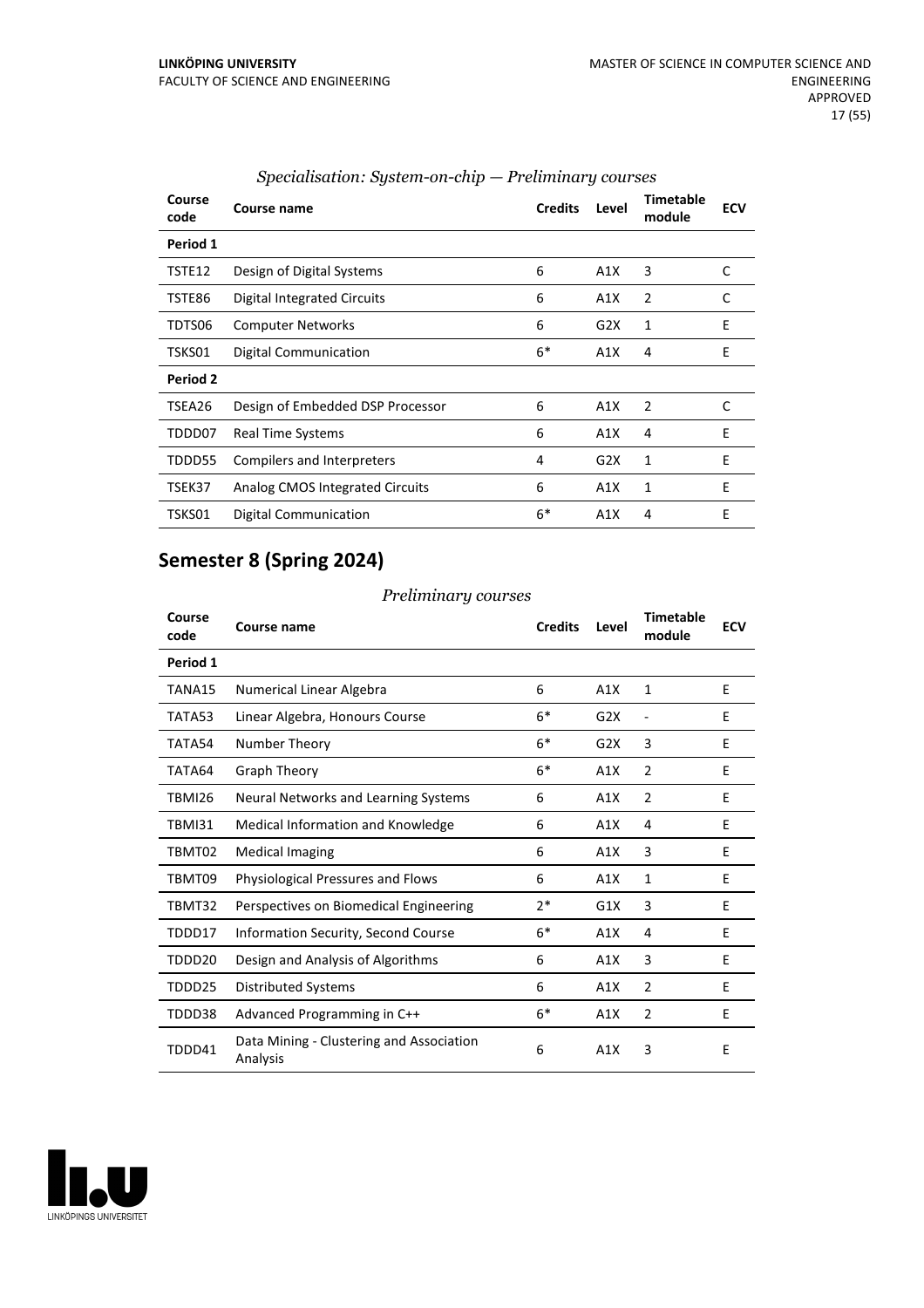| Course<br>code | <b>Course name</b>                                                              | <b>Credits</b> | Level            | <b>Timetable</b><br>module | <b>ECV</b> |
|----------------|---------------------------------------------------------------------------------|----------------|------------------|----------------------------|------------|
| TDDD50         | <b>Green Computing</b>                                                          | 4              | G2X              | 4                          | E          |
| TDDD57         | Physical Interaction and Game Programming                                       | 6              | A1X              | $\mathbf{1}$               | E          |
| TDDD75         | Effect-Driven Development and Human-<br>Centered Design of Interactive Systems  | 6              | G2X              | 3                          | E          |
| TDDD95         | Algorithmic Problem Solving                                                     | $6*$           | A1X              | 1                          | E          |
| TDDD97         | <b>Web Programming</b>                                                          | 6              | G2X              | 3                          | E          |
| TDDE05         | Al Robotics                                                                     | $6*$           | A1X              | 4                          | E          |
| TDDE09         | <b>Natural Language Processing</b>                                              | 6              | A1X              | 2                          | E          |
| TDDE46         | Software Quality                                                                | $6*$           | A1X              | $\overline{2}$             | E          |
| TDDE50         | Megagame - Design for Sustainable<br>Development in the light of Climate Change | $6*$           | G <sub>2</sub> X |                            | E          |
| TDDE51         | Methods and tools for large distributed<br>projects                             | $6*$           | A1X              | 4                          | E          |
| TDDE55         | Data and Program Structures                                                     | $6*$           | G2X              | 3                          | E          |
| TDTS07         | System Design and Methodology                                                   | 6              | A1X              | 1                          | E          |
| TDTS21         | <b>Advanced Networking</b>                                                      | $6*$           | A1X              | 1                          | E          |
| TEIE88         | Computer Law                                                                    | 4              | G1X              | $\mathbf{1}$               | E          |
| TEIO13         | Leadership and Organizational Change                                            | 6              | A1X              | 4                          | E          |
| TEIO94         | Entrepreneurship and Idea Development                                           | $6*$           | G2X              | 4                          | E          |
| TFFM12         | Perspectives on Physics                                                         | 2*             | G1X              | $\overline{\phantom{a}}$   | E          |
| TGTU94         | <b>Technology and Ethics</b>                                                    | 6              | G1X              | 1                          | E          |
| THEN18         | English                                                                         | $6*$           | G1X              | 4                          | Е          |
| THFR27         | French with a technical focus                                                   | $6*$           | G1X              | 4                          | E          |
| THSP27         | Spanish with a technical focus                                                  | $6*$           | G1X              | 4                          | E          |
| THTY27         | German with a technical focus                                                   | 6*             | G1X              | 4                          | E          |
| TKMJ15         | <b>Environmental Management Strategies</b>                                      | 6              | G1X              | 3                          | E          |
| <b>TNM048</b>  | <b>Information Visualisation</b>                                                | 6              | A1X              | 3                          | E.         |
| TSBB15         | <b>Computer Vision</b>                                                          | $12*$          | A1X              | $\mathbf{1}$               | E          |
| TSBK07         | <b>Computer Graphics</b>                                                        | $6*$           | A1X              | 4                          | E          |
| TSBK08         | Data Compression                                                                | 6              | A1X              | $\overline{2}$             | E          |
| TSEK06         | <b>VLSI Design</b>                                                              | $12*$          | A1X              | 4                          | E          |
| TSEK38         | Radio Frequency Transceiver Design                                              | 6              | A1X              | $\overline{2}$             | E          |
| TSKS13         | <b>Wireless Communications</b>                                                  | 6              | A1X              | 4                          | E          |

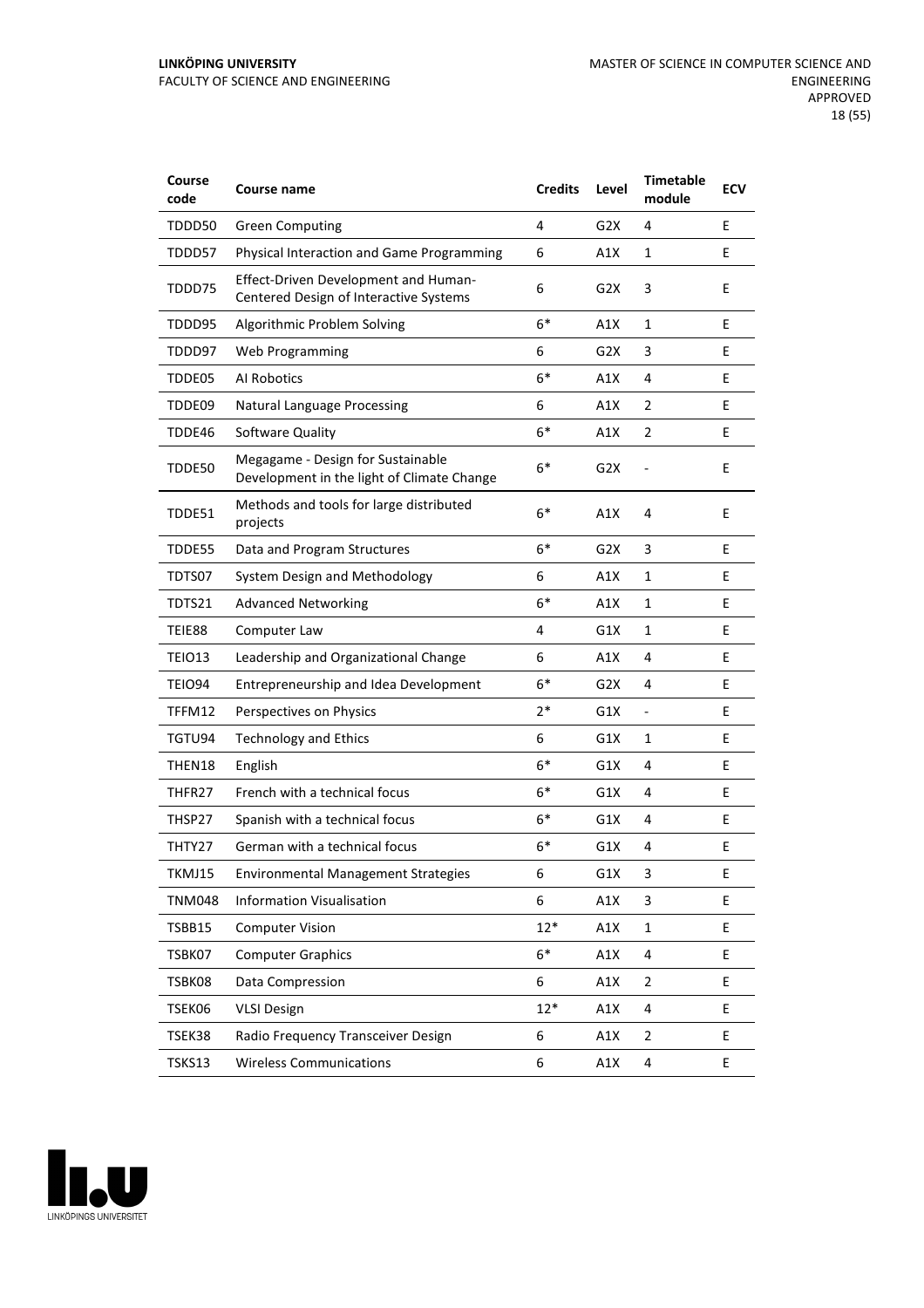| Course<br>code  | <b>Course name</b>                                                              | <b>Credits</b> | Level            | <b>Timetable</b><br>module   | <b>ECV</b> |
|-----------------|---------------------------------------------------------------------------------|----------------|------------------|------------------------------|------------|
| TSRT07          | <b>Industrial Control Systems</b>                                               | 6              | A1X              | 2                            | E          |
| TSRT09          | <b>Control Theory</b>                                                           | 6              | A1X              | 3                            | E          |
| TSTE14          | <b>Analog Filters</b>                                                           | 6              | A1X              | 2                            | E          |
| TSTE27          | Analog and Discrete-Time Integrated Circuits                                    | 6              | A1X              | 3                            | E          |
| <b>Period 2</b> |                                                                                 |                |                  |                              |            |
| TAOP87          | <b>Applied Optimization Project Course</b>                                      | 6              | A1X              | 3                            | E          |
| TATA53          | Linear Algebra, Honours Course                                                  | $6*$           | G2X              | $\qquad \qquad \blacksquare$ | Е          |
| TATA54          | Number Theory                                                                   | $6*$           | G2X              | 1                            | E          |
| TATA64          | Graph Theory                                                                    | $6*$           | A1X              | $\overline{2}$               | E          |
| TBMT26          | Technology in Intensive Care and Surgery                                        | 6              | A1X              | $\mathbf{1}$                 | E          |
| TBMT32          | Perspectives on Biomedical Engineering                                          | $2*$           | G1X              | 3                            | E          |
| TDDC78          | Programming of Parallel Computers - Methods<br>and Tools                        | 6              | A1X              | $\overline{2}$               | E          |
| TDDD14          | Formal Languages and Automata Theory                                            | 6              | G <sub>2</sub> X | 2                            | E          |
| TDDD17          | Information Security, Second Course                                             | $6*$           | A1X              | 4                            | E          |
| TDDD27          | Advanced Web Programming                                                        | 6              | A1X              | 3                            | E          |
| TDDD38          | Advanced Programming in C++                                                     | $6*$           | A1X              | $\overline{\phantom{a}}$     | E          |
| TDDD48          | <b>Automated Planning</b>                                                       | 6              | A1X              | 1                            | E          |
| TDDD95          | Algorithmic Problem Solving                                                     | $6*$           | A1X              | 4                            | E          |
| TDDE05          | Al Robotics                                                                     | $6*$           | A1X              | 4                            | E          |
| TDDE07          | <b>Bayesian Learning</b>                                                        | 6              | A1X              | $\overline{2}$               | E          |
| TDDE31          | <b>Big Data Analytics</b>                                                       | 6              | A1X              | 3                            | Е          |
| TDDE34          | Software Verification                                                           | 6              | A1X              | 1                            | E          |
| TDDE41          | Software Architectures                                                          | 6              | A1X              | 1                            | E          |
| TDDE46          | Software Quality                                                                | $6*$           | A1X              | 2                            | Ε          |
| TDDE50          | Megagame - Design for Sustainable<br>Development in the light of Climate Change | $6*$           | G <sub>2</sub> X |                              | E          |
| TDDE51          | Methods and tools for large distributed<br>projects                             | $6*$           | A1X              | 4                            | E          |
| TDDE55          | Data and Program Structures                                                     | $6*$           | G <sub>2</sub> X | $\mathbf{1}$                 | E          |
| TDTS21          | <b>Advanced Networking</b>                                                      | $6*$           | A1X              | $\mathbf{1}$                 | E          |
| TEAE13          | Civil and Commercial Law                                                        | 6              | G1X              | $\overline{2}$               | E          |
| TEIE44          | <b>Intellectual Property Rights</b>                                             | 4              | G1X              | $\mathbf{1}$                 | E          |

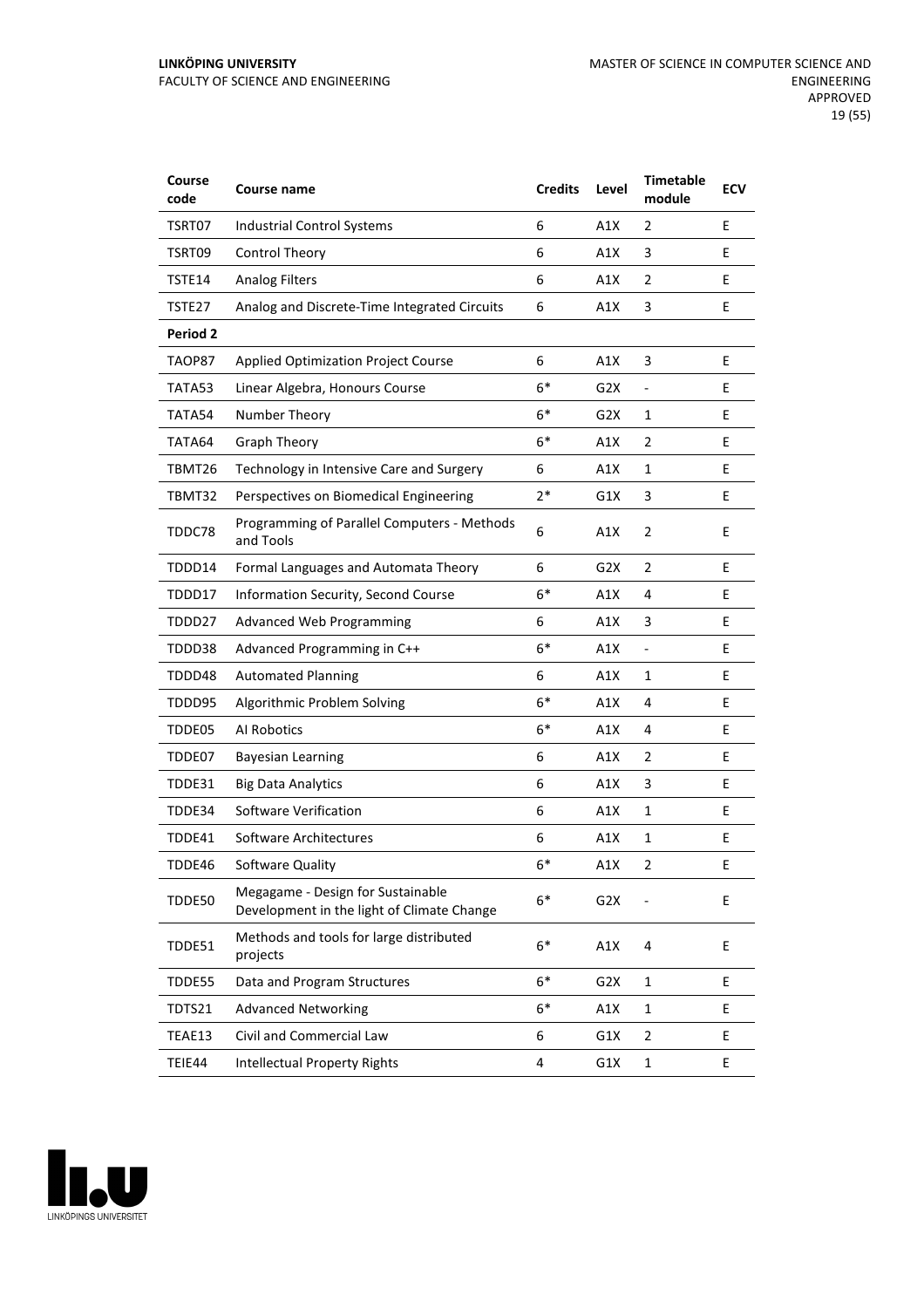| Course<br>code | <b>Course name</b>                              | <b>Credits</b> | Level | <b>Timetable</b><br>module | <b>ECV</b> |
|----------------|-------------------------------------------------|----------------|-------|----------------------------|------------|
| <b>TEIO06</b>  | Innovative Entrepreneurship                     | 6              | A1X   | $\overline{2}$             | E          |
| <b>TEIO94</b>  | Entrepreneurship and Idea Development           | $6*$           | G2X   | 4                          | E          |
| <b>TEIO95</b>  | eHealth: Innovation and Entrepreneurship        | 6              | G2X   | 2/4                        | E          |
| TFFM12         | Perspectives on Physics                         | $2*$           | G1X   | $\overline{\phantom{a}}$   | E          |
| TGTU95         | Philosophy of Science and Technology            | 6              | G1X   | 4                          | E          |
| THEN18         | English                                         | $6*$           | G1X   | 4                          | E          |
| THFR27         | French with a technical focus                   | $6*$           | G1X   | 4                          | E          |
| THSP27         | Spanish with a technical focus                  | $6*$           | G1X   | 4                          | E          |
| THTY27         | German with a technical focus                   | $6*$           | G1X   | 4                          | E          |
| <b>TNM079</b>  | <b>Modelling and Animation</b>                  | 6              | A1X   | $\overline{2}$             | E          |
| TSBB15         | <b>Computer Vision</b>                          | $12*$          | A1X   | 3                          | E          |
| TSBK02         | Image and Audio Coding                          | 6              | A1X   | 4                          | E          |
| TSBK07         | <b>Computer Graphics</b>                        | $6*$           | A1X   | $\mathbf{1}$               | E          |
| TSEK06         | <b>VLSI Design</b>                              | $12*$          | A1X   | 4                          | E          |
| TSFS06         | Diagnosis and Supervision                       | 6              | A1X   | $\mathbf{1}$               | E          |
| TSKS14         | <b>Multiple Antenna Communications</b>          | 6              | A1X   | 3                          | E          |
| <b>TSKS16</b>  | Signal Processing for Communications            | 6              | A1X   | $\mathbf{1}$               | E          |
| TSRT14         | <b>Sensor Fusion</b>                            | 6              | A1X   | $\overline{2}$             | E          |
| TSTE06         | <b>Digital Filters</b>                          | 6              | A1X   | 3                          | E          |
| TSTE87         | <b>Application-Specific Integrated Circuits</b> | 6              | A1X   | 2                          | E          |

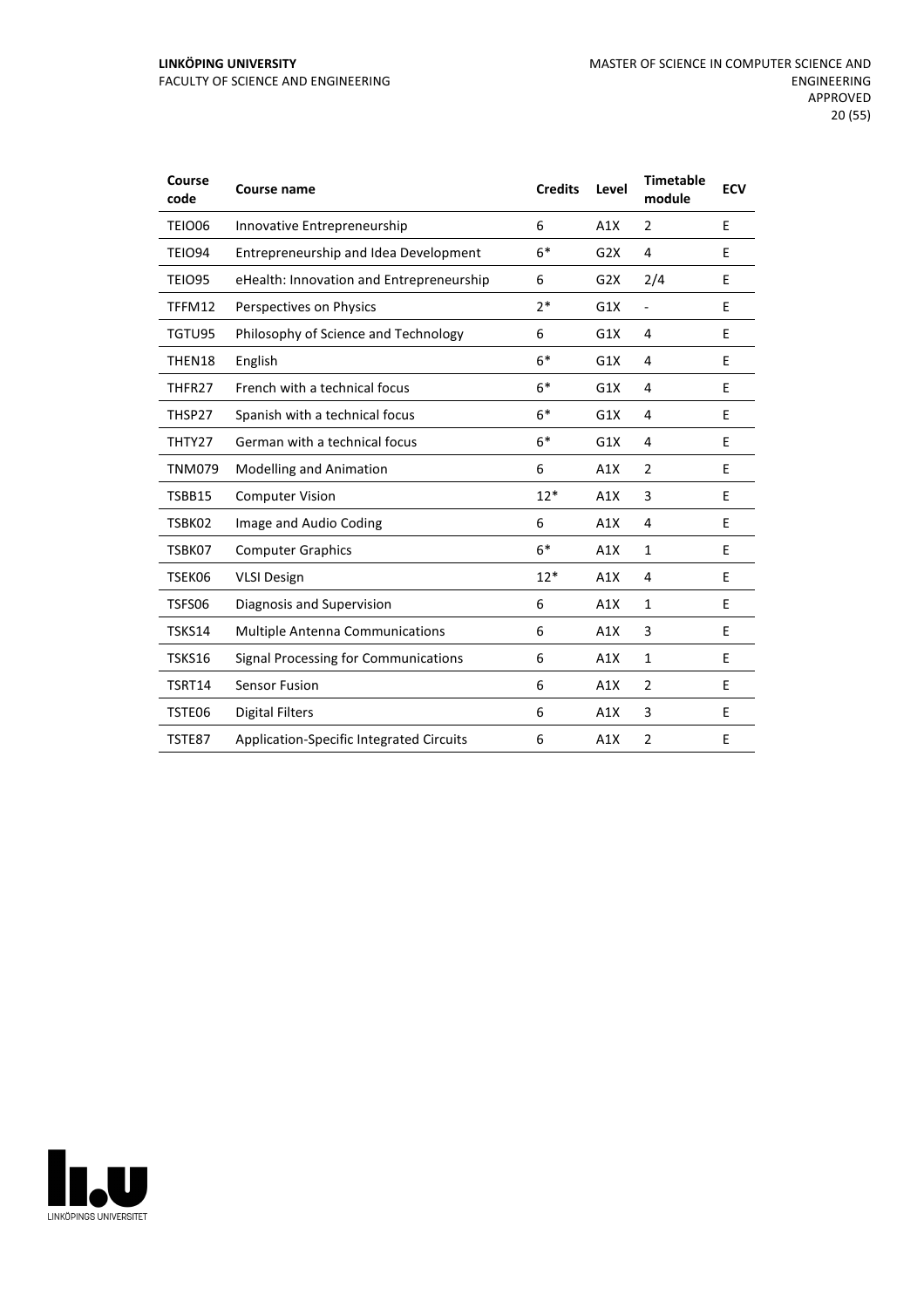| Course<br>code | Course name                                          | <b>Credits</b> | Level | <b>Timetable</b><br>module | <b>ECV</b> |
|----------------|------------------------------------------------------|----------------|-------|----------------------------|------------|
| Period 1       |                                                      |                |       |                            |            |
| <b>TBMI26</b>  | Neural Networks and Learning Systems                 | 6              | A1X   | 2                          | E          |
| TDDD20         | Design and Analysis of Algorithms                    | 6              | A1X   | 3                          | Ε          |
| TDDD41         | Data Mining - Clustering and Association<br>Analysis | 6              | A1X   | 3                          | E          |
| TDDD95         | Algorithmic Problem Solving                          | $6*$           | A1X   | $\mathbf{1}$               | E          |
| TDDE05         | Al Robotics                                          | $6*$           | A1X   | 4                          | E          |
| TDDE09         | <b>Natural Language Processing</b>                   | 6              | A1X   | $\overline{2}$             | E          |
| TSRT07         | <b>Industrial Control Systems</b>                    | 6              | A1X   | $\overline{2}$             | E          |
| Period 2       |                                                      |                |       |                            |            |
| TDDD48         | <b>Automated Planning</b>                            | 6              | A1X   | 1                          | Ε          |
| TDDD95         | Algorithmic Problem Solving                          | $6*$           | A1X   | 4                          | E          |
| TDDE05         | Al Robotics                                          | $6*$           | A1X   | 4                          | E          |
| TDDE07         | <b>Bayesian Learning</b>                             | 6              | A1X   | $\overline{2}$             | E          |
| TDDE31         | <b>Big Data Analytics</b>                            | 6              | A1X   | 3                          | E          |
| TSFS06         | Diagnosis and Supervision                            | 6              | A1X   | 1                          | E          |
| TSRT14         | <b>Sensor Fusion</b>                                 | 6              | A1X   | $\overline{2}$             | Е          |

#### *Specialisation: AI and Machine Learning — Preliminary courses*

#### *Specialisation: Autonomous systems — Preliminary courses*

| Course<br>code | Course name                       | <b>Credits</b> | Level | <b>Timetable</b><br>module | <b>ECV</b> |
|----------------|-----------------------------------|----------------|-------|----------------------------|------------|
| Period 1       |                                   |                |       |                            |            |
| TSRT07         | <b>Industrial Control Systems</b> | 6              | A1X   | 2                          | C          |
| TDDE05         | Al Robotics                       | $6*$           | A1X   | 4                          | E          |
| TSBB15         | <b>Computer Vision</b>            | $12*$          | A1X   | 1                          | E          |
| TSRT09         | Control Theory                    | 6              | A1X   | 3                          | Ε          |
| Period 2       |                                   |                |       |                            |            |
| TDDE05         | Al Robotics                       | $6*$           | A1X   | 4                          | E          |
| TSBB15         | <b>Computer Vision</b>            | $12*$          | A1X   | 3                          | E          |
| TSFS06         | Diagnosis and Supervision         | 6              | A1X   | 1                          | E          |
| TSRT14         | Sensor Fusion                     | 6              | A1X   | 2                          | E          |

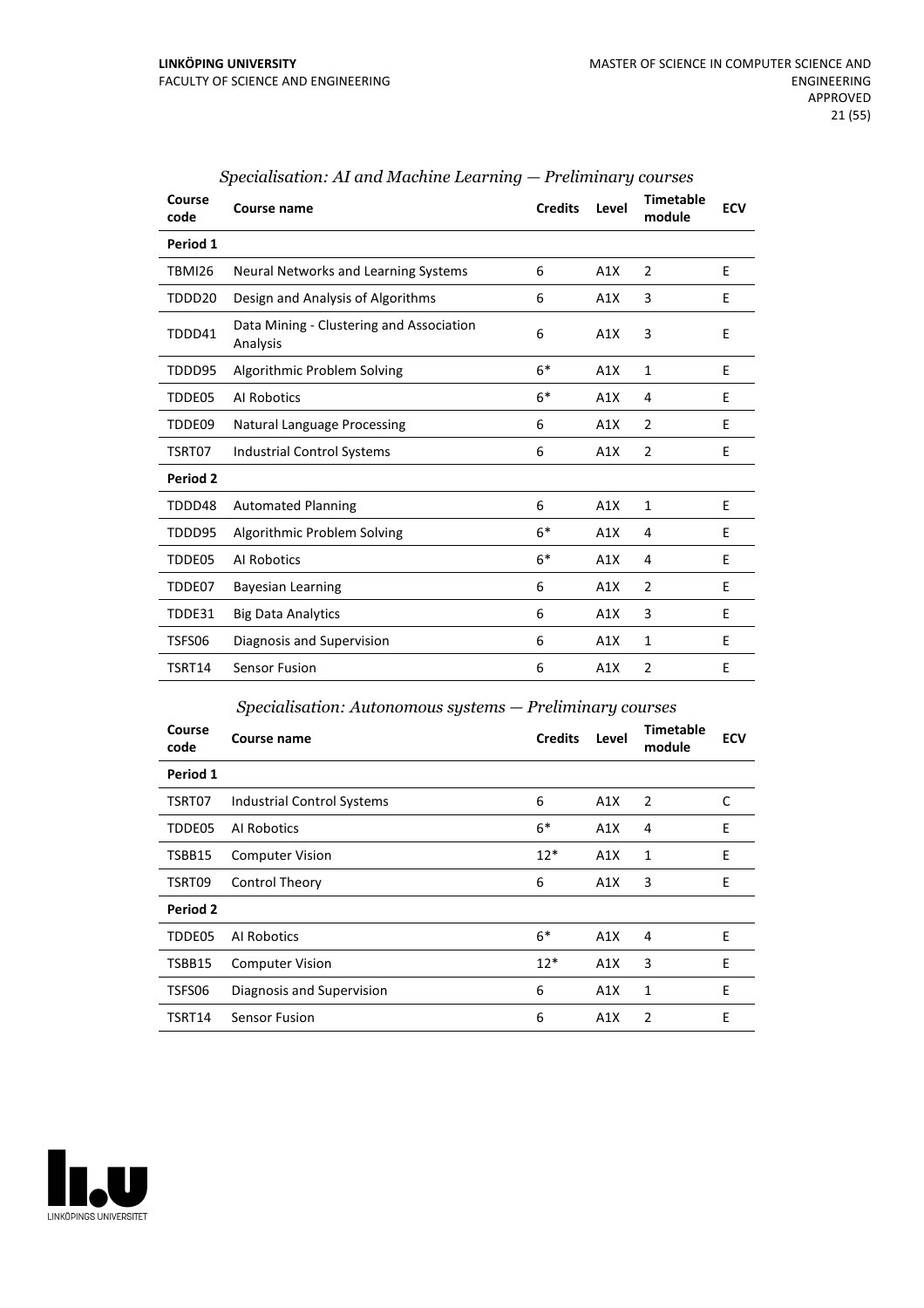| Course<br>code | Course name                            | <b>Credits</b> | Level | Timetable<br>module | <b>ECV</b> |
|----------------|----------------------------------------|----------------|-------|---------------------|------------|
| Period 1       |                                        |                |       |                     |            |
| TBMI26         | Neural Networks and Learning Systems   | 6              | A1X   | $\overline{2}$      | E          |
| TDTS21         | <b>Advanced Networking</b>             | $6*$           | A1X   | 1                   | E          |
| TSBK08         | Data Compression                       | 6              | A1X   | $\overline{2}$      | E          |
| TSKS13         | <b>Wireless Communications</b>         | 6              | A1X   | 4                   | E          |
| Period 2       |                                        |                |       |                     |            |
| TDTS21         | <b>Advanced Networking</b>             | $6*$           | A1X   | 1                   | E          |
| TSBK02         | Image and Audio Coding                 | 6              | A1X   | 4                   | E          |
| TSKS14         | <b>Multiple Antenna Communications</b> | 6              | A1X   | 3                   | E          |
| TSKS16         | Signal Processing for Communications   | 6              | A1X   | 1                   | E          |

#### *Specialisation: Communication — Preliminary courses*

*Specialisation: Computer Games Programming — Preliminary courses*

| Course<br>code | Course name                                      | <b>Credits</b> | Level | <b>Timetable</b><br>module | <b>ECV</b> |
|----------------|--------------------------------------------------|----------------|-------|----------------------------|------------|
| Period 1       |                                                  |                |       |                            |            |
| TDDD57         | <b>Physical Interaction and Game Programming</b> | 6              | A1X   | 1                          |            |
| TSBK07         | <b>Computer Graphics</b>                         | $6*$           | A1X   | 4                          |            |
| TBMI26         | Neural Networks and Learning Systems             | 6              | A1X   | 2                          | F          |
| Period 2       |                                                  |                |       |                            |            |
| TSBK07         | <b>Computer Graphics</b>                         | $6*$           | A1X   | 1                          |            |
| <b>TNM079</b>  | <b>Modelling and Animation</b>                   | 6              | A1X   | $\mathcal{P}$              | F          |

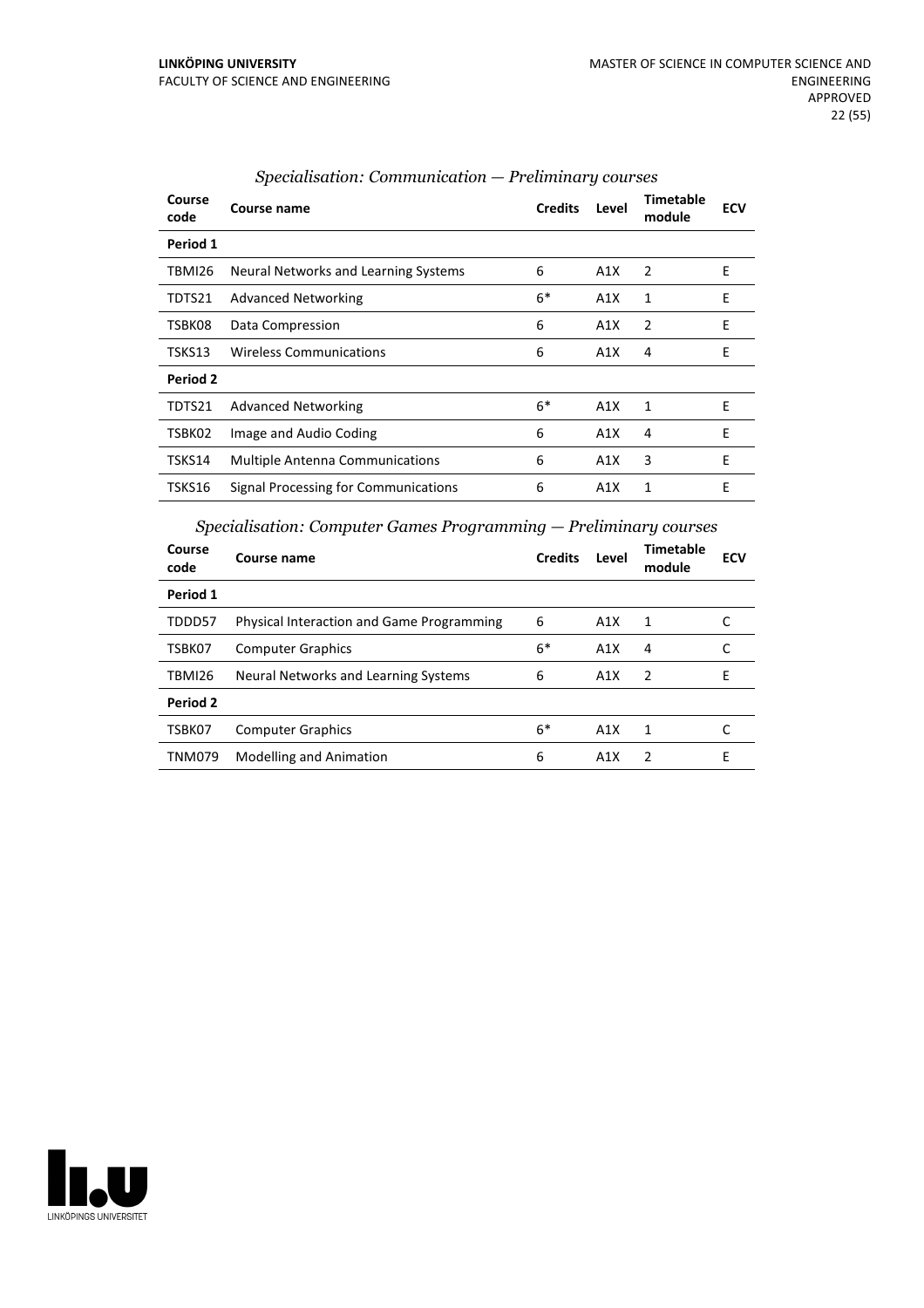| Course<br>code  | Course name                                              | <b>Credits</b> | Level | Timetable<br>module      | <b>ECV</b> |
|-----------------|----------------------------------------------------------|----------------|-------|--------------------------|------------|
| Period 1        |                                                          |                |       |                          |            |
| TDDD25          | <b>Distributed Systems</b>                               | 6              | A1X   | 2                        | E          |
| TDDD38          | Advanced Programming in C++                              | $6*$           | A1X   | $\overline{2}$           | E          |
| TDDD97          | Web Programming                                          | 6              | G2X   | 3                        | E          |
| TDDE55          | Data and Program Structures                              | $6*$           | G2X   | 3                        | E          |
| TDTS07          | System Design and Methodology                            | 6              | A1X   | 1                        | E          |
| TDTS21          | <b>Advanced Networking</b>                               | $6*$           | A1X   | $\mathbf{1}$             | F          |
| <b>Period 2</b> |                                                          |                |       |                          |            |
| TDDC78          | Programming of Parallel Computers - Methods<br>and Tools | 6              | A1X   | 2                        | E          |
| TDDD14          | Formal Languages and Automata Theory                     | 6              | G2X   | 2                        | E          |
| TDDD27          | <b>Advanced Web Programming</b>                          | 6              | A1X   | 3                        | E          |
| TDDD38          | Advanced Programming in C++                              | $6*$           | A1X   | $\overline{\phantom{a}}$ | E          |
| TDDE34          | Software Verification                                    | 6              | A1X   | 1                        | E.         |
| TDDE41          | Software Architectures                                   | 6              | A1X   | 1                        | E          |
| TDDE55          | Data and Program Structures                              | $6*$           | G2X   | 1                        | E          |
| TDTS21          | <b>Advanced Networking</b>                               | $6*$           | A1X   | 1                        | E          |

## *Specialisation: Computer Systems Architecture — Preliminary courses*

#### *Specialisation: Electronics — Preliminary courses*

| Course<br>code | Course name                                  | <b>Credits</b> | Level | <b>Timetable</b><br>module | <b>ECV</b> |
|----------------|----------------------------------------------|----------------|-------|----------------------------|------------|
| Period 1       |                                              |                |       |                            |            |
| TSTE27         | Analog and Discrete-Time Integrated Circuits | 6              | A1X   | 3                          | C          |
| TSEK06         | <b>VLSI Design</b>                           | $12*$          | A1X   | 4                          | E          |
| TSEK38         | Radio Frequency Transceiver Design           | 6              | A1X   | $\overline{2}$             | E          |
| TSTE14         | <b>Analog Filters</b>                        | 6              | A1X   | 2                          | E          |
| TSTE93         | <b>Analog Circuits</b>                       | $6*$           | G2X   | 1                          | E          |
| Period 2       |                                              |                |       |                            |            |
| TSTE87         | Application-Specific Integrated Circuits     | 6              | A1X   | 2                          | C          |
| TSEK06         | <b>VLSI Design</b>                           | $12*$          | A1X   | 4                          | E          |
| TSKS16         | Signal Processing for Communications         | 6              | A1X   | 1                          | E          |
| TSTE06         | Digital Filters                              | 6              | A1X   | 3                          | E          |
| TSTE93         | <b>Analog Circuits</b>                       | $6*$           | G2X   | 1                          | E          |

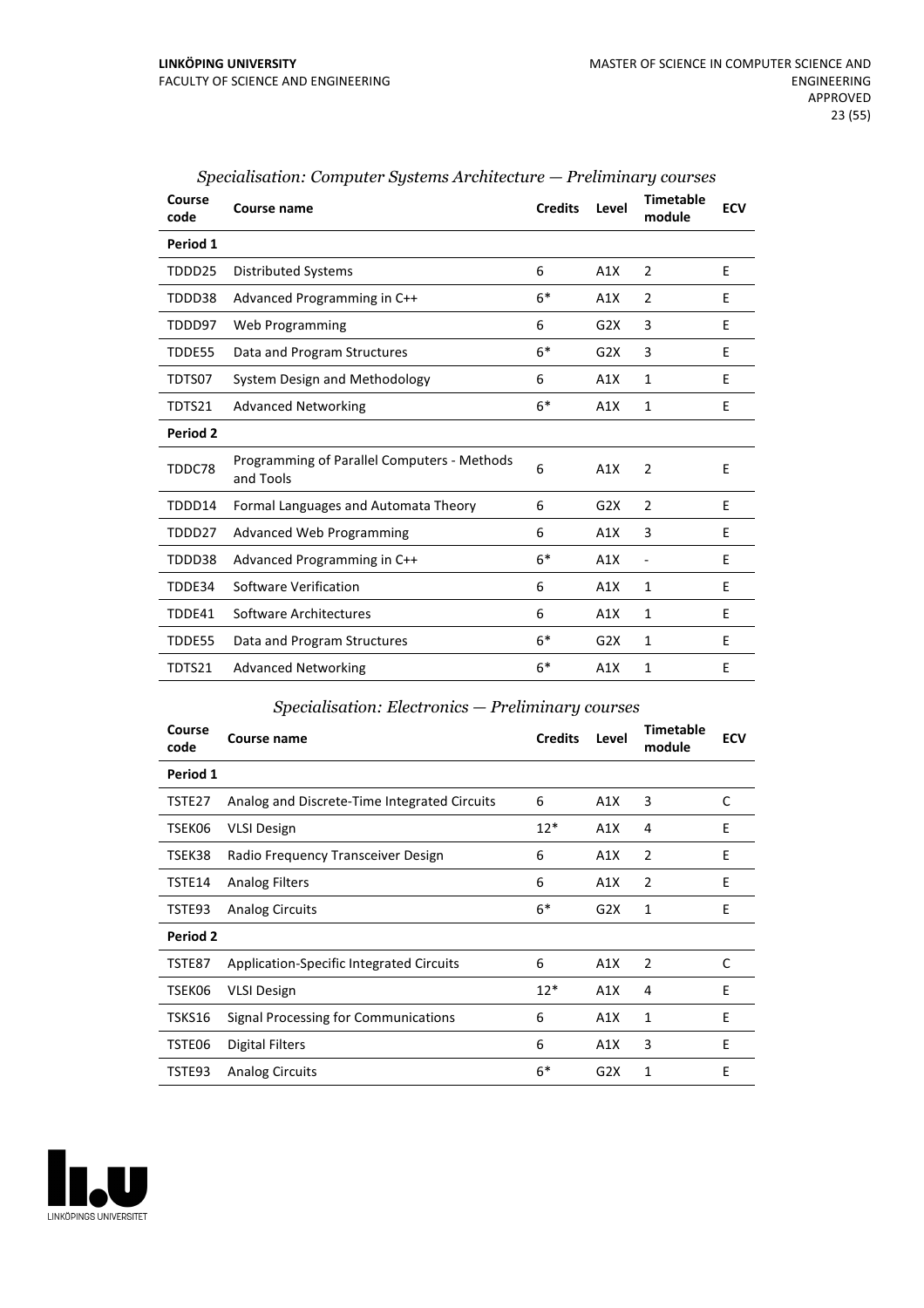| Course<br>code | Course name                          | <b>Credits</b> | Level            | Timetable<br>module | <b>ECV</b> |
|----------------|--------------------------------------|----------------|------------------|---------------------|------------|
| Period 1       |                                      |                |                  |                     |            |
| TEIO13         | Leadership and Organizational Change | 6              | A1X              | 4                   |            |
| Period 2       |                                      |                |                  |                     |            |
| TEIO06         | Innovative Entrepreneurship          | 6              | A <sub>1</sub> X |                     |            |

# *Specialisation: Industrial Economics — Preliminary courses*

*Specialisation: Large Scale Software Engineering — Preliminary courses*

| Course<br>code | Course name                                         | <b>Credits</b> | Level | Timetable<br>module | <b>ECV</b> |
|----------------|-----------------------------------------------------|----------------|-------|---------------------|------------|
| Period 1       |                                                     |                |       |                     |            |
| TDDE46         | Software Quality                                    | $6*$           | A1X   | 2                   | E          |
| TDDE51         | Methods and tools for large distributed<br>projects | $6*$           | A1X   | 4                   | E          |
| Period 2       |                                                     |                |       |                     |            |
| TDDE34         | Software Verification                               | 6              | A1X   | 1                   | E          |
| TDDE41         | Software Architectures                              | 6              | A1X   | 1                   | E          |
| TDDE46         | Software Quality                                    | $6*$           | A1X   | $\overline{2}$      | E          |
| TDDE51         | Methods and tools for large distributed<br>projects | $6*$           | A1X   | 4                   | E          |

## *Specialisation: Medical Informatics — Preliminary courses*

| Course<br>code | Course name                              | <b>Credits</b> | Level | <b>Timetable</b><br>module | <b>ECV</b> |
|----------------|------------------------------------------|----------------|-------|----------------------------|------------|
| Period 1       |                                          |                |       |                            |            |
| TBMI26         | Neural Networks and Learning Systems     | 6              | A1X   | 2                          | Е          |
| <b>TBMI31</b>  | Medical Information and Knowledge        | 6              | A1X   | 4                          | E          |
| TDDD17         | Information Security, Second Course      | $6*$           | A1X   | 4                          | E          |
| Period 2       |                                          |                |       |                            |            |
| TBMT26         | Technology in Intensive Care and Surgery | 6              | A1X   | 1                          | Е          |
| TDDD17         | Information Security, Second Course      | $6*$           | A1X   | 4                          | E          |
| TDDE31         | <b>Big Data Analytics</b>                | 6              | A1X   | 3                          | E          |
| TEIO95         | eHealth: Innovation and Entrepreneurship | 6              | G2X   | 2/4                        | E          |

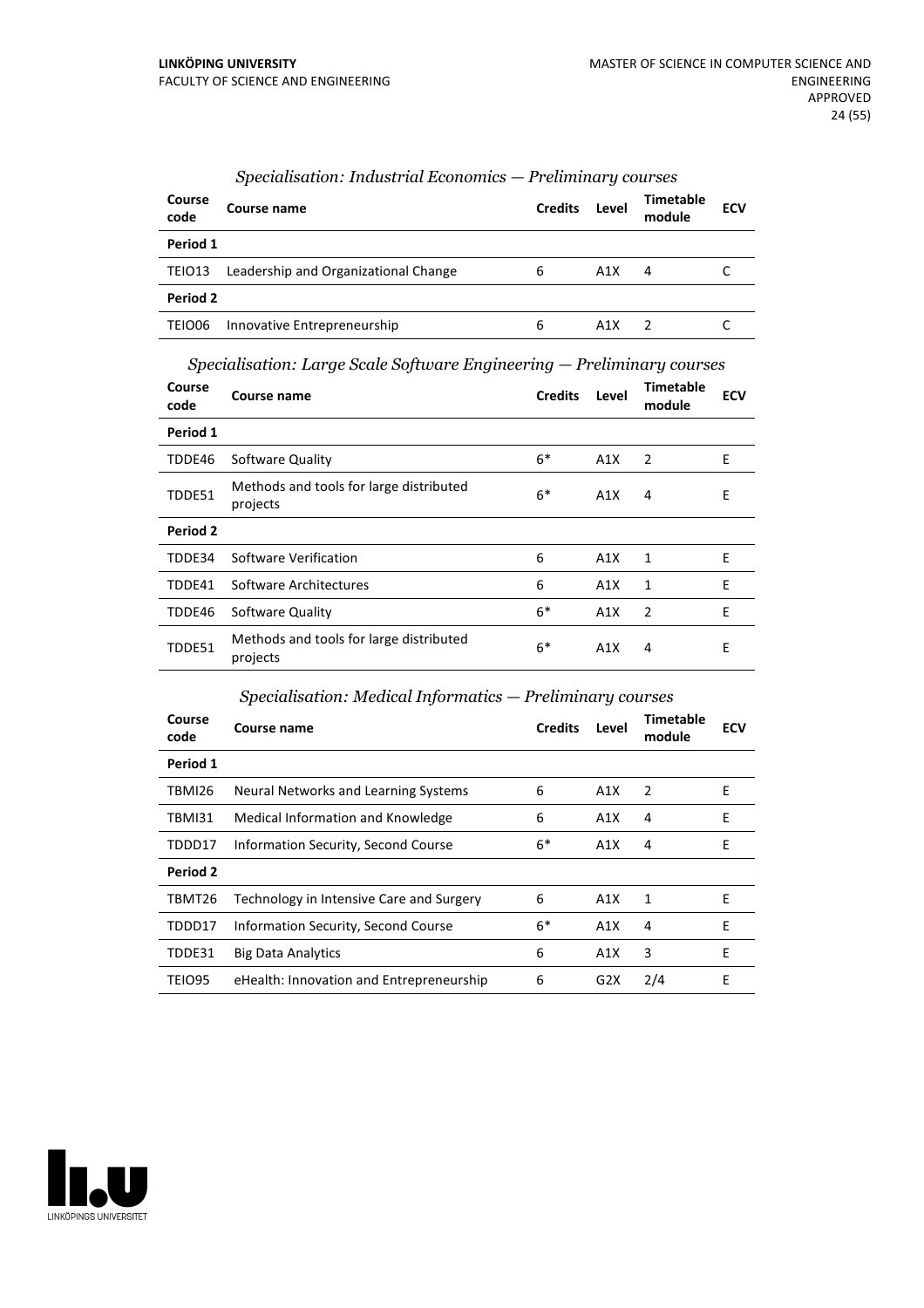| Course<br>code  | Course name                                              | <b>Credits</b> | Level            | <b>Timetable</b><br>module | <b>ECV</b> |
|-----------------|----------------------------------------------------------|----------------|------------------|----------------------------|------------|
| Period 1        |                                                          |                |                  |                            |            |
| TATA64          | Graph Theory                                             | $6*$           | A1X              | 2                          | C/E        |
| TDDD20          | Design and Analysis of Algorithms                        | 6              | A1X              | 3                          | C/E        |
| TDDD41          | Data Mining - Clustering and Association<br>Analysis     | 6              | A1X              | 3                          | E          |
| TDDD95          | Algorithmic Problem Solving                              | $6*$           | A1X              | 1                          | E          |
| TDDE09          | <b>Natural Language Processing</b>                       | 6              | A1X              | 2                          | E          |
| TDDE55          | Data and Program Structures                              | $6*$           | G <sub>2</sub> X | 3                          | E          |
| <b>Period 2</b> |                                                          |                |                  |                            |            |
| TATA64          | Graph Theory                                             | $6*$           | A1X              | 2                          | C/E        |
| TDDD14          | Formal Languages and Automata Theory                     | 6              | G <sub>2</sub> X | 2                          | C/E        |
| TDDE34          | Software Verification                                    | 6              | A1X              | $\mathbf{1}$               | C/E        |
| TDDC78          | Programming of Parallel Computers - Methods<br>and Tools | 6              | A1X              | $\overline{2}$             | E          |
| TDDD95          | Algorithmic Problem Solving                              | $6*$           | A1X              | 4                          | E          |
| TDDE55          | Data and Program Structures                              | $6*$           | G2X              | 1                          | E          |

#### *Specialisation: Programming and Algorithms — Preliminary courses*

#### *Specialisation: Secure Systems — Preliminary courses*

| Course<br>code | <b>Course name</b>                  | <b>Credits</b> | Level | <b>Timetable</b><br>module | <b>ECV</b> |
|----------------|-------------------------------------|----------------|-------|----------------------------|------------|
| Period 1       |                                     |                |       |                            |            |
| TDDD17         | Information Security, Second Course | $6*$           | A1X   | 4                          | C          |
| TDDD38         | Advanced Programming in C++         | $6*$           | A1X   | $\overline{2}$             | E          |
| TDDD97         | Web Programming                     | 6              | G2X   | 3                          | E          |
| TDDE46         | Software Quality                    | $6*$           | A1X   | $\overline{2}$             | E          |
| TDTS21         | <b>Advanced Networking</b>          | $6*$           | A1X   | 1                          | E          |
| Period 2       |                                     |                |       |                            |            |
| TDDD17         | Information Security, Second Course | $6*$           | A1X   | 4                          | C          |
| TDDD27         | Advanced Web Programming            | 6              | A1X   | 3                          | E          |
| TDDD38         | Advanced Programming in C++         | $6*$           | A1X   |                            | E          |
| TDDE46         | Software Quality                    | $6*$           | A1X   | $\overline{2}$             | E          |
| TDTS21         | <b>Advanced Networking</b>          | $6*$           | A1X   | 1                          | E          |

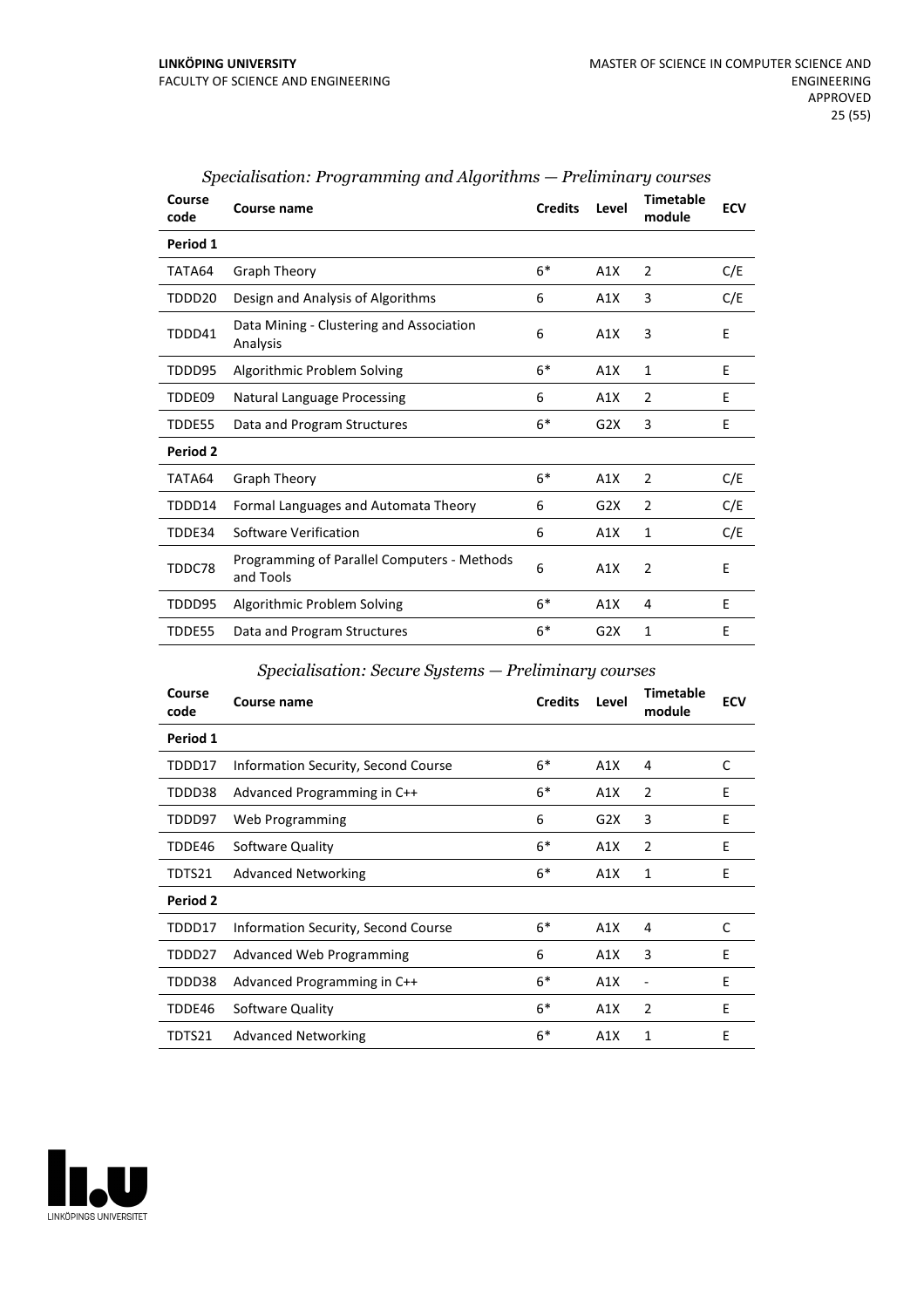| Course<br>code | Course name                          | <b>Credits</b> | Level | <b>Timetable</b><br>module | <b>ECV</b> |
|----------------|--------------------------------------|----------------|-------|----------------------------|------------|
| Period 1       |                                      |                |       |                            |            |
| TBMI26         | Neural Networks and Learning Systems | 6              | A1X   | 2                          | E          |
| TBMT02         | <b>Medical Imaging</b>               | 6              | A1X   | 3                          | E          |
| TDDE09         | Natural Language Processing          | 6              | A1X   | 2                          | E          |
| TNM048         | <b>Information Visualisation</b>     | 6              | A1X   | 3                          | E          |
| TSBB15         | <b>Computer Vision</b>               | $12*$          | A1X   | 1                          | E          |
| TSBK07         | <b>Computer Graphics</b>             | $6*$           | A1X   | 4                          | E          |
| TSBK08         | Data Compression                     | 6              | A1X   | $\overline{2}$             | E          |
| Period 2       |                                      |                |       |                            |            |
| TSBB15         | <b>Computer Vision</b>               | $12*$          | A1X   | 3                          | E          |
| TSBK02         | Image and Audio Coding               | 6              | A1X   | 4                          | E          |
| TSBK07         | <b>Computer Graphics</b>             | $6*$           | A1X   | 1                          | E          |
| TSRT14         | <b>Sensor Fusion</b>                 | 6              | A1X   | 2                          | E          |

| Specialisation: Signal and Image Processing — Preliminary courses |  |  |  |  |
|-------------------------------------------------------------------|--|--|--|--|
|-------------------------------------------------------------------|--|--|--|--|

*Specialisation: System-on-chip — Preliminary courses*

| Course<br>code | Course name                                  | <b>Credits</b> | Level | <b>Timetable</b><br>module | <b>ECV</b> |
|----------------|----------------------------------------------|----------------|-------|----------------------------|------------|
| Period 1       |                                              |                |       |                            |            |
| TDTS07         | System Design and Methodology                | 6              | A1X   | 1                          | C          |
| TSBK07         | <b>Computer Graphics</b>                     | $6*$           | A1X   | 4                          | E          |
| TSEK06         | <b>VLSI Design</b>                           | $12*$          | A1X   | 4                          | E          |
| TSTE27         | Analog and Discrete-Time Integrated Circuits | 6              | A1X   | 3                          | E          |
| Period 2       |                                              |                |       |                            |            |
| TEIE44         | Intellectual Property Rights                 | 4              | G1X   | 1                          | E          |
| TSBK07         | <b>Computer Graphics</b>                     | $6*$           | A1X   | $\mathbf{1}$               | E          |
| TSEK06         | <b>VLSI Design</b>                           | $12*$          | A1X   | 4                          | E          |
| TSKS16         | Signal Processing for Communications         | 6              | A1X   | 1                          | E          |
| TSTE06         | Digital Filters                              | 6              | A1X   | 3                          | E          |
| TSTE87         | Application-Specific Integrated Circuits     | 6              | A1X   | $\overline{2}$             | E          |

# **Semester 9 (Autumn 2024)**

#### *Preliminary courses*

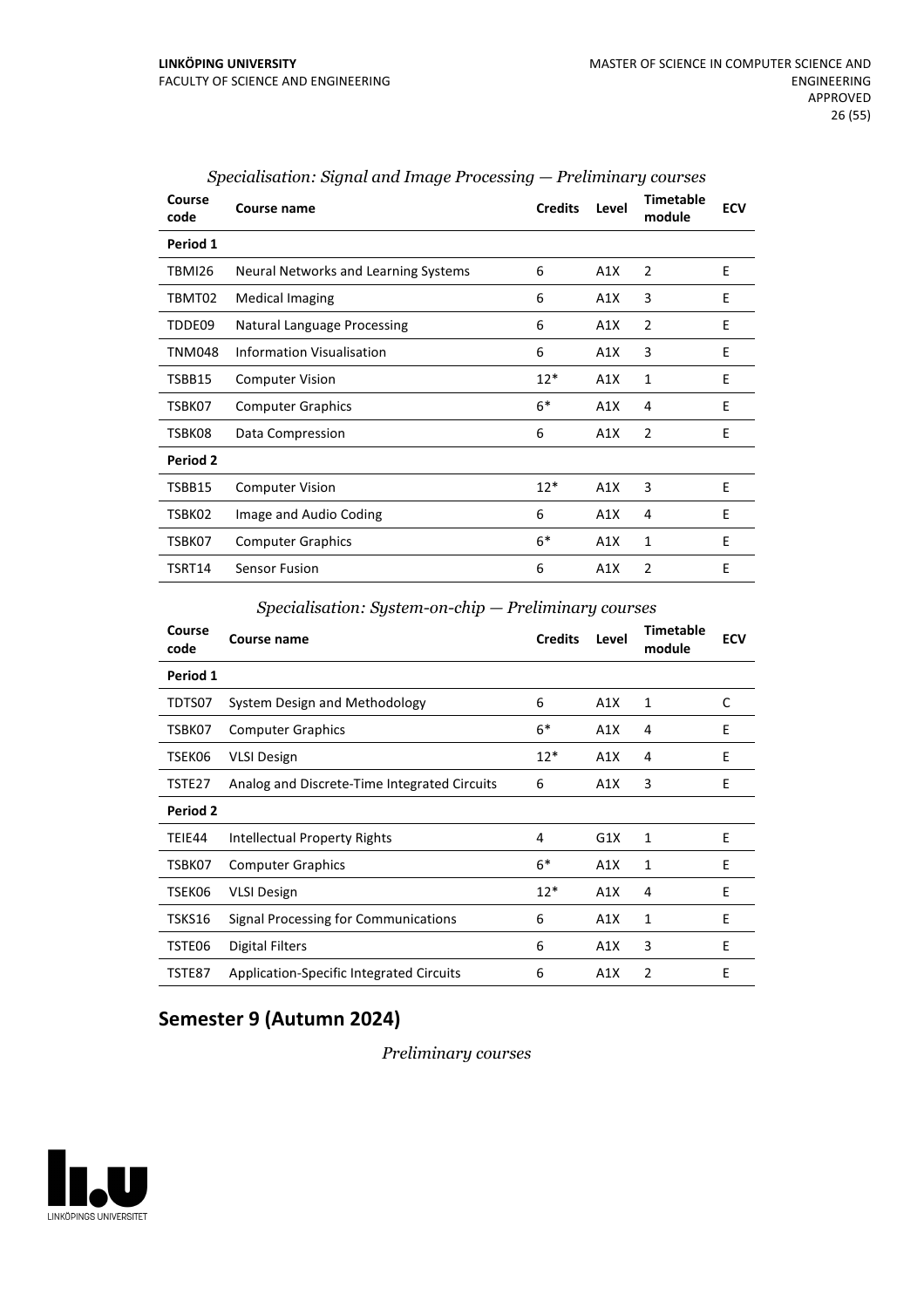| Course<br>code | <b>Course name</b>                                                              | <b>Credits</b> | Level | <b>Timetable</b><br>module | <b>ECV</b> |
|----------------|---------------------------------------------------------------------------------|----------------|-------|----------------------------|------------|
| Period 1       |                                                                                 |                |       |                            |            |
| TANA21         | <b>Scientific Computing</b>                                                     | 6              | G1X   | 3                          | C/E        |
| TAMS39         | <b>Multivariate Statistical Methods</b>                                         | 6              | A1X   | 4                          | E          |
| TBMI28         | eHealth Project                                                                 | $12*$          | A1X   | 2/4                        | E          |
| TBMT14         | <b>Biomedical Engineering - Project Course</b>                                  | $12*$          | A1X   | 4                          | E          |
| TDDD43         | Advanced Data Models and Databases                                              | $6*$           | A1X   | 2                          | E          |
| TDDD53         | <b>Advanced Interaction Design</b>                                              | 6              | A1X   | 1                          | E          |
| TDDE15         | <b>Advanced Machine Learning</b>                                                | 6              | A1X   | 1                          | E          |
| TDDE19         | Advanced Project Course - AI and Machine<br>Learning                            | $6*$           | A1X   | 4                          | E          |
| TDDE20         | Advanced Project Course - Game, App and<br>Web Development                      | $6*$           | A1X   | 4                          | E          |
| TDDE21         | Advanced Project Course: Secure Distributed<br>and Embedded Systems             | $6*$           | A1X   | 4                          | E          |
| TDDE45         | Software Design and Construction                                                | 6              | A1X   | 4                          | E          |
| TDDE52         | Programming Project with Open Source Code                                       | 6*             | A1X   | 4                          | Ε          |
| TDEI13         | <b>Enterprise Resource Planning Systems: Process</b><br>and Implementation      | 6              | A1X   | $\overline{2}$             | E          |
| TDEI72         | Strategy and Digitisation - Technology,<br><b>Standards and Network Effects</b> | 6              | A1X   | 4                          | E          |
| TDTS06         | <b>Computer Networks</b>                                                        | 6              | G2X   | 1                          | E          |
| TEIM11         | <b>Industrial Marketing</b>                                                     | 6              | G2X   | 3                          | E          |
| TEIO90         | Innovation Management                                                           | 6              | A1X   | 2                          | Ε          |
| TNCG15         | Advanced Global Illumination and Rendering                                      | 6              | A1X   | 4                          | E          |
| <b>TNM067</b>  | <b>Scientific Visualization</b>                                                 | 6              | A1X   | 3                          | E          |
| TNM095         | Artificial Intelligence for Interactive Media                                   | 6              | A1X   | 2                          | E          |
| TSBB11         | Images and Graphics, Project Course CDIO                                        | $12*$          | A1X   | 4                          | E          |
| TSBB19         | Machine Learning for Computer Vision                                            | 6              | A1X   | 2                          | E          |
| TSBK03         | <b>Advanced Game Programming</b>                                                | $6*$           | A1X   | $\mathbf 1$                | E          |
| TSEA84         | Digital Design Project                                                          | $6*$           | A1X   | 1                          | E          |
| TSEK03         | Radio Frequency Integrated Circuits                                             | 6              | A1X   | $\overline{2}$             | E          |
| TSFS12         | Autonomous Vehicles - Planning, Control, and<br>Learning Systems                | 6              | A1X   | $\mathbf 1$                | E          |
| TSIN01         | <b>Information Networks</b>                                                     | 6              | A1X   | 3                          | E          |

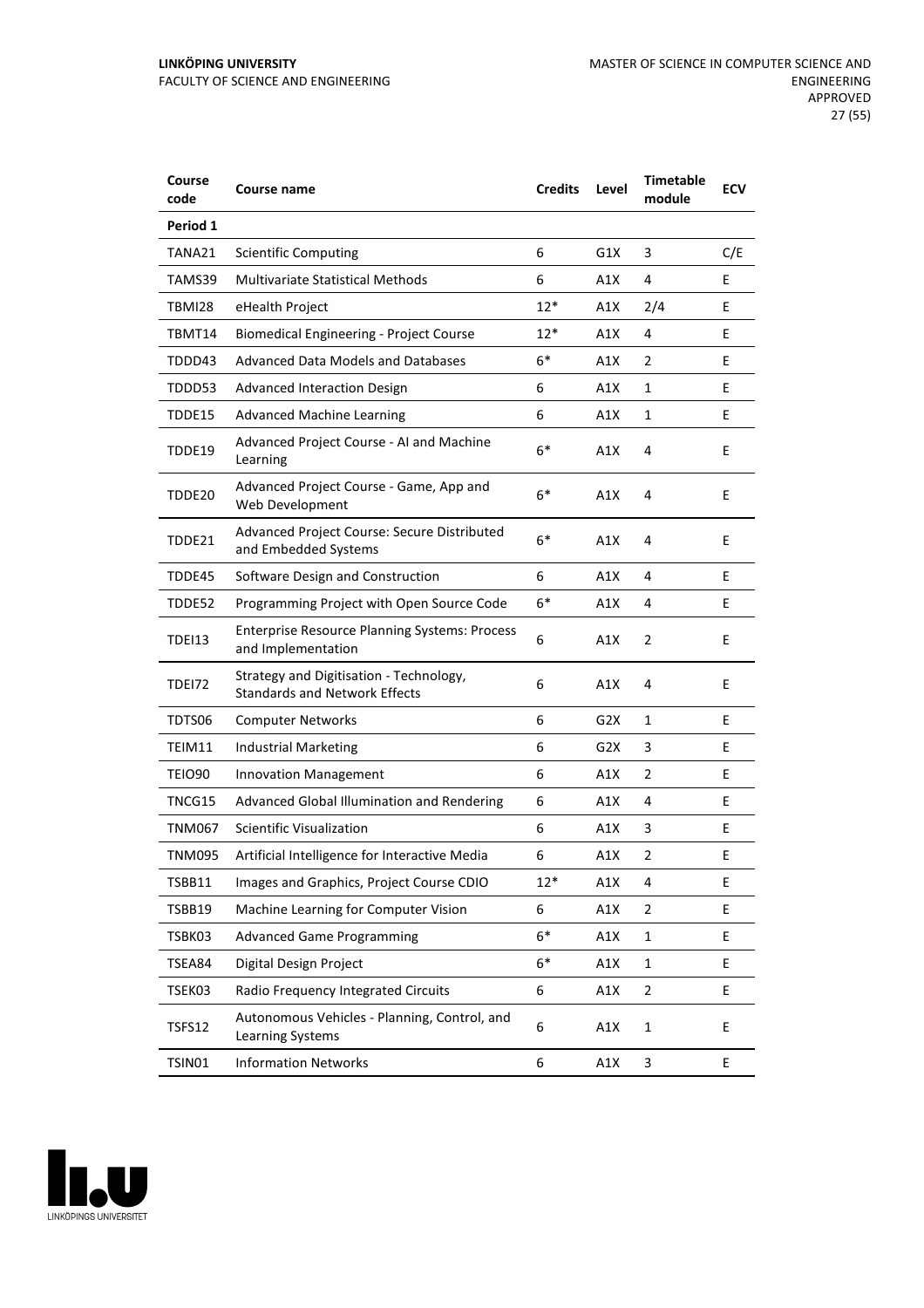| Course<br>code | <b>Course name</b>                                                          | <b>Credits</b> | Level | <b>Timetable</b><br>module | <b>ECV</b> |
|----------------|-----------------------------------------------------------------------------|----------------|-------|----------------------------|------------|
| TSKS12         | Modern Channel Coding, Inference and<br>Learning                            | 6              | A1X   | 1                          | E          |
| TSKS23         | Project Course in Signal Processing,<br>Communications and Networking, CDIO | 12*            | A1X   | 4                          | E          |
| TSRT10         | Automatic Control - Project Course                                          | $12*$          | A1X   | 4                          | E          |
| TSTE17         | System Design                                                               | $12*$          | A1X   | 4                          | E          |
| TSTE25         | <b>Power Electronics</b>                                                    | 6              | A1X   | 3                          | E          |
| Period 2       |                                                                             |                |       |                            |            |
| TDDD89         | Scientific Method                                                           | 6              | A1X   | 3                          | C          |
| TANA09         | Numerical Algorithms in Computer Science                                    | 4              | G2X   | 1                          | C/E        |
| TBMI02         | <b>Medical Image Analysis</b>                                               | 6              | A1X   | 1                          | E          |
| <b>TBMI28</b>  | eHealth Project                                                             | $12*$          | A1X   | $\blacksquare$             | E          |
| TBMT14         | <b>Biomedical Engineering - Project Course</b>                              | $12*$          | A1X   | 4                          | E          |
| TDDB44         | <b>Compiler Construction</b>                                                | 6              | A1X   | 1                          | E          |
| TDDC90         | Software Security                                                           | 6              | A1X   | 1                          | E          |
| TDDD07         | <b>Real Time Systems</b>                                                    | 6              | A1X   | 4                          | E          |
| TDDD43         | <b>Advanced Data Models and Databases</b>                                   | $6*$           | A1X   | 2                          | E          |
| TDDD56         | Multicore and GPU Programming                                               | 6              | A1X   | 2                          | E          |
| TDDE13         | Multi Agent Systems                                                         | 6              | A1X   | 1                          | E          |
| TDDE16         | <b>Text Mining</b>                                                          | 6              | A1X   | 2                          | E          |
| TDDE19         | Advanced Project Course - AI and Machine<br>Learning                        | $6*$           | A1X   | 4                          | E          |
| TDDE20         | Advanced Project Course - Game, App and<br>Web Development                  | $6*$           | A1X   | 4                          | E          |
| TDDE21         | Advanced Project Course: Secure Distributed<br>and Embedded Systems         | $6*$           | A1X   | 4                          | E          |
| TDDE52         | Programming Project with Open Source Code                                   | $6*$           | A1X   | 4                          | E          |
| <b>TNM086</b>  | <b>Virtual Reality Techniques</b>                                           | 6              | A1X   | 2                          | E          |
| TSBB11         | Images and Graphics, Project Course CDIO                                    | $12*$          | A1X   | 4                          | E.         |
| TSBK03         | <b>Advanced Game Programming</b>                                            | $6*$           | A1X   |                            | E          |
| TSEA26         | Design of Embedded DSP Processor                                            | 6              | A1X   | 2                          | E          |
| TSEA44         | Computer Hardware - a System on Chip                                        | 6              | A1X   | $\mathbf 1$                | E          |
| TSEA84         | Digital Design Project                                                      | $6*$           | A1X   | 3                          | E          |
| TSEK11         | Evaluation of an Integrated Circuit                                         | $\overline{2}$ | A1X   | $\overline{\phantom{0}}$   | E          |

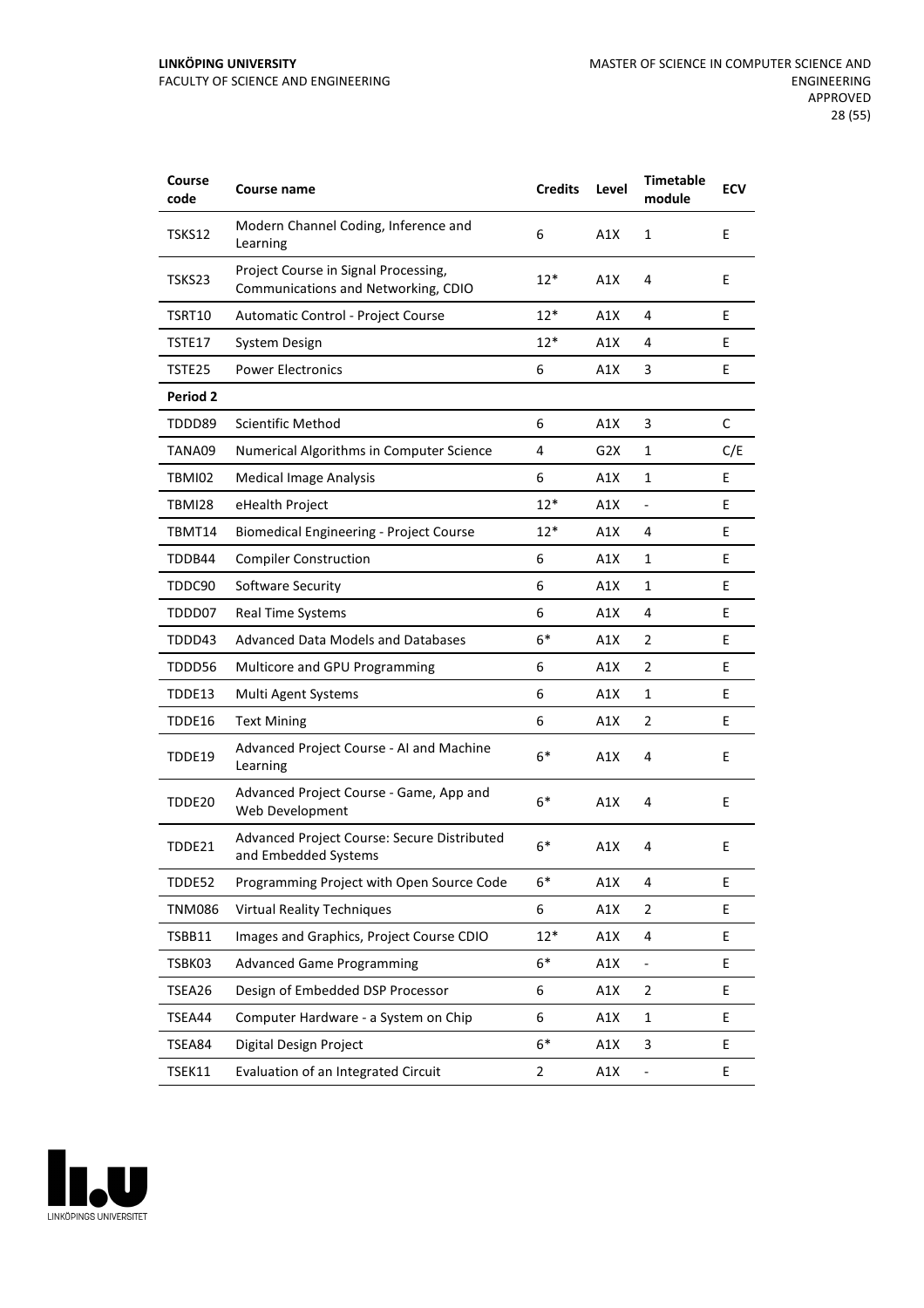| Course<br>code     | Course name                                                                 | <b>Credits</b> | Level | Timetable<br>module | <b>ECV</b> |
|--------------------|-----------------------------------------------------------------------------|----------------|-------|---------------------|------------|
| TSIN <sub>02</sub> | Internetworking                                                             | 6              | A1X   | 1                   | Е          |
| TSKS23             | Project Course in Signal Processing,<br>Communications and Networking, CDIO | $12*$          | A1X   | 4                   | E          |
| TSRT10             | Automatic Control - Project Course                                          | $12*$          | A1X   | 4                   | F          |
| TSTE17             | System Design                                                               | $12*$          | A1X   | 4                   | F          |
| TSTE26             | Powergrid and Technology for Renewable<br>Production                        | 6              | A1X   | 3                   | F          |
| TSTE85             | <b>Low Power Electronics</b>                                                | 6              | A1X   | 2                   | F          |

## *Specialisation: AI and Machine Learning — Preliminary courses*

| Course<br>code | Course name                                                      | <b>Credits</b> | Level | <b>Timetable</b><br>module | ECV |
|----------------|------------------------------------------------------------------|----------------|-------|----------------------------|-----|
| Period 1       |                                                                  |                |       |                            |     |
| TDDE19         | Advanced Project Course - AI and Machine<br>Learning             | $6*$           | A1X   | 4                          | C   |
| TDDE15         | <b>Advanced Machine Learning</b>                                 | 6              | A1X   | 1                          | E   |
| TSBB19         | Machine Learning for Computer Vision                             | 6              | A1X   | 2                          | E   |
| TSFS12         | Autonomous Vehicles - Planning, Control, and<br>Learning Systems | 6              | A1X   | 1                          | E   |
| TSRT92         | Modelling and Learning for Dynamical Systems                     | 6              | A1X   | 3                          | E   |
| Period 2       |                                                                  |                |       |                            |     |
| TDDE19         | Advanced Project Course - AI and Machine<br>Learning             | $6*$           | A1X   | 4                          | C   |
| TDDE13         | Multi Agent Systems                                              | 6              | A1X   | 1                          | E   |
| TDDE16         | <b>Text Mining</b>                                               | 6              | A1X   | 2                          | E   |

*Specialisation: Autonomous systems — Preliminary courses*

| Course<br>code | Course name                          | <b>Credits</b> | Level            | <b>Timetable</b><br>module | <b>ECV</b> |
|----------------|--------------------------------------|----------------|------------------|----------------------------|------------|
| Period 1       |                                      |                |                  |                            |            |
| TSBB19         | Machine Learning for Computer Vision | 6              | A1X              | 2                          | F          |
| TSRT10         | Automatic Control - Project Course   | $12*$          | A1X              | 4                          | F          |
| Period 2       |                                      |                |                  |                            |            |
| TDDE01         | Machine Learning                     | 6              | A1X              | 1                          |            |
| TSRT10         | Automatic Control - Project Course   | $12*$          | A <sub>1</sub> X | 4                          | E          |

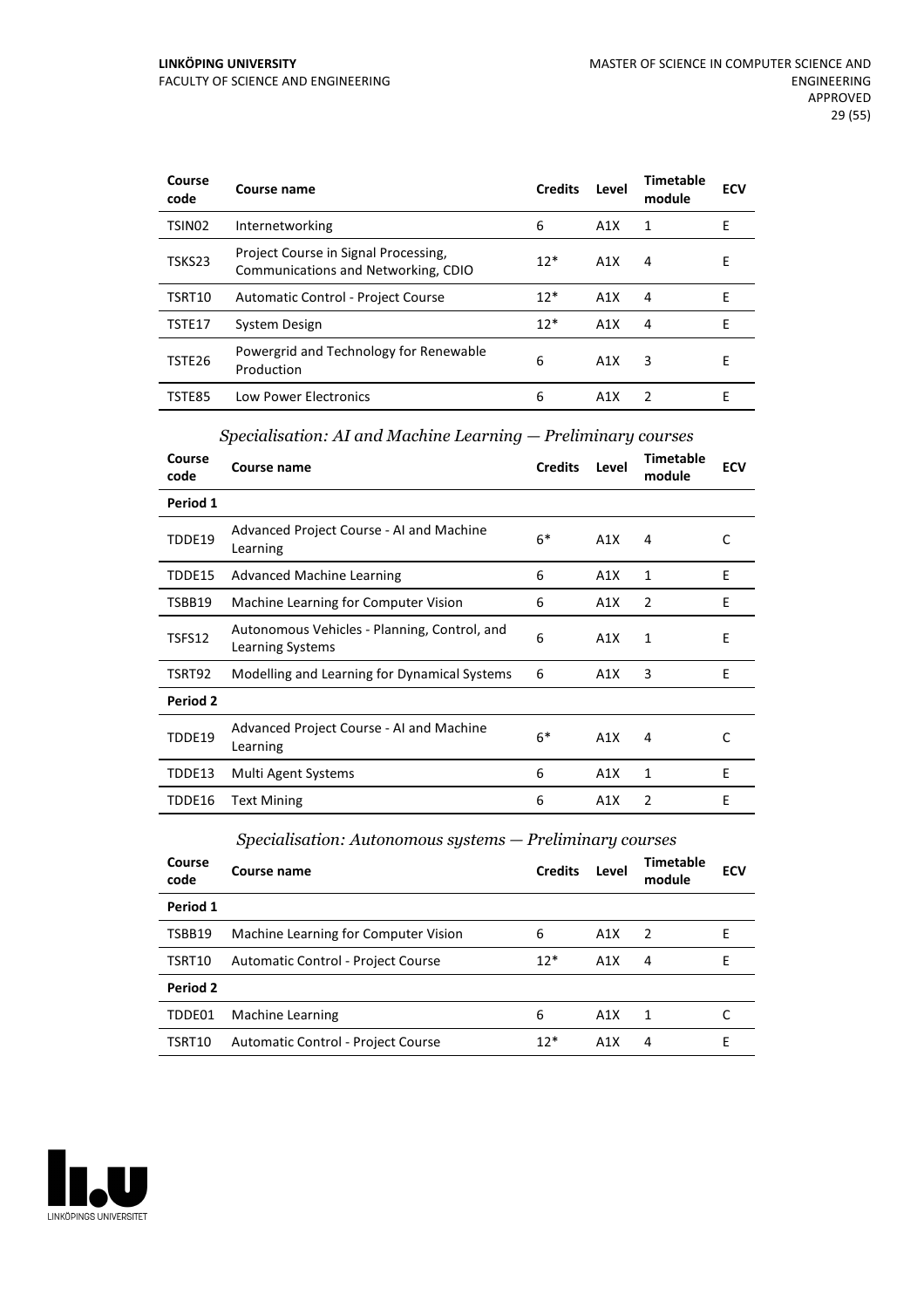| Course<br>code | Course name                                                                 | <b>Credits</b> | Level | <b>Timetable</b><br>module | <b>ECV</b> |
|----------------|-----------------------------------------------------------------------------|----------------|-------|----------------------------|------------|
| Period 1       |                                                                             |                |       |                            |            |
| TSIN01         | <b>Information Networks</b>                                                 | 6              | A1X   | 3                          | C          |
| TSIT03         | Cryptology                                                                  | 6              | A1X   | 2                          | Ε          |
| TSKS12         | Modern Channel Coding, Inference and<br>Learning                            | 6              | A1X   | $\mathbf{1}$               | E          |
| TSKS23         | Project Course in Signal Processing,<br>Communications and Networking, CDIO | $12*$          | A1X   | 4                          | Ε          |
| Period 2       |                                                                             |                |       |                            |            |
| TDDD07         | <b>Real Time Systems</b>                                                    | 6              | A1X   | 4                          | E          |
| TSKS23         | Project Course in Signal Processing,<br>Communications and Networking, CDIO | $12*$          | A1X   | 4                          | Ε          |

#### *Specialisation: Communication — Preliminary courses*

*Specialisation: Computer Games Programming — Preliminary courses*

| Course<br>code | Course name                                                | <b>Credits</b> | Level | <b>Timetable</b><br>module | <b>ECV</b> |
|----------------|------------------------------------------------------------|----------------|-------|----------------------------|------------|
| Period 1       |                                                            |                |       |                            |            |
| TSBK03         | <b>Advanced Game Programming</b>                           | $6*$           | A1X   | 1                          | C          |
| TDDE20         | Advanced Project Course - Game, App and Web<br>Development | $6*$           | A1X   | 4                          | Ε          |
| TNCG15         | Advanced Global Illumination and Rendering                 | 6              | A1X   | 4                          | E          |
| TSBB11         | Images and Graphics, Project Course CDIO                   | $12*$          | A1X   | 4                          | E          |
| Period 2       |                                                            |                |       |                            |            |
| TSBK03         | <b>Advanced Game Programming</b>                           | $6*$           | A1X   |                            | C          |
| TDDE20         | Advanced Project Course - Game, App and Web<br>Development | $6*$           | A1X   | 4                          | Е          |
| TSBB11         | Images and Graphics, Project Course CDIO                   | $12*$          | A1X   | 4                          | F          |
| TSIN02         | Internetworking                                            | 6              | A1X   | 1                          | E          |

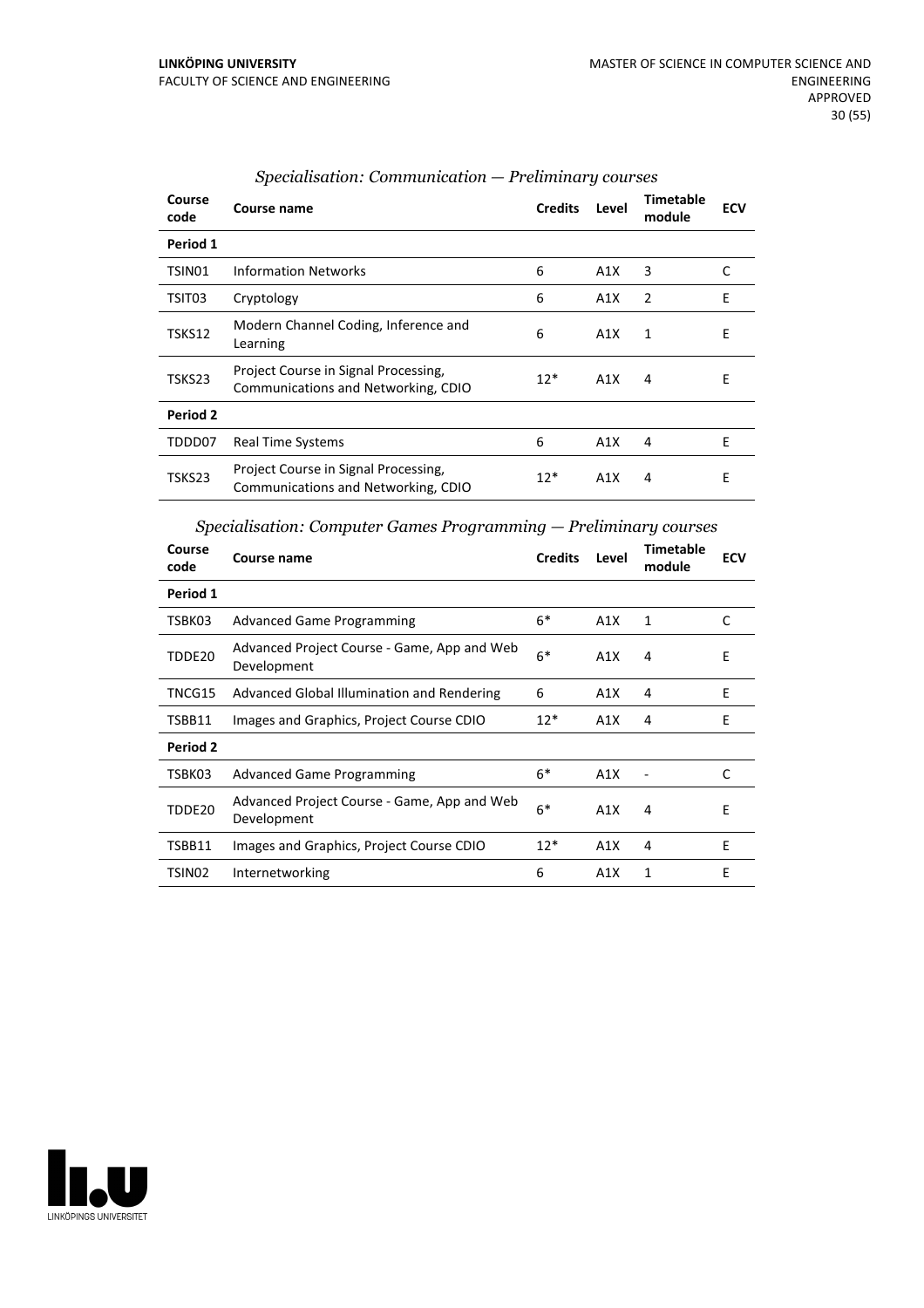| Course<br>code | Course name                                                         | <b>Credits</b> | Level | <b>Timetable</b><br>module | <b>ECV</b> |
|----------------|---------------------------------------------------------------------|----------------|-------|----------------------------|------------|
| Period 1       |                                                                     |                |       |                            |            |
| TDDD43         | Advanced Data Models and Databases                                  | $6*$           | A1X   | 2                          | E          |
| TDDE21         | Advanced Project Course: Secure Distributed<br>and Embedded Systems | $6*$           | A1X   | 4                          | E          |
| TSIT03         | Cryptology                                                          | 6              | A1X   | $\overline{2}$             | E          |
| TSKS01         | <b>Digital Communication</b>                                        | $6*$           | A1X   | 4                          | E          |
| Period 2       |                                                                     |                |       |                            |            |
| TDDB44         | <b>Compiler Construction</b>                                        | 6              | A1X   | 1                          | E          |
| TDDC90         | Software Security                                                   | 6              | A1X   | 1                          | E          |
| TDDD37         | Database Technology                                                 | 6              | G2X   | $\mathbf{1}$               | E          |
| TDDD43         | Advanced Data Models and Databases                                  | $6*$           | A1X   | $\overline{2}$             | E          |
| TDDD56         | Multicore and GPU Programming                                       | 6              | A1X   | 2                          | E          |
| TDDE21         | Advanced Project Course: Secure Distributed<br>and Embedded Systems | $6*$           | A1X   | 4                          | E          |
| TSEA26         | Design of Embedded DSP Processor                                    | 6              | A1X   | 2                          | E          |
| TSIN02         | Internetworking                                                     | 6              | A1X   | $\mathbf{1}$               | E          |
| TSKS01         | Digital Communication                                               | $6*$           | A1X   | 4                          | E          |

*Specialisation: Computer Systems Architecture — Preliminary courses*

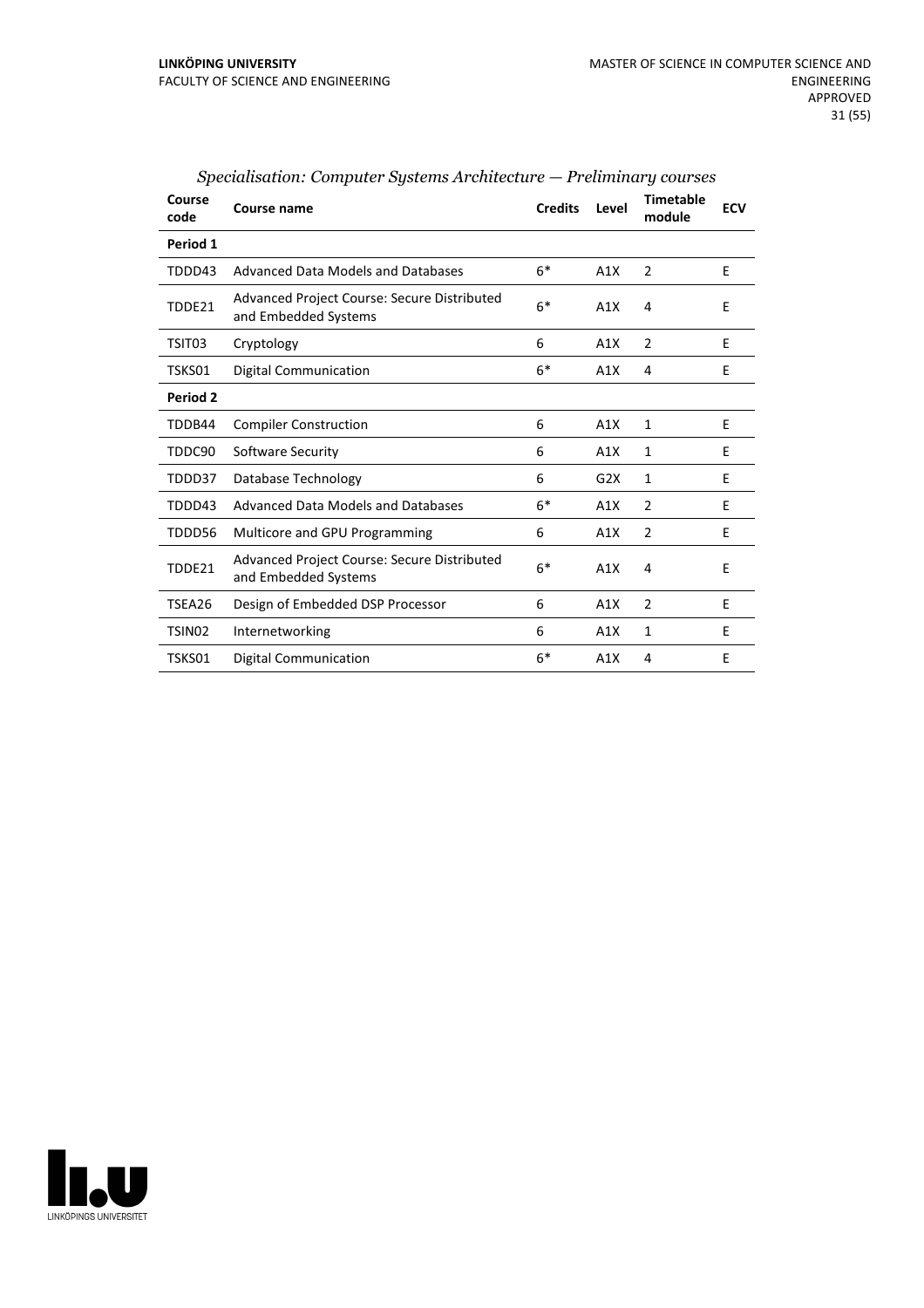| Course<br>code  | Course name                                          | <b>Credits</b> | Level | <b>Timetable</b><br>module | <b>ECV</b> |
|-----------------|------------------------------------------------------|----------------|-------|----------------------------|------------|
| Period 1        |                                                      |                |       |                            |            |
| TSEA84          | Digital Design Project                               | $6*$           | A1X   | 1                          | E          |
| TSEK03          | Radio Frequency Integrated Circuits                  | 6              | A1X   | $\overline{2}$             | E          |
| TSTE17          | System Design                                        | $12*$          | A1X   | 4                          | E          |
| TSTE25          | <b>Power Electronics</b>                             | 6              | A1X   | 3                          | Ε          |
| <b>Period 2</b> |                                                      |                |       |                            |            |
| TSEA26          | Design of Embedded DSP Processor                     | 6              | A1X   | $\overline{2}$             | E          |
| TSEA44          | Computer Hardware - a System on Chip                 | 6              | A1X   | $\mathbf{1}$               | E          |
| TSEA84          | Digital Design Project                               | $6*$           | A1X   | 3                          | Ε          |
| TSEK11          | Evaluation of an Integrated Circuit                  | 2              | A1X   | -                          | E          |
| TSTE17          | System Design                                        | $12*$          | A1X   | 4                          | E          |
| TSTE26          | Powergrid and Technology for Renewable<br>Production | 6              | A1X   | 3                          | E          |
| <b>TSTE85</b>   | <b>Low Power Electronics</b>                         | 6              | A1X   | $\overline{2}$             | E          |

#### *Specialisation: Electronics — Preliminary courses*

## *Specialisation: Industrial Economics — Preliminary courses*

| Course<br>code     | Course name                                                                     | <b>Credits</b> | Level | <b>Timetable</b><br>module | <b>ECV</b> |
|--------------------|---------------------------------------------------------------------------------|----------------|-------|----------------------------|------------|
| Period 1           |                                                                                 |                |       |                            |            |
| TEIM11             | <b>Industrial Marketing</b>                                                     | 6              | G2X   | 3                          |            |
| TEIO <sub>90</sub> | Innovation Management                                                           | 6              | A1X   | $\mathcal{L}$              |            |
| <b>TDE172</b>      | Strategy and Digitisation - Technology,<br><b>Standards and Network Effects</b> | 6              | A1X   | 4                          |            |

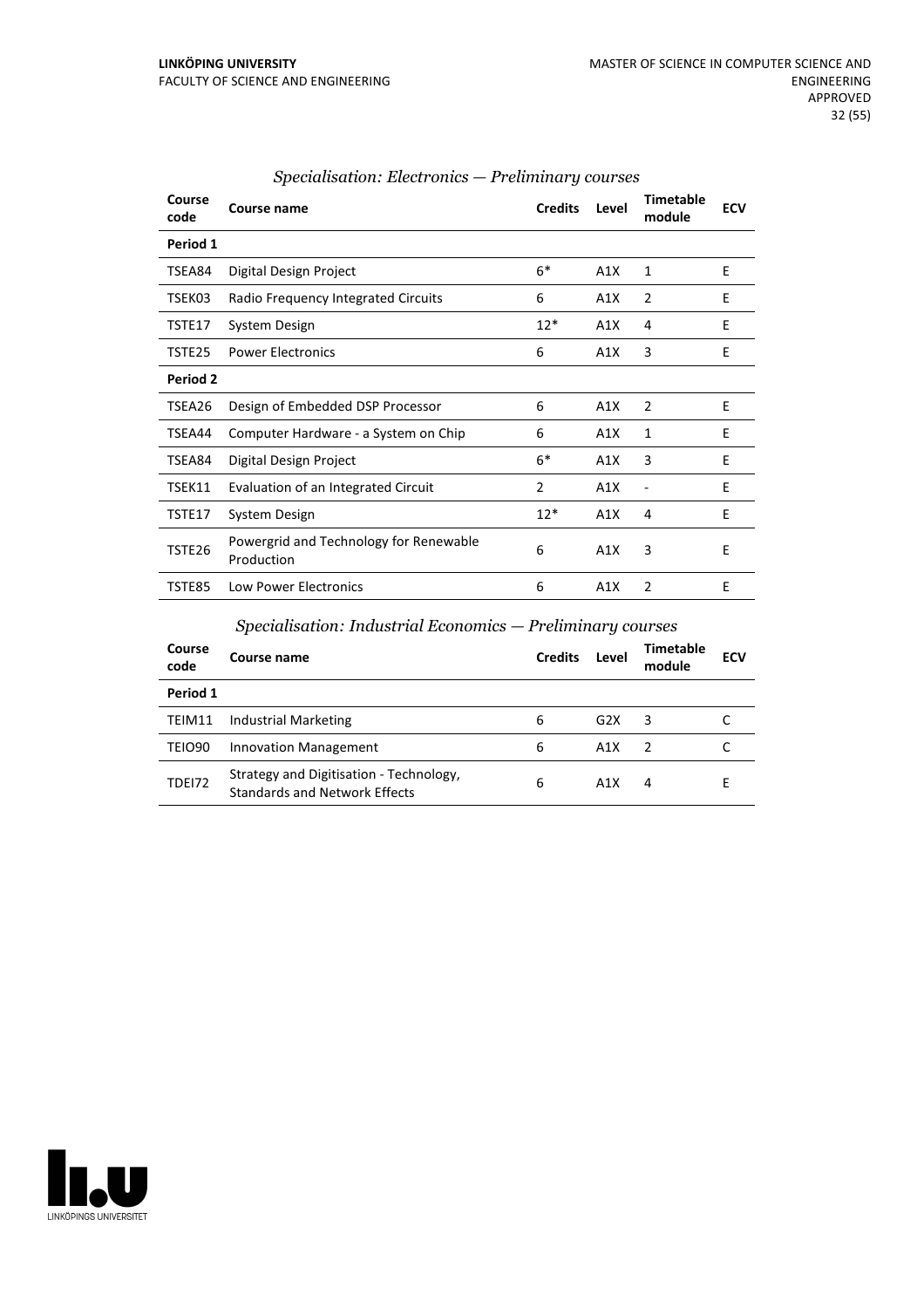| Course<br>code | Course name                                                                | <b>Credits</b> | Level | <b>Timetable</b><br>module | <b>ECV</b>   |
|----------------|----------------------------------------------------------------------------|----------------|-------|----------------------------|--------------|
| Period 1       |                                                                            |                |       |                            |              |
| TDDD69         | Software Engineering - Company Project                                     | $6*$           | A1X   | $\mathbf{1}$               | C            |
| TDDD04         | <b>Software Testing</b>                                                    | 6              | A1X   | 2                          | E            |
| TDDD38         | Advanced Programming in C++                                                | $6*$           | A1X   | 2                          | E            |
| TDDD43         | <b>Advanced Data Models and Databases</b>                                  | $6*$           | A1X   | $\overline{2}$             | E            |
| TDDE45         | Software Design and Construction                                           | 6              | A1X   | 4                          | E            |
| <b>TDEI13</b>  | <b>Enterprise Resource Planning Systems: Process</b><br>and Implementation | 6              | A1X   | $\overline{2}$             | E            |
| Period 2       |                                                                            |                |       |                            |              |
| TDDC34         | Technical, Economic and Societal Evaluation of<br>IT-products              | 6              | A1X   | 4                          | $\mathsf{C}$ |
| TDDD69         | Software Engineering - Company Project                                     | $6*$           | A1X   | $\mathbf{1}$               | C            |
| TDDC90         | Software Security                                                          | 6              | A1X   | $\mathbf{1}$               | E            |
| TDDD07         | <b>Real Time Systems</b>                                                   | 6              | A1X   | 4                          | E            |
| TDDD38         | Advanced Programming in C++                                                | $6*$           | A1X   | $\overline{\phantom{a}}$   | E            |
| TDDD43         | <b>Advanced Data Models and Databases</b>                                  | $6*$           | A1X   | $\overline{2}$             | E            |
| <b>TDEI19</b>  | Management Control                                                         | 6              | A1X   | 2                          | E            |
| TEIM13         | <b>Intercultural Communication</b>                                         | 6              | G1X   | 4                          | E            |
|                | $Specialisation: Large Scale Software Engineering - Preliminary courses$   |                |       |                            |              |
| Course<br>code | Course name                                                                | <b>Credits</b> | Level | <b>Timetable</b><br>module | <b>ECV</b>   |
| Period 1       |                                                                            |                |       |                            |              |
| TDDE52         | Programming Project with Open Source Code                                  | $6*$           | A1X   | 4                          | C            |

TDDE52 Programming Project with Open Source Code 6\* A1X 4 C

*Specialisation: International Software Engineering — Preliminary courses*

# LINKÖPINGS UNIVERSITET

**Period 2**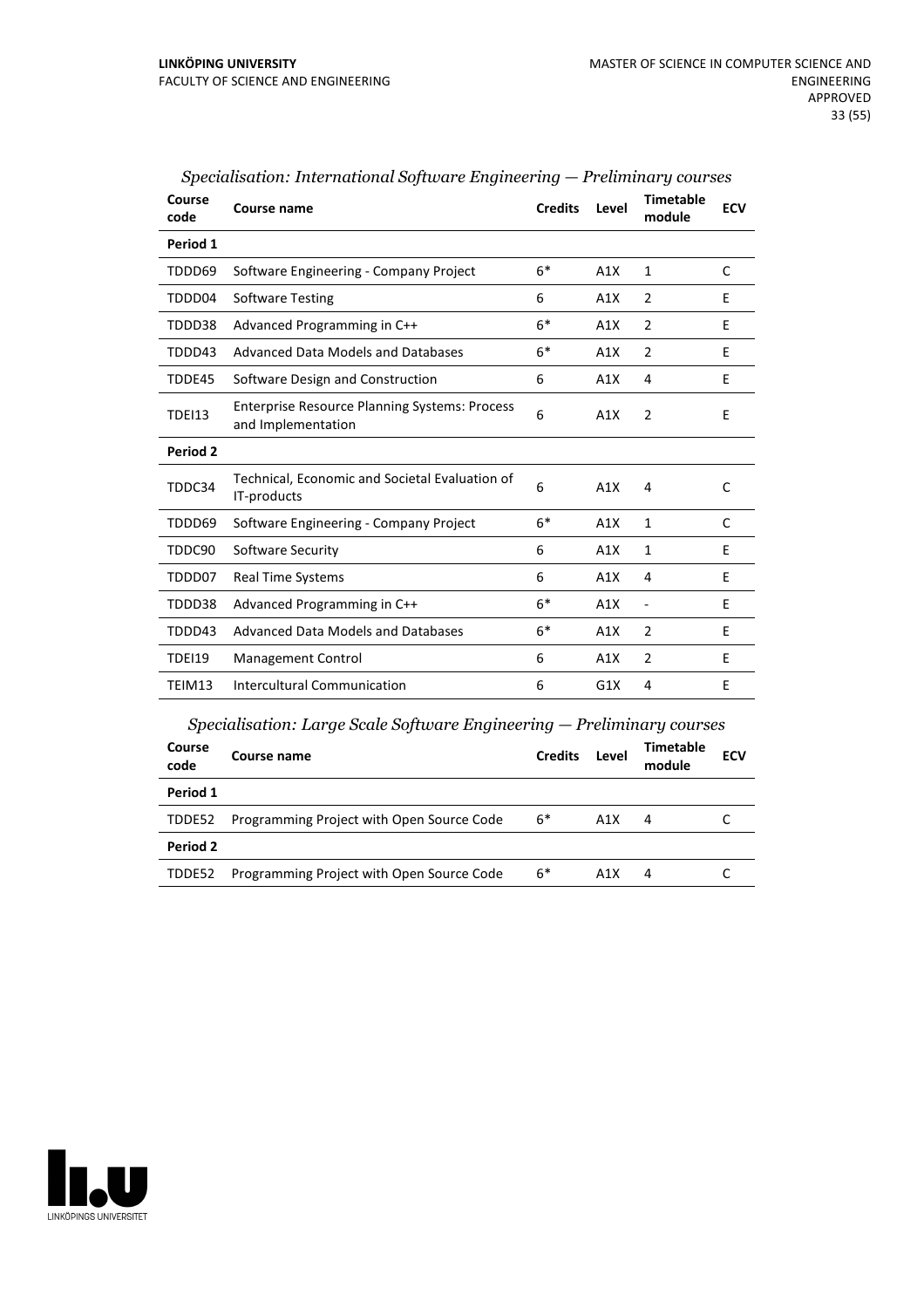| Course<br>code  | Course name                                    | <b>Credits</b> | Level | Timetable<br>module | <b>ECV</b> |
|-----------------|------------------------------------------------|----------------|-------|---------------------|------------|
| Period 1        |                                                |                |       |                     |            |
| TBMI28          | eHealth Project                                | $12*$          | A1X   | 2/4                 | E          |
| TBMT14          | <b>Biomedical Engineering - Project Course</b> | $12*$          | A1X   | 4                   | E          |
| TDDC17          | Artificial Intelligence                        | 6              | G2X   | 3                   | E          |
| TDDD43          | Advanced Data Models and Databases             | $6*$           | A1X   | 2                   | E          |
| <b>Period 2</b> |                                                |                |       |                     |            |
| TBMI28          | eHealth Project                                | $12*$          | A1X   |                     | E          |
| TBMT14          | <b>Biomedical Engineering - Project Course</b> | $12*$          | A1X   | 4                   | E          |
| TDDD43          | Advanced Data Models and Databases             | $6*$           | A1X   | $\overline{2}$      | E          |
| TDDE01          | Machine Learning                               | 6              | A1X   | 1                   | E          |

#### *Specialisation: Medical Informatics — Preliminary courses*

*Specialisation: Programming and Algorithms — Preliminary courses*

| Course<br>code | Course name                               | <b>Credits</b> | Level | <b>Timetable</b><br>module | <b>ECV</b> |
|----------------|-------------------------------------------|----------------|-------|----------------------------|------------|
| Period 1       |                                           |                |       |                            |            |
| TDDD08         | Logic Programming                         | 6              | A1X   | 4                          | C/E        |
| TDDE52         | Programming Project with Open Source Code | $6*$           | A1X   | 4                          | E          |
| TSIT03         | Cryptology                                | 6              | A1X   | 2                          | Е          |
| Period 2       |                                           |                |       |                            |            |
| TDDB44         | <b>Compiler Construction</b>              | 6              | A1X   | 1                          | F          |
| TDDD56         | Multicore and GPU Programming             | 6              | A1X   | 2                          | F          |
| TDDE52         | Programming Project with Open Source Code | $6*$           | A1X   | 4                          | F          |

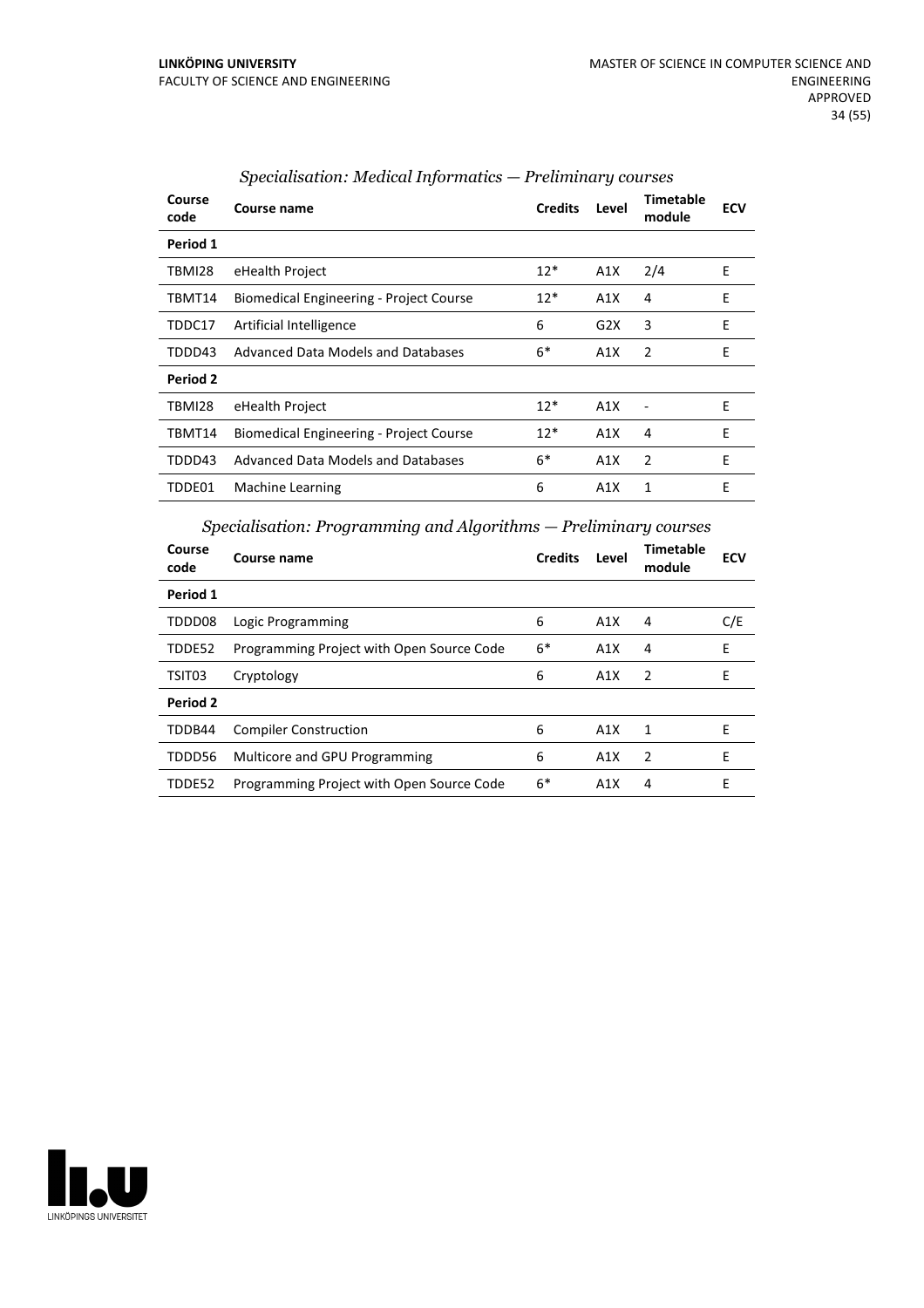| Course<br>code | Course name                                                         | <b>Credits</b> | Level | <b>Timetable</b><br>module | <b>ECV</b> |
|----------------|---------------------------------------------------------------------|----------------|-------|----------------------------|------------|
| Period 1       |                                                                     |                |       |                            |            |
| TDDD04         | Software Testing                                                    | 6              | A1X   | 2                          | C          |
| TDDE45         | Software Design and Construction                                    | 6              | A1X   | 4                          | C          |
| TDDD38         | Advanced Programming in C++                                         | $6*$           | A1X   | $\overline{2}$             | E          |
| TDDE21         | Advanced Project Course: Secure Distributed<br>and Embedded Systems | $6*$           | A1X   | 4                          | E          |
| TSIT03         | Cryptology                                                          | 6              | A1X   | $\overline{2}$             | Ε          |
| Period 2       |                                                                     |                |       |                            |            |
| TDDC90         | Software Security                                                   | 6              | A1X   | 1                          | C          |
| TDDD37         | Database Technology                                                 | 6              | G2X   | 1                          | E          |
| TDDD38         | Advanced Programming in C++                                         | $6*$           | A1X   |                            | E          |
| TDDE21         | Advanced Project Course: Secure Distributed<br>and Embedded Systems | $6*$           | A1X   | 4                          | E          |

## *Specialisation: Secure Systems — Preliminary courses*

*Specialisation: Signal and Image Processing — Preliminary courses*

| Course<br>code | Course name                              | <b>Credits</b> | Level | <b>Timetable</b><br>module | <b>ECV</b> |
|----------------|------------------------------------------|----------------|-------|----------------------------|------------|
| Period 1       |                                          |                |       |                            |            |
| TNM067         | Scientific Visualization                 | 6              | A1X   | 3                          | E          |
| TSBB11         | Images and Graphics, Project Course CDIO | $12*$          | A1X   | 4                          | E          |
| TSBB19         | Machine Learning for Computer Vision     | 6              | A1X   | $\overline{2}$             | E          |
| TSBK03         | <b>Advanced Game Programming</b>         | $6*$           | A1X   | 1                          | F          |
| TSKS15         | Detection and Estimation of Signals      | 6              | A1X   | 2                          | E          |
| Period 2       |                                          |                |       |                            |            |
| TBMI02         | <b>Medical Image Analysis</b>            | 6              | A1X   | 1                          | E          |
| TDDD56         | Multicore and GPU Programming            | 6              | A1X   | 2                          | E          |
| TDDE01         | Machine Learning                         | 6              | A1X   | 1                          | E          |
| TNM086         | <b>Virtual Reality Techniques</b>        | 6              | A1X   | 2                          | E          |
| TSBB11         | Images and Graphics, Project Course CDIO | $12*$          | A1X   | 4                          | E          |
| TSBK03         | <b>Advanced Game Programming</b>         | $6*$           | A1X   |                            | E          |

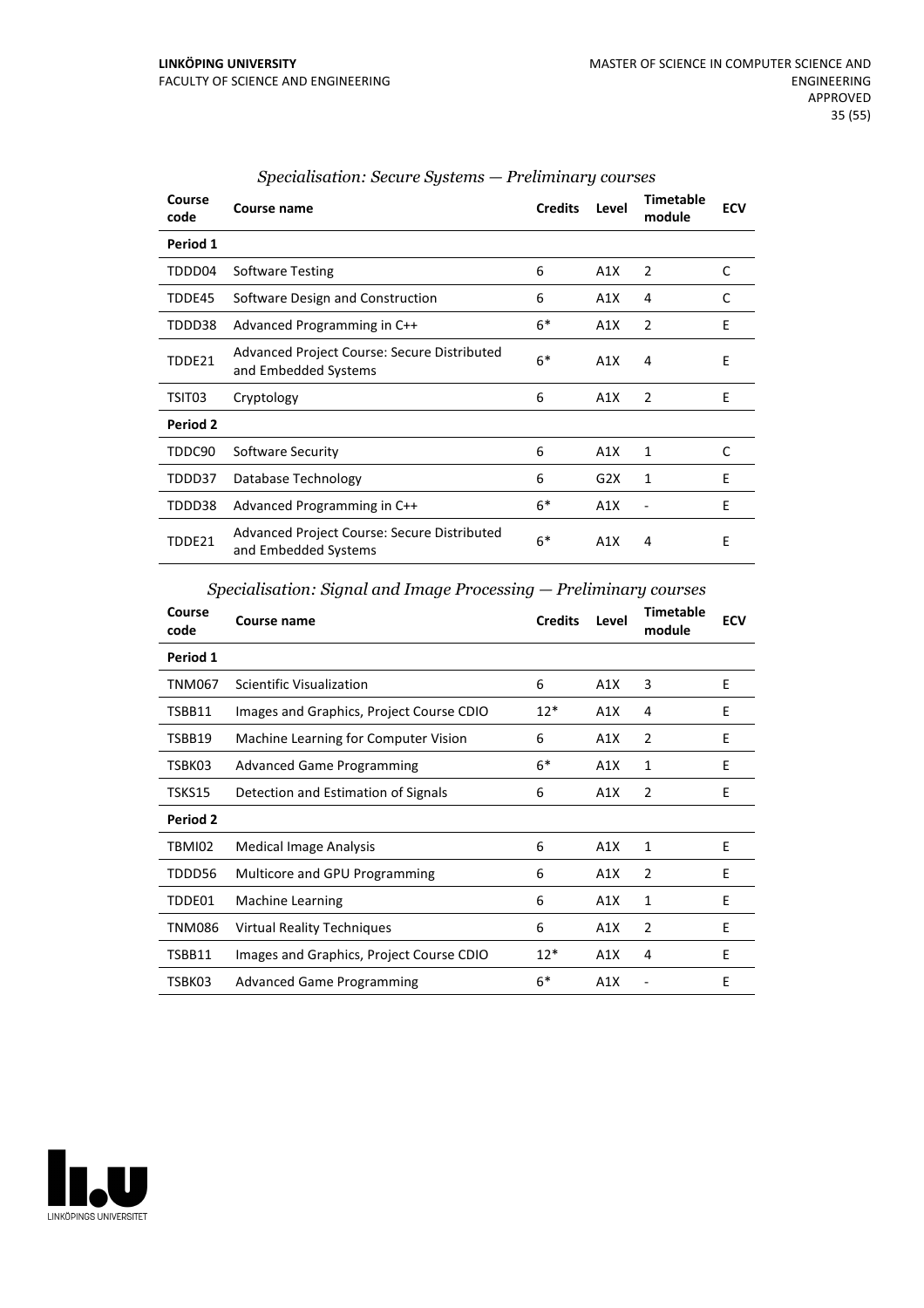| Course<br>code | Course name                           | <b>Credits</b> | Level | <b>Timetable</b><br>module | <b>ECV</b> |
|----------------|---------------------------------------|----------------|-------|----------------------------|------------|
| Period 1       |                                       |                |       |                            |            |
| TDTS08         | <b>Advanced Computer Architecture</b> | 6              | A1X   | 2                          | E          |
| TSEA84         | Digital Design Project                | $6*$           | A1X   | 1                          | E          |
| TSTE17         | System Design                         | $12*$          | A1X   | 4                          | E          |
| Period 2       |                                       |                |       |                            |            |
| TSEA26         | Design of Embedded DSP Processor      | 6              | A1X   | 2                          | C          |
| TDDB44         | <b>Compiler Construction</b>          | 6              | A1X   | 1                          | E          |
| TDDD56         | Multicore and GPU Programming         | 6              | A1X   | $\overline{2}$             | E          |
| TSEA44         | Computer Hardware - a System on Chip  | 6              | A1X   | 1                          | E          |
| TSEA84         | Digital Design Project                | $6*$           | A1X   | 3                          | E          |
| TSEK11         | Evaluation of an Integrated Circuit   | 2              | A1X   |                            | E          |
| TSIT02         | <b>Computer Security</b>              | 6              | G2X   | $\overline{2}$             | E          |
| TSTE17         | System Design                         | $12*$          | A1X   | 4                          | E          |
| TSTE85         | <b>Low Power Electronics</b>          | 6              | A1X   | 2                          | E          |

#### *Specialisation: System-on-chip — Preliminary courses*

# **Semester 10 (Spring 2025)**

#### *Preliminary courses*

| Course<br>code  | Course name                      | <b>Credits</b> | Level | <b>Timetable</b><br>module | <b>ECV</b> |
|-----------------|----------------------------------|----------------|-------|----------------------------|------------|
| Period 1        |                                  |                |       |                            |            |
| TQXX33          | Degree project - Master's Thesis | $30*$          | A1X   | $\blacksquare$             |            |
| <b>Period 2</b> |                                  |                |       |                            |            |
| TQXX33          | Degree project - Master's Thesis | $30*$          | A1X   | ٠                          |            |

ECV = Elective / Compulsory /Voluntary

\*The course is divided into several semesters and/or periods

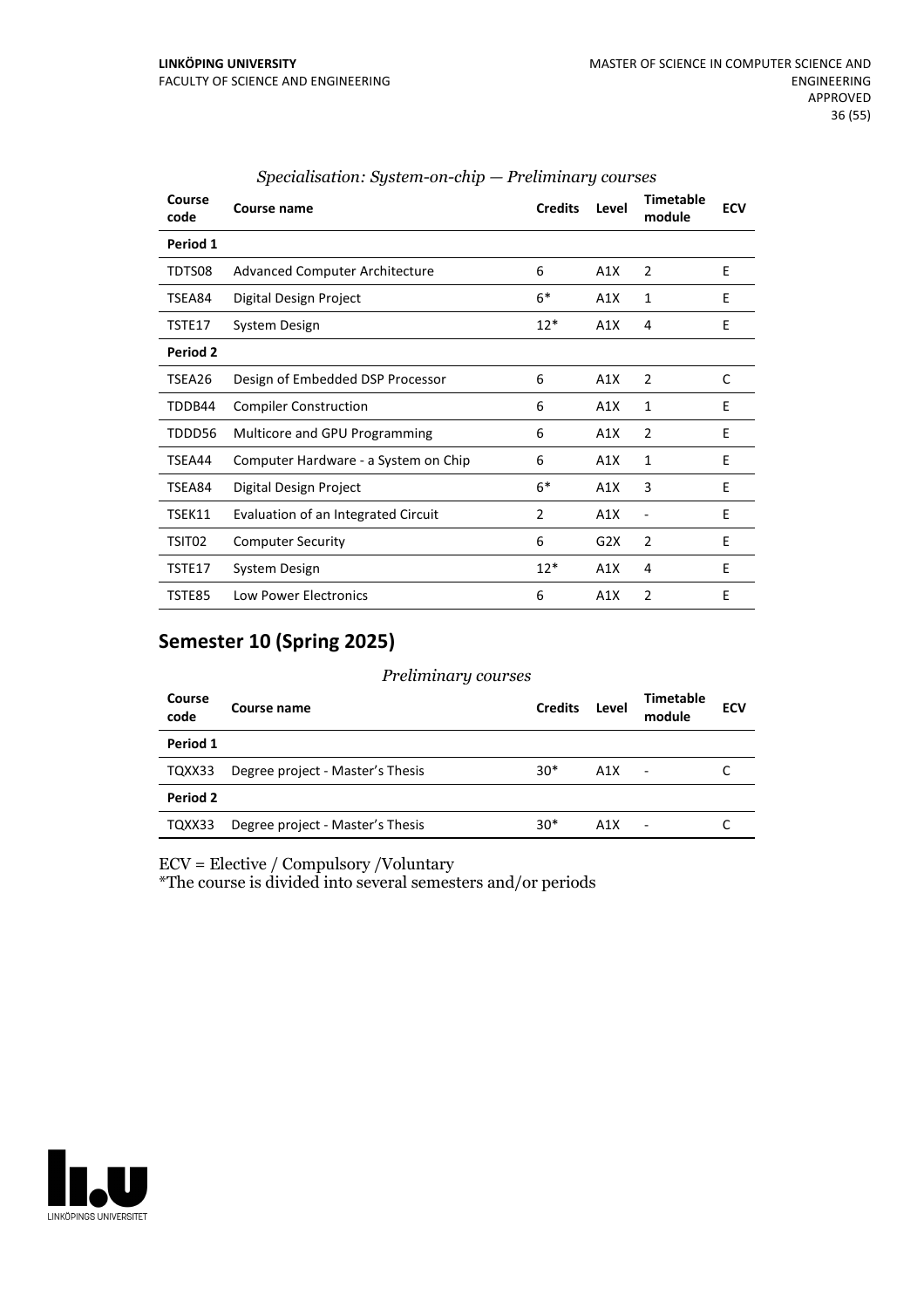# **Common rules**

# **Structure and organisation of study programmes**

The contents and design of the programmes are to be continuously revised such that new knowledge is integrated into courses and specialisations. Within one programme, several study specialisations or profiles may be available. The identities of the study specialisations or profiles and the regulations governing how these may be selected are given in the syllabus and curriculum for the particular field of study and programmes.

The structure and organisation of the programmes are to follow specified criteria that are summarised in the syllabus for each programme.

- 
- The syllabus defines the aims of the study programme.<br>• The curriculum, which constitutes one part of the syllabus for the field of study, gives details of the terms in which the various courses have been
- The course syllabus specifies, among other things, the aim and contents of the course, and the prior knowledge that a student must have, in addition to the admission requirements for the programme, in order to be able to benefit from the course.

# **Qualification requirements**

The qualification requirements specified in the Higher Education Ordinance 2007 apply to students admitted after 1 July 2007. A student who has completed components of a programme after 1 July 2007 has the right to be assessed with respect to the qualification requirements specified by the Higher Education Ordinance 2007. In addition, local regulations laid down by the faculty boards and university board apply, see

http://styrdokument.liu.se/Regelsamling/Innehall/Utbildning\_pa\_grund-och\_avancerad\_niva/Examina.

Higher Education Act Chapter 1, Section 8:

First-cycle courses and study programmes are to develop:

- the ability to make independent and critical assessments
- the ability to identify, formulate and solve problems autonomously, and
- the preparedness to deal with changes in working life.

In addition to knowledge and skills in their field of study, students shall develop the ability to:

- gather and interpret information at a scholarly level
- stay abreast of the development of knowledge, and
- communicate their knowledge to others, including those who lack specialist knowledge in the field.

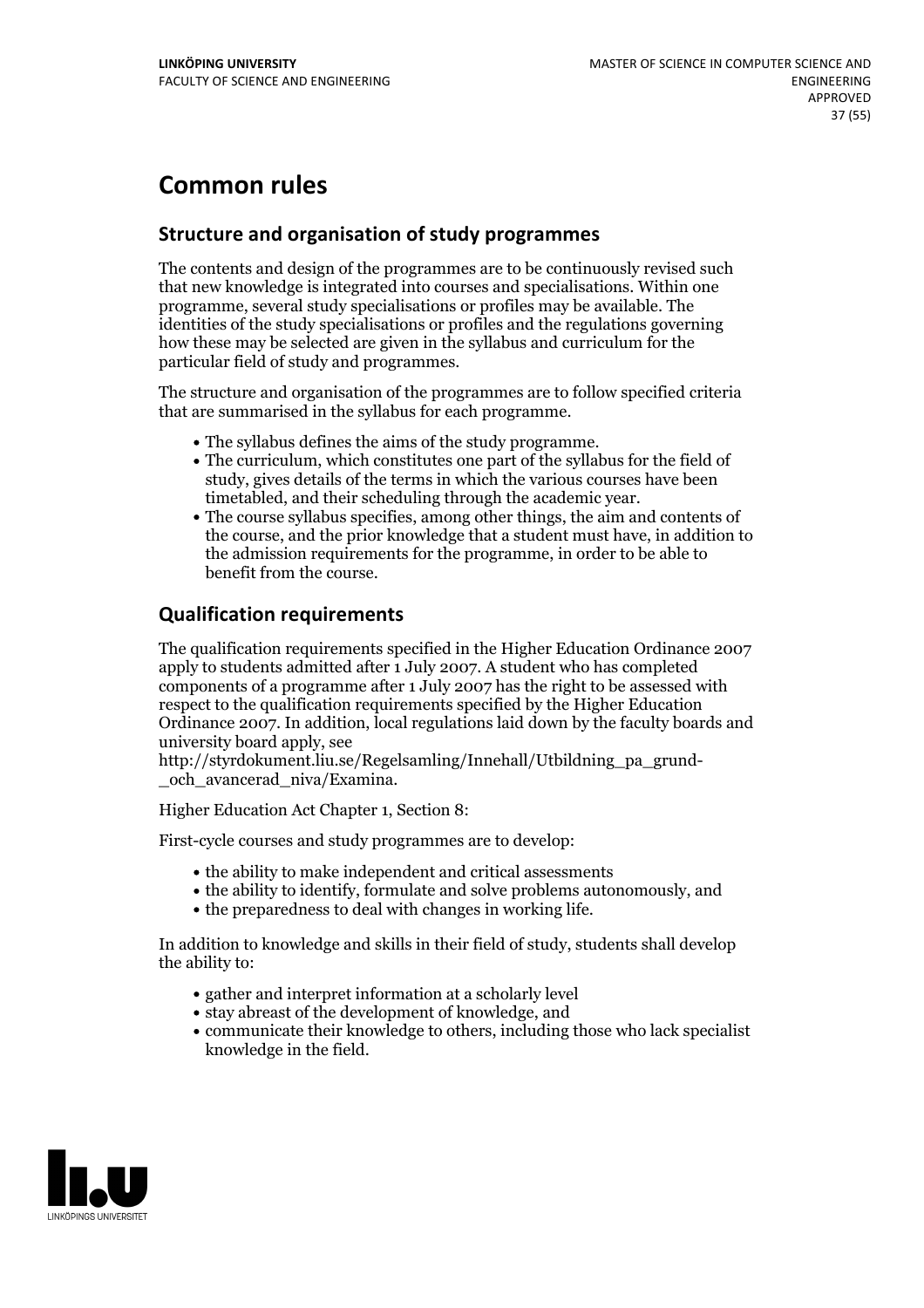# **Qualifications within a study programme**

Qualification requirements that are specific to a study programme are given in the syllabus for that programme.

# **Admission requirements and matriculation and postponement of matriculation**

A person who has been accepted for a study programme is to start their studies (matriculate) in the term that is specified in the decision about admission. The date and location of the compulsory matriculation procedure will be communicated to those admitted to the first term of the programme.

Regulations concerning admission requirements, matriculation and postponement of matriculation have been laid down in the admission regulations for Linköping University, http://styrdokument.liu.se/Regelsamling/VisaBeslut/622645.

# **Admission to a later part of a programme**

Admission to a part of a study programme is used here to refer to admission with the purpose of completing the programme and taking a degree. Admission to a later part of a programme may take place only if sufficient resources and space on the programme are available. Furthermore, the applicant must satisfy the entry requirements for the relevant term of the programme, as specified in http://styrdokument.liu.se/Regelsamling/Innehall/Utbildning\_pa\_grund- \_och\_avancerad\_niva/Tekniska\_fakulteten.

# **Interruption in studies**

Notification of an interruption in studies is to be made through a web form, https://www.lith.liu.se/for-studenter/anmalan-studieuppehall?l=en. If such a notification is not made and if the student does not do a course registration during the first term during which the interruption is to take place, the interruption will be considered to be a withdrawal. An interruption in studies must cover a complete term, and notification of interruptions can be given for a maximum of two consecutive terms. Notification of resumption of studies is to take place at the course registration for the term that follows the interruption.

A student who is taking an interruption in studies may during this period retake examinations. The student is responsible that registration for courses is carried out at the correct times in preparation for the resumption of studies.

# **Withdrawal from a study programme**

A student who wishes to withdraw from a study programme must notify the study guidance counsellor. A student who leaves the studies without giving notification of an interruption in study and who fails to register on a course for the immediately subsequent term is considered to have withdrawn. A student who has

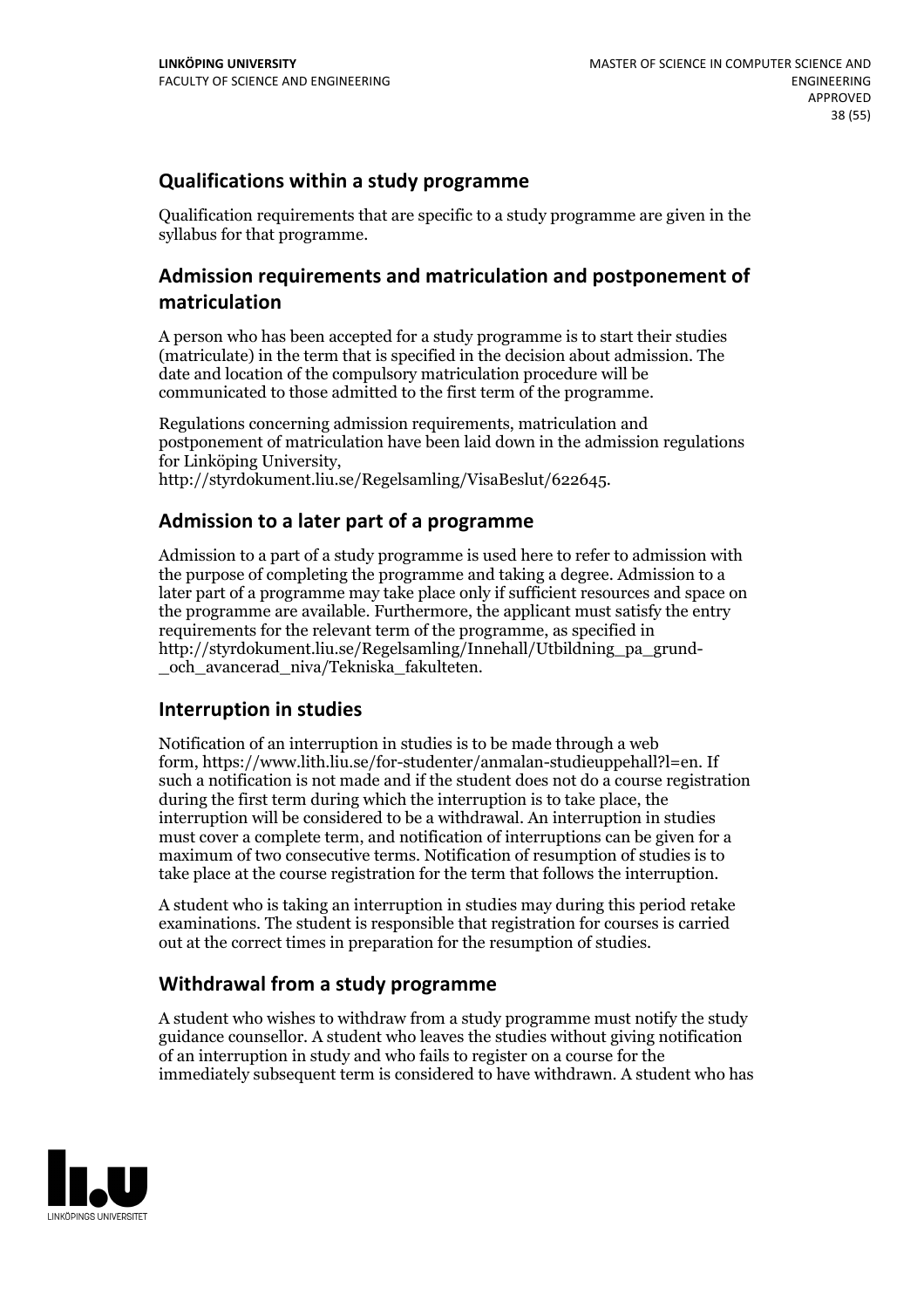withdrawn may return to the study programme if a vacancy is available that is not required for students returning after an interruption in study, and not required for students who are changing their location of study and/or study programme.

# **Courses within a study programme**

The curriculum for the various years of a study programme specify which courses are mandatory  $(m)$ , elective (e) and voluntary  $(v)$ . If a student wishes to study a different combination than the one specified in the curriculum, an application must be made to the board of studies.

#### **Voluntarycourses**

The course specified as voluntary (labelled with "v") in the programme syllabus are assessed solely as voluntary courses, and credits from these may not contribute to the requirements for a degree.

#### **Courses from another study programme orthird-cycle courses**

To include courses in a degree from another study programme or third-cycle courses, the student need to apply to and be granted this from the board of studies. If such a decision is not taken, such courses are regarded as voluntary courses.

When selecting a course from another programme, the admission requirements specified in the course syllabus must be satisfied.

Admission is granted to the extent that resources allow, provided that places are available on the course.

Admission to third-cycle courses requires studies at Master's level, i.e. year 4-5 or admitted to a Master's programme. Information can be obtained from the relevant director of advanced studies.

#### **Students taking a master's programme in engineering**

Students taking a master's programme in engineering can apply to take courses given in Term 7 and later terms of the programme from all engineering master's programmes. Admission to courses at Term 7 or higher requires the possession of at least 150 credits within the programme to which the student has been admitted.

#### **Students taking a Bachelor of Science (Engineering)**

Students taking Bachelor of Science (Engineering) degrees may apply to take courses specified in the programme syllabuses of all Bachelor of Science (Engineering) programmes.

#### **Students taking a Bachelor of Science**

Students taking Bachelor of Science degrees may apply to take courses specified in the programme syllabuses of all Bachelor of Science programmes.

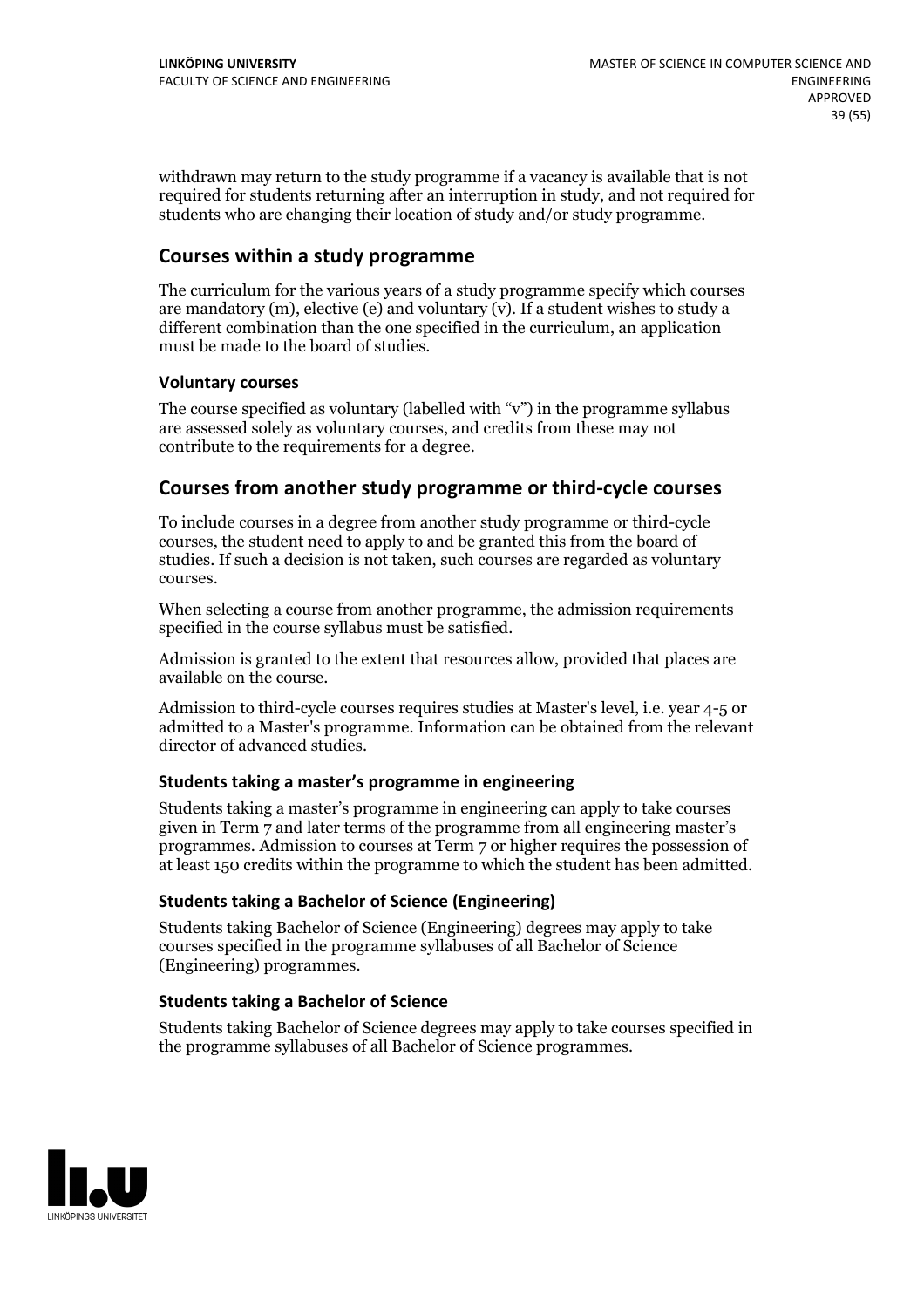# **Single-subject courses, courses from other faculties, or other Higher Education Institutions**

To include single-subject courses, courses from another faculty, or courses from other Higher Education Institutions in a degree, the student need to apply to and be granted this from the board of studies.

# **Registration for programme courses**

Registration for courses that are given as part of a study programme must be made during the specified period, which has been preliminarily set to 1-10 April for the autumn term, and 1-10 October for the spring term. Information about course registration is published on the Study councellors webpages or in programme rooms, sent to students by email, and disseminated at scheduled information meetings.

# **Registration for programme courses as single-subject courses**

Admission to a programme course as a single-subject subject course may take place only if sufficient resources and space on the course are available. Furthermore, the applicant must satisfy the entry requirements for the relevant course.

In the event of a scarcity of resources, the board of LiTH can decide to limit the possibilities of taking courses that are part of a programme as freestanding courses.

# **Study planning**

Students who require support in planning their continued studies can contact the study guidance counsellor of the programme. Study planning involves the student and the study guidance counsellor together drawing up an individual plan for studies during the subsequent term. The individual plan may allow the student to deviate from the general curriculum.

Completed first-cycle courses are a precondition for successful studies at more advanced levels. For this reason, study planning is based on giving priority to courses from earlier years of study that have not been completed. If further capacity is available, new courses may be taken.

Study planning takes place on a regular basis if the student:

- does not satisfy the requirements for progression to later terms. In order for a student to be able to participate in courses from later years in such cases, a decision of exemption is required.<br>
• does not satisfy the requirements for starting a degree project.
- 

Other situations in which study planning may be required:

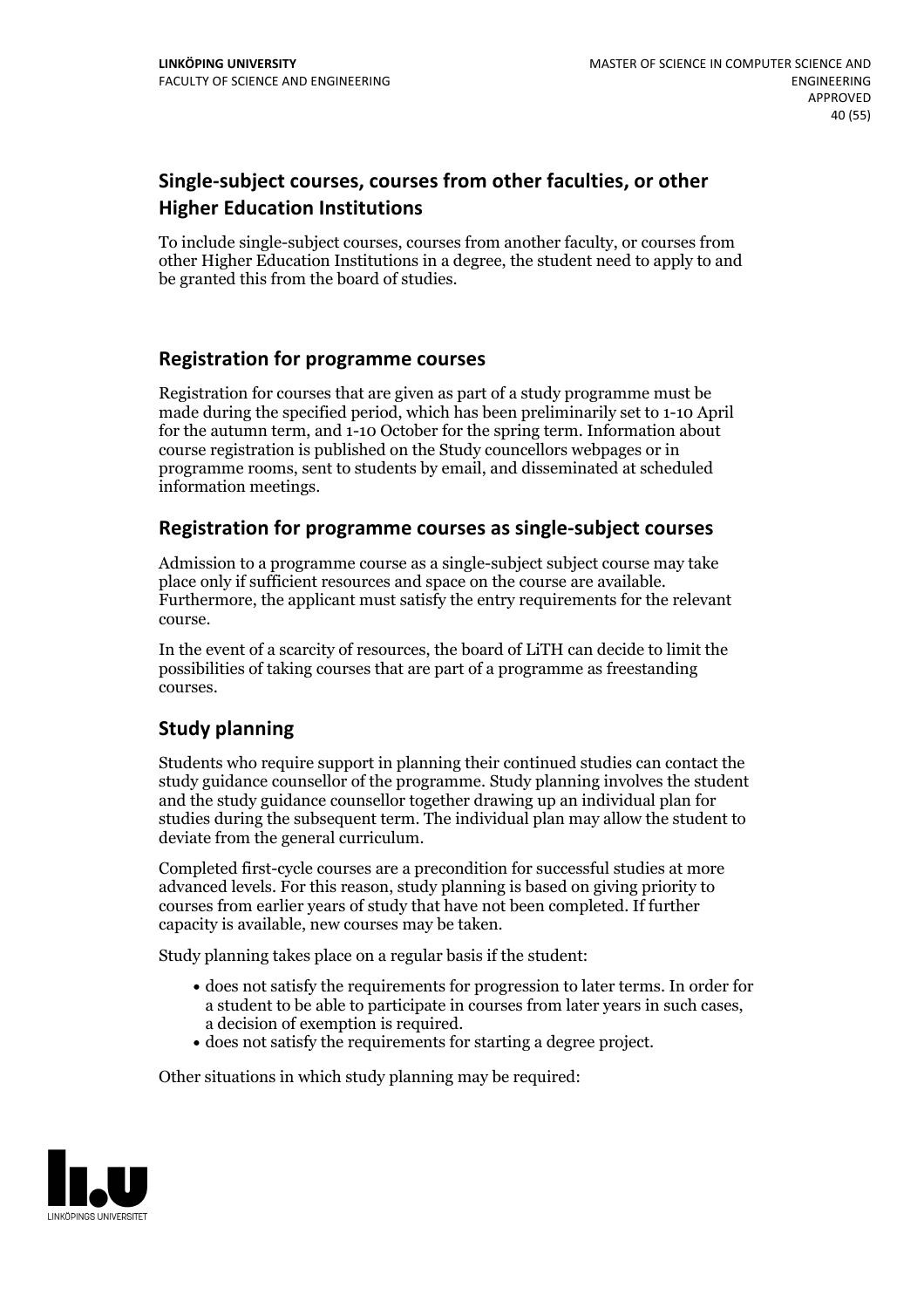- A student has fallen behind during the early part of a study programme and
- has failed to complete several courses.<br>• A student has not satisfied the entry requirements for a degree project
- before term 6 of an engineering degree.<br>
 A student has applied for admission to a later part of a programme.<br>
 Studies have been carried out abroad.<br>
 A study programme is to be resumed after an interruption.
- 
- 

In these cases the study guidance counsellor supports the student in planning the continued studies, also in situations in which the student can register for the relevant courses without the need for a special decision for the continued studies.

# **Part of education abroad**

Students can exchange study at LiTH for study at an institute of higher education abroad, and/or work on a degree project abroad.

In the event that study (courses) at LiTH are exchanged for study abroad, the faculty programme director is responsible for a decision about a preliminary individual study plan, which is to be drawn up in advance. After the exchange, the student apply to credit completed courses from the exchange into their degree. The guideline for credit assessment in an exchange is that the courses should be in line with the program's orientation.

Regulations for entry requirements, ranking and nomination for study abroad through LiTH's exchange agreements and for the compulsory study abroad period within Ii (Industrial Engineering and Management – International) and Yi (Applied Physics and Electrical Engineering – International) can be found at: http://styrdokument.liu.se/Regelsamling/Innehall/Utbildning\_pa\_grund- \_och\_avancerad\_niva/Tekniska\_fakulteten.

# **Course syllabus**

A syllabus must be established for each course. The syllabus specifies the aim and contents of the course, and the prior knowledge that a student must have in order to be able to benefit from the course.

# **Timetabling**

Courses are timetabled after a decision has been made for this course concerning its assignment to a timetable module.

#### **Interrupting a course**

The vice-chancellor's decision concerning regulations for registration, deregistration and reporting results (Dnr LiU-2015-01241) states that interruptions in study are to be recorded in Ladok. Thus, all students who do not participate in a course for which they have registered must record the interruption, such that the registration on the course can be removed.

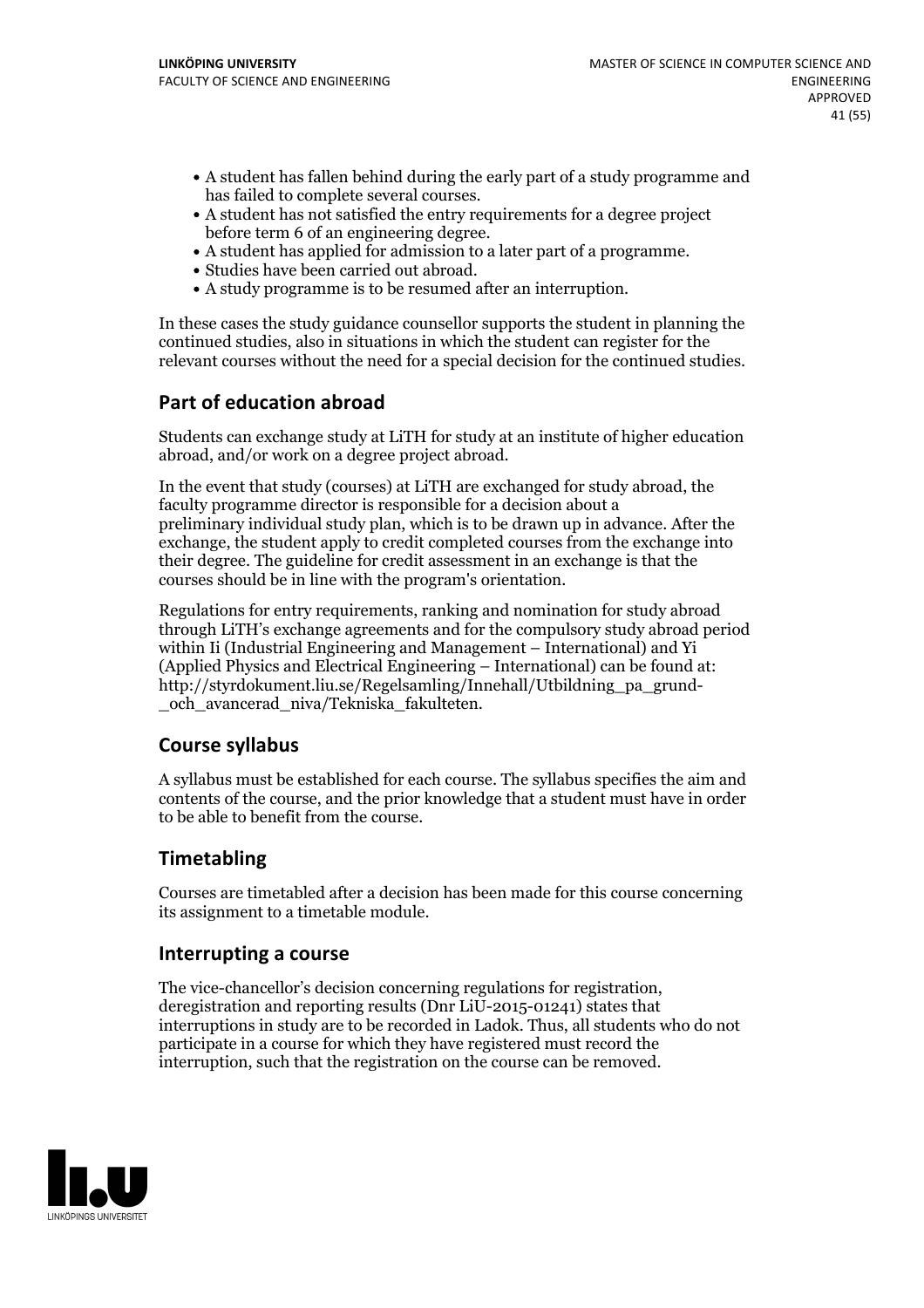Deregistration from a course is carried out using a web-based form: https://www.lith.liu.se/for-studenter/kurskomplettering?l=en.

# **Cancelled courses**

Courses with few participants (fewer than 10) may be cancelled or organised in a manner that differs from that stated in the course syllabus. The Dean is to deliberate and decide whether a course is to be cancelled or changed from the course syllabus.

# **Guidelines relatingto examinations and examiners**

For details, see Guidelines for education and examination for first-cycle and second-cycle education at Linköping University, http://styrdokument.liu.se/Regelsamling/VisaBeslut/917592.

An examiner must be employed as a teacher at LiU according to the LiU Regulations for Appointments

(https://styrdokument.liu.se/Regelsamling/VisaBeslut/622784). For courses in second-cycle, the following teachers can be appointed as examiner: Professor (including Adjunct and Visiting Professor), Associate Professor (including Adjunct), Senior Lecturer (including Adjunct and Visiting Senior Lecturer), Research Fellow, or Postdoc. For courses in first-cycle, Assistant Lecturer (including Adjunct and Visiting Assistant Lecturer) can also be appointed as examiner in addition to those listed for second-cycle courses. In exceptional cases, a Part-time Lecturer can also be appointed as an examiner at both first- and second cycle, see Delegation of authority for the Board of Faculty of Science and Engineering.

# **Forms of examination**

#### **Examination**

Written and oral examinations are held at least three times a year: once immediately after the end of the course, once in August, and once (usually) in one of the re-examination periods. Examinations held at other times are to follow a decision of the board of studies.

Principles for examination scheduling for courses that follow the study periods:

- courses given in VT1 are examined for the first time in March, with re-examination in June and August
- courses given in VT2 are examined for the first time in May, with re-examination in August and October
- courses given in HT1 are examined for the first time in October, with re-examination in January and August
- courses given in HT2 are examined for the first time in January, with re-examination in March and in August.

The examination schedule is based on the structure of timetable modules, but

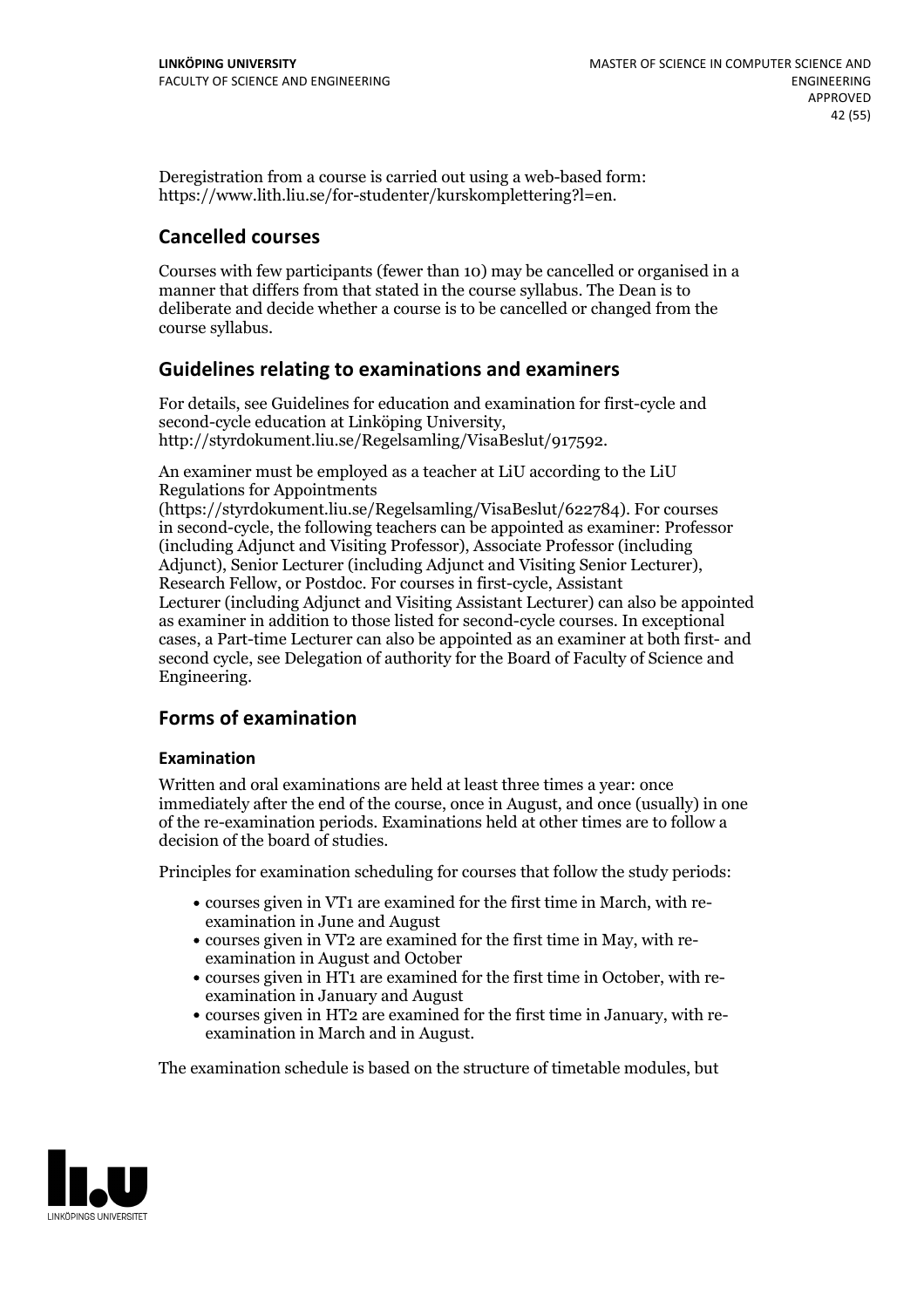there may be deviations from this, mainly in the case of courses that are studied and examined for several programmes and in lower grades (i.e. 1 and 2).

Examinations for courses that the board of studies has decided are to be held in alternate years are held three times during the school year in which the course is given according to the principles stated above.

Examinations for courses that are cancelled or rescheduled such that they are not given in one or several years are held three times during the year that immediately follows the course, with examination scheduling that corresponds to the scheduling that was in force before the course was cancelled or rescheduled.

When a course is given for the last time, the regular examination and two re-<br>examinations will be offered. Thereafter, examinations are phased out by offering three examinations during the following academic year at the same times as the examinations in any substitute course. If there is no substitute course, three examinations will be offered during re-examination periods during the following academic year. Other examination times are decided by the board of studies. In all cases above, the examination is also offered one more time during the academic year after the following, unless the board of studies decides otherwise.

If a course is given during several periods of the year (for programmes, or on different occasions for different programmes) the board or boards of studies determine together the scheduling and frequency of re-examination occasions.

#### **Registration for examination**

In order to take an examination, a student must register in advance at the Student Portal during the registration period, which opens 30 days before the date of the examination and closes 10 days before it. Candidates are informed of the location of the examination by email, four days in advance. Students who have not registered for an examination run the risk of being refused admittance to the examination, if space is not available.

Symbols used in the examination registration system:

\*\* denotes that the examination is being given for the penultimate time.

\* denotes that the examination is being given for the last time.

#### **Code of conduct for students during examinations**

Details are given in a decision in the university's rule book: http://styrdokument.liu.se/Regelsamling/VisaBeslut/622682.

#### **Retakes for higher grade**

Students at the Institute of Technology at LiU have the right to retake written examinations and computer-based examinations in an attempt to achieve a higher grade. This is valid for all examination components with code "TEN" and "DAT". The same right may not be exercised for other examination components, unless otherwise specified in the course syllabus.

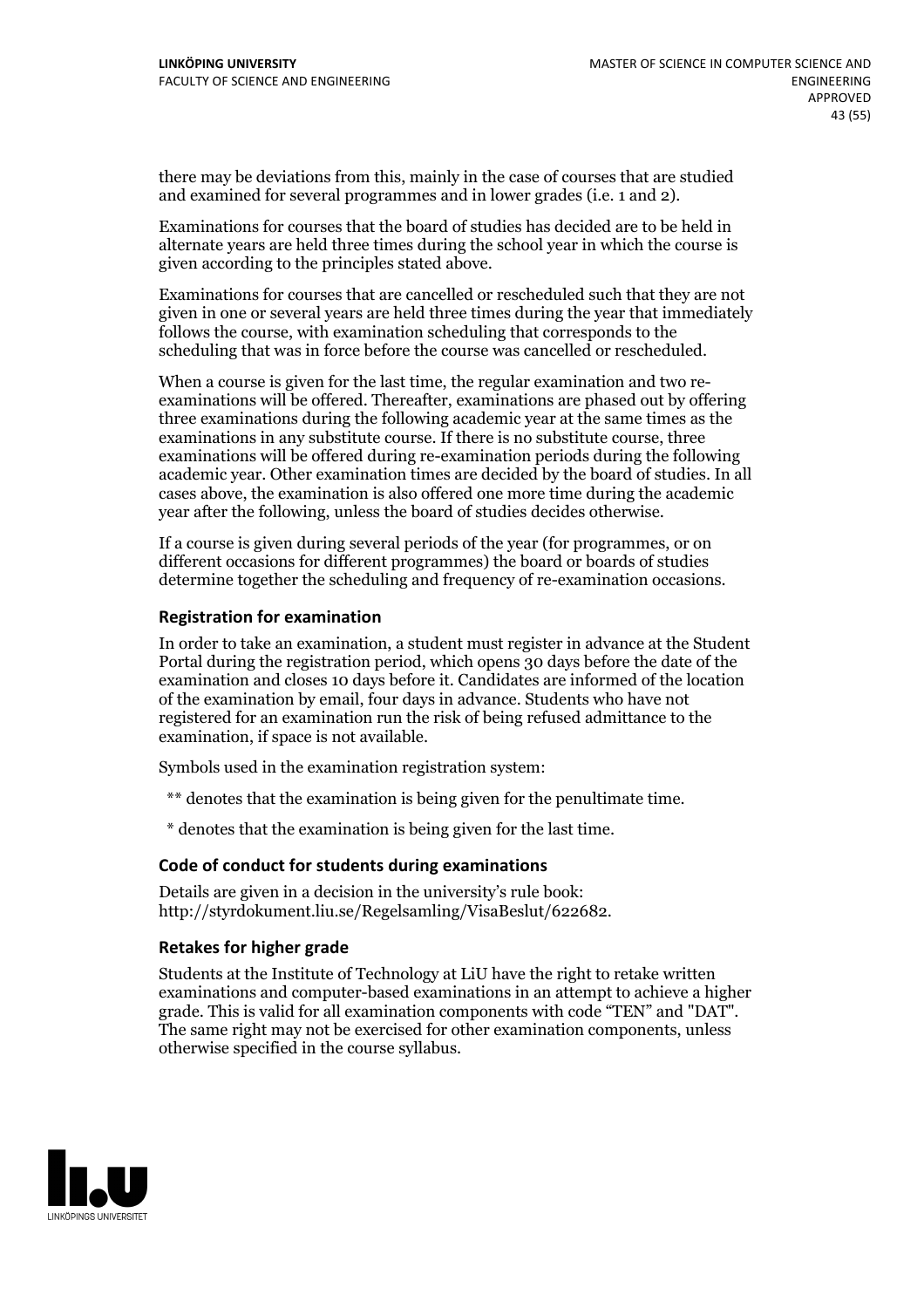A retake is not possible on courses that are included in an issued degree diploma.

#### **Retakes of other forms of examination**

Regulations concerning retakes of other forms of examination than written examinations and computer-based examinations are given in the LiU guidelines for examinations and examiners, http://styrdokument.liu.se/Regelsamling/VisaBeslut/917592.

#### **Plagiarism**

For examinations that involve the writing of reports, in cases in which it can be assumed that the student has had access to other sources (such as during project work, writing essays, etc.), the material submitted must be prepared in accordance with principles for acceptable practice when referring to sources (references or quotations for which the source is specified) when the text, images, ideas, data, etc. of other people are used. It is also to be made clear whether the author has reused his or her own text, images, ideas, data, etc. from previous examinations, such as degree projects, project reports, etc. (this is sometimes known as "self- plagiarism").

A failure to specify such sources may be regarded as attempted deception during examination.

#### **Attempts to cheat**

In the event of <sup>a</sup> suspected attempt by <sup>a</sup> student to cheat during an examination, or when study performance is to be assessed as specified in Chapter <sup>10</sup> of the Higher Education Ordinance, the examiner is to report this to the disciplinary board of the university. Possible consequences for the student are suspension from study and a formal warning. More information is available at https://www.student.liu.se/studenttjanster/lagar-regler-rattigheter?l=en.

#### **Grades**

The grades that are preferably to be used are Fail (U), Pass (3), Pass not without distinction  $(4)$  and Pass with distinction  $(5)$ .

- 1. Grades U, 3, 4, 5 are to be awarded for courses that have written
- examinations. 2. Grades Fail (U) and Pass (G) may be awarded for courses with <sup>a</sup> large degree of practical components such as laboratory work, project work and group work. 3. Grades Fail (U) and Pass (G) are to be used for degree projects and other
- independent work.

#### **Examination components**

- 1. Grades U, 3, 4, <sup>5</sup> are to be awarded for written examinations (TEN). 2. Examination components for which the grades Fail (U) and Pass (G) may be
- awarded are laboratory work (LAB), project work (PRA), preparatory written examination (KTR), oral examination (MUN), computer-based examination (DAT), home assignment (HEM), and assignment (UPG).

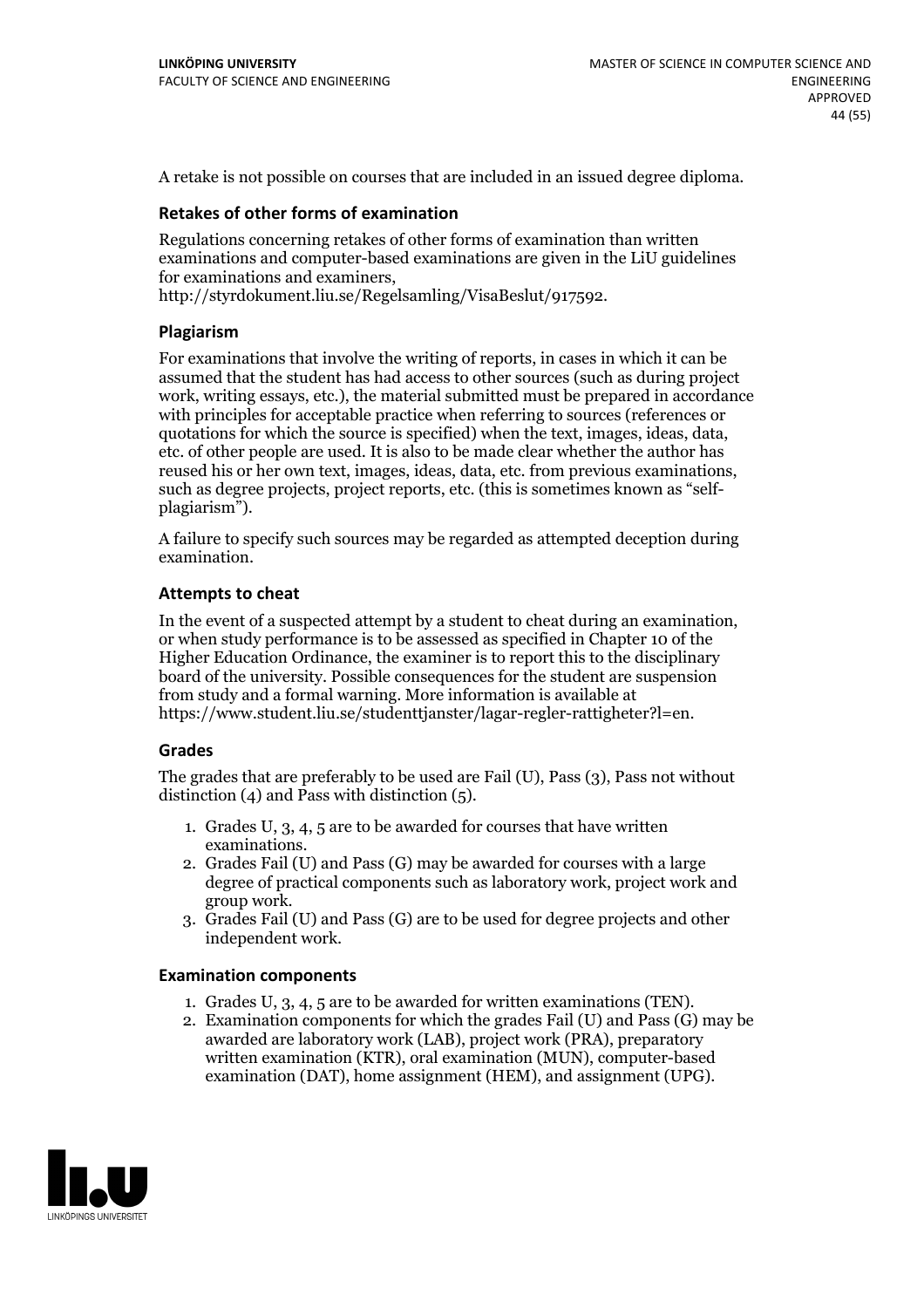- 3. Students receive grades either Fail (U) or Pass (G) for other examination components in which the examination criteria are satisfied principally through active attendance such as other examination (ANN), tutorial group
- (BAS) or examination item (MOM). 4. Grades Fail (U) and Pass (G) are to be used for the examination components Opposition (OPPO) and Attendance at thesis presentation (AUSK) (i.e. part of the degree project).

For mandatory components, the following applies: If special circumstances prevail, and if it is possible with consideration of the nature of the compulsory component, the examiner may decide to replace the compulsory component with another equivalent component. (In accordance with the LiU Guidelines for education and examination for first-cycle and second-cycle education at Linköping University, http://styrdokument.liu.se/Regelsamling/VisaBeslut/917592).

For written examinations, the following applies: If the LiU coordinator for students with disabilities has granted a student the right to an adapted examination for a written examination in an examination hall, the student has the right to it. If the coordinator has instead recommended for the student an adapted examination or alternative form of examination, the examiner may grant this if the examiner assesses that it is possible, based on consideration of the course objectives. (In accordance with the LiU Guidelines for education and examination for first-cycle and second-cycle education at Linköping University, http://styrdokument.liu.se/Regelsamling/VisaBeslut/917592).

The examination results for a student are reported at the relevant department.

# **Regulations (applyto LiU in its entirety)**

The university is a government agency whose operations are regulated by legislation and ordinances, which include the Higher Education Act and the Higher Education Ordinance. In addition to legislation and ordinances, operations are subject to several policy documents. The Linköping University rule book collects currently valid decisions of a regulatory nature taken by the university board, the vice-chancellor and faculty/department boards.

LiU's rule book for education at first-cycle and second-cycle levels is available at http://styrdokument.liu.se/Regelsamling/Innehall/Utbildning\_pa\_grund- \_och\_avancerad\_niva.

# Degree project for Master's Degree in Engineering 300 credits,<br>Master of Science (Two years), Master of Philosophy (Two years), **Master** of Science (One year), and master's degrees without **prefix**

General provisions for the degree project are given here. A specific board of studies may have supplementary regulations that are specific for a study programme. These are specified, where relevant, in the syllabus for the field of

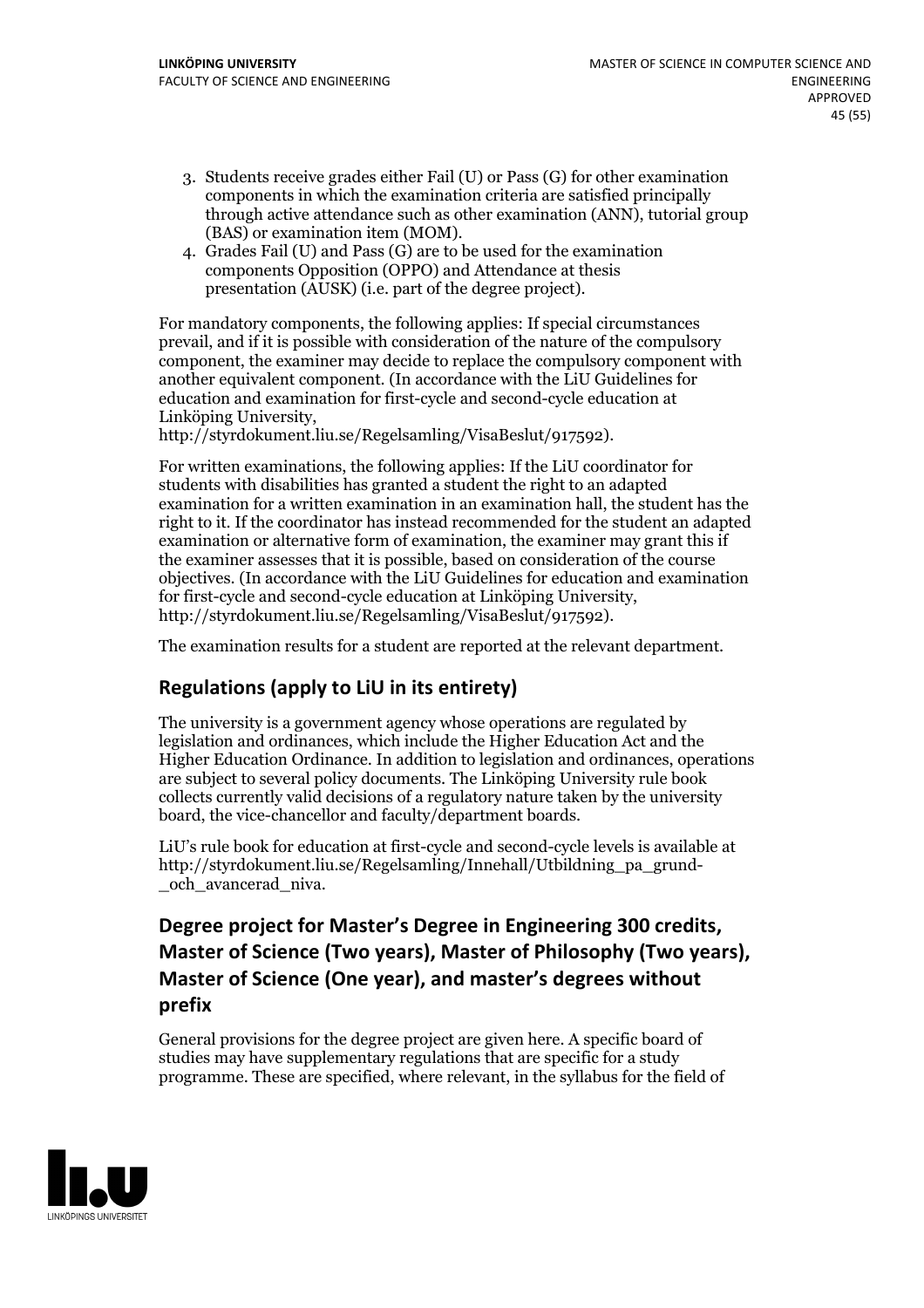education and/or the degree project. Information and links to course syllabuses, registration, reflection documents, etc. can be found at https://www.lith.liu.se/examensarbete/examensarbete?l=en.

#### **General provisions**

To be awarded a Master's Degree in Engineering 300 credits, Master of Science (Two years), Master of Philosophy (Two years), Master of Science (One year), or master's degree without prefix a student must carry out an approved degree project. The components of the degree project are described in the relevant course syllabus.

#### **Aim**

The aim of the degree project is described in the relevant course syllabus, https://www.lith.liu.se/examensarbete/examensarbete?l=en. Links to respective course syllabus can be found under the respective headings Master's programme, Civilingenjörsutbildning (only in Swedish), Högskoleingenjörsutbildning (only in Swedish), Kandidatutbildning (only in Swedish).

#### **Extent**

Requirements for the extent of the degree project for each type of degree are given in the syllabus of the study programme.

#### **Locations for a degree project**

The work is carried out in the form of:

- an internal degree project located at one of the participating departments at LiU
- an external degree project located at a company, government agency, or other organisation in Sweden or abroad, that an examiner has assessed is able to manage a degree project that satisfies the requirements, or
- a degree project within an exchange agreement in association with study abroad, whereby all study results are to be credited to the student by the relevant board of studies.

The main subject areas that are permitted within each study programme are described in the programme syllabus. Any individual subjects that may be relevant to the main subject area are to be determined by the relevant board of studies.

The examiner for a degree project within a certain subject area are determined by the board of studies that is responsible for general degrees within the main subject area. An up-to-date list is given

at https://www.lith.liu.se/examensarbete/examensarbete?l=en.

#### **Degree projects within agreements relatingto study abroad**

During study abroad that takes place within the framework of an agreement, the provisions of the host institute relating to degree projects are applied. The student is to consult the board of studies and together ensure that the proposed degree project is carried out in a main subject area that is permitted within the study

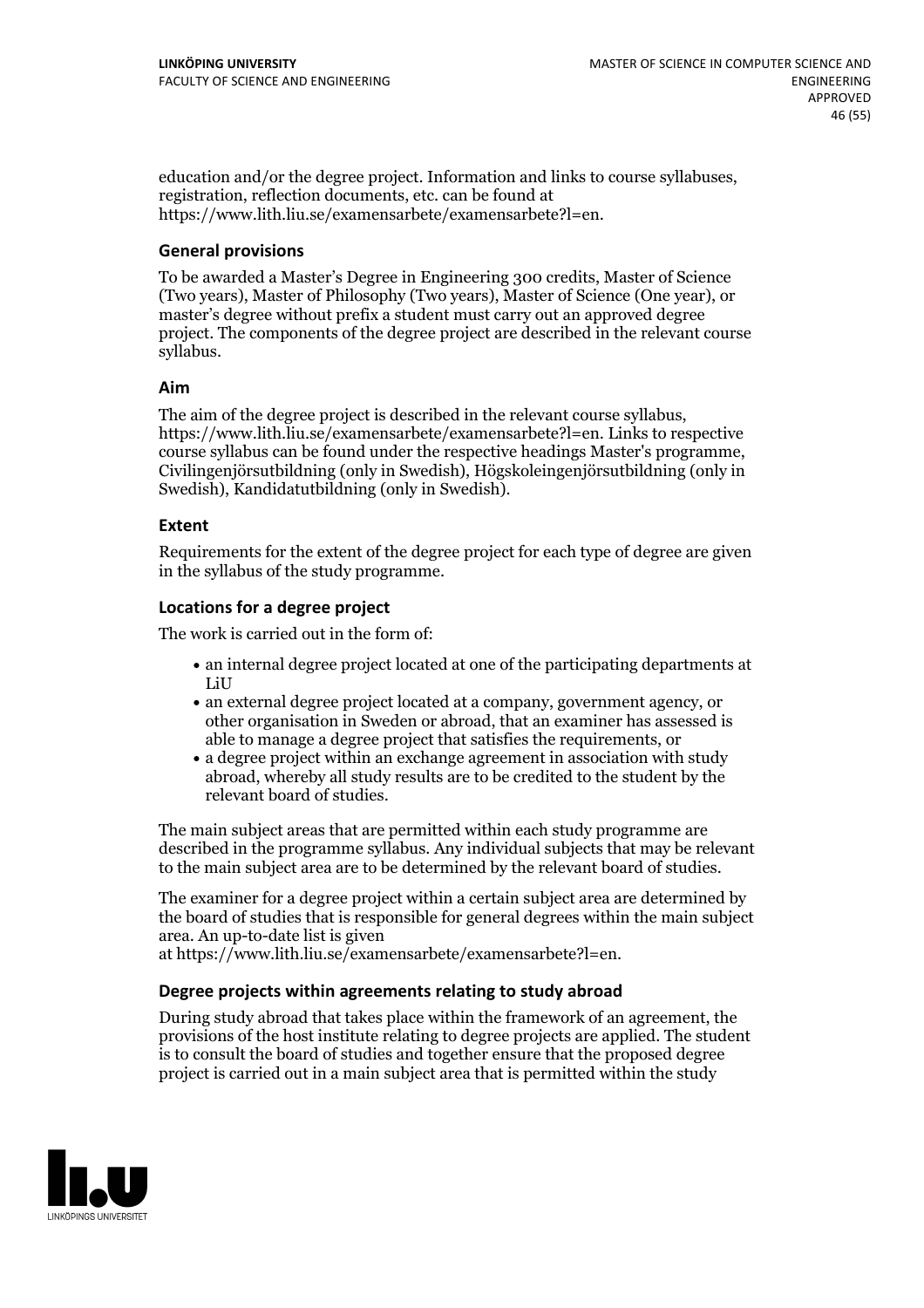programme. Approved main subject areas for degree projects are specified in the syllabus for the relevant programme.

A certificate confirming that the degree project has been approved and a copy of the degree project thesis (in PDF format) are to be submitted to the relevant board of studies.

#### **Selection of degree project**

A degree project is to be selected in consultation with an examiner, who is also responsible that the specialisation, extent and level of the project satisfy the requirements specified in the course syllabus.

In cases in which issues relating to work-related copyright, patenting or remuneration may arise, provisions governing these should be established in advance. A student working on a degree project may sign a confidentiality agreement in order to obtain access to confidential information necessary for the degree project. The supervisor and examiner, however, determine whether they are prepared to sign a confidentiality agreement, and thus the confidential information must not normally be of such nature that it is necessary to supervise or grade the work. The complete degree project thesis is to be published during the grading procedure, unless special circumstances prevent this. If any part of the thesis should not be published, this must be approved in advance by the examiner and the relevant head of department. Note that final decisions relating to confidentiality are taken by an administrative court.

#### **Commencement of a degree project**

Requirements that must be satisfied before a degree project can be started are given in the currently valid course syllabus, which can be obtained in the relevant programme syllabus at https://liu.se/studieinfo/en.

Notification of <sup>a</sup> degree project is to be carried outwhen the degree project starts, at https://www.lith.liu.se/for-studenter/anmalan-till-exjobb?l=en. Registration of the degree project is to take place before work commences.

Before the start of the degree project, the examiner is to ensure that the student satisfies the conditions for commencement of the degree project within the relevant main subject area. Support in this can be obtained from the study guidance counsellor, who checks the general requirements for starting the degree project.

The student is also to notify the relevant department of the start of the degree project.

#### **Degree projects in collaboration with another student**

In cases in which two students carry out a degree project together, the contribution of each student is to be specified. The extent of the work is to correspond to the extent of two individual projects. The examiner is to ensure that each student has contributed in a satisfactory manner to the work, and that each student satisfies the requirements for achieving a Pass grade for the degree

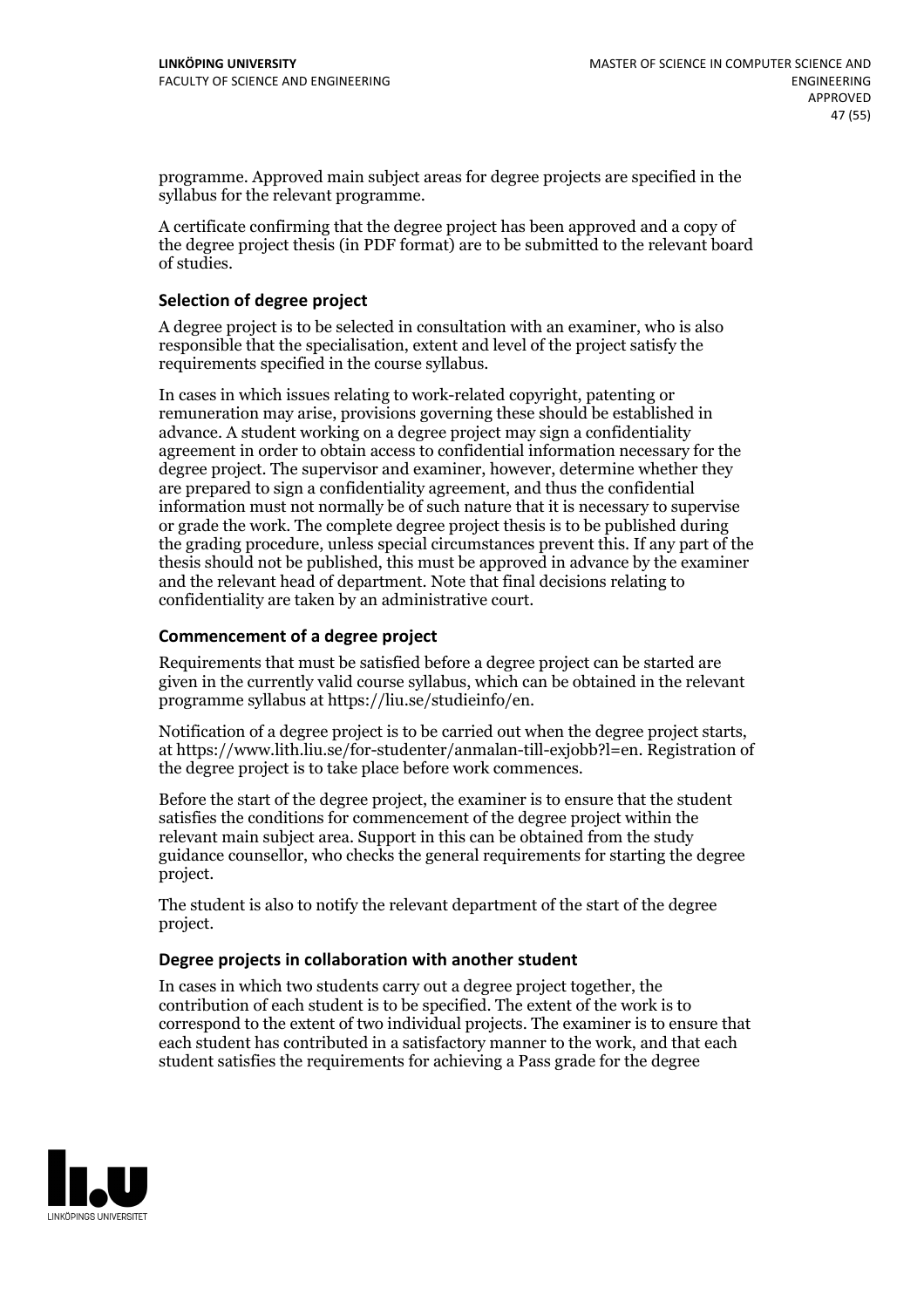project.

Degree projects carried out in collaboration between more than two students are not permitted.

#### **Examiners**

The examiner must be employed as a teacher at LiU according to the LiU Regulations for Appointments

(https://styrdokument.liu.se/Regelsamling/VisaBeslut/622784). The following teachers can be appointed as examiner: Professor (including Adjunct and Visiting Professor), Associate Professor (including Adjunct), Senior Lecturer (including Adjunct and Visiting Senior Lecturer), Research Fellow, or Postdoc. The examiner must also have the expertise required to examine degree projects within the relevant main subject area, and be appointed by the board of studies. The board of studies can also appoint emerita/emeritus as examiner for a single thesis work.

The examiner is to:

- ensure before the start of the degree project that the student satisfies the conditions for commencement of the degree project within the relevant main subject area. The study guidance counsellor is to check whether the commencement criteria are satisfied and inform the examiner of this
- check whether special admission requirements (where relevant) are satisfied, for example that the student can demonstrate a certain degree of in-depth knowledge within the field relevant for the degree project
- determine the specialisation and principal work of the degree project, based on an assessment of whether the degree project will result in the learning outcomes of the course syllabus being satisfied
- pass/fail the planning report
- pass/fail the mid-way assessment
- be responsible that the supervisor or supervisors carry out their duties
- in conjunction with the planning report, check that the student has registered for the degree project
- approve the work for presentation
- before the presentation, check that the proposed opponent satisfies the conditions for commencement of the degree project and has attended three thesis presentations
- pass/fail the presentation and the opposition to it
- approve a concluding reflection document
- ensure that a degree project that has been passed satisfies the learning outcomes of the course syllabus and other requirements, and award a grade to the degree project (either  $G = Pass$ , or  $U = Fail$ ).

In cases in which a degree project is carried out jointly by two students with different main subject areas, one examiner in each main subject area must be appointed, where this is necessary.

#### **Supervisors**

A student working on a degree project is to have access to an internal supervisor at

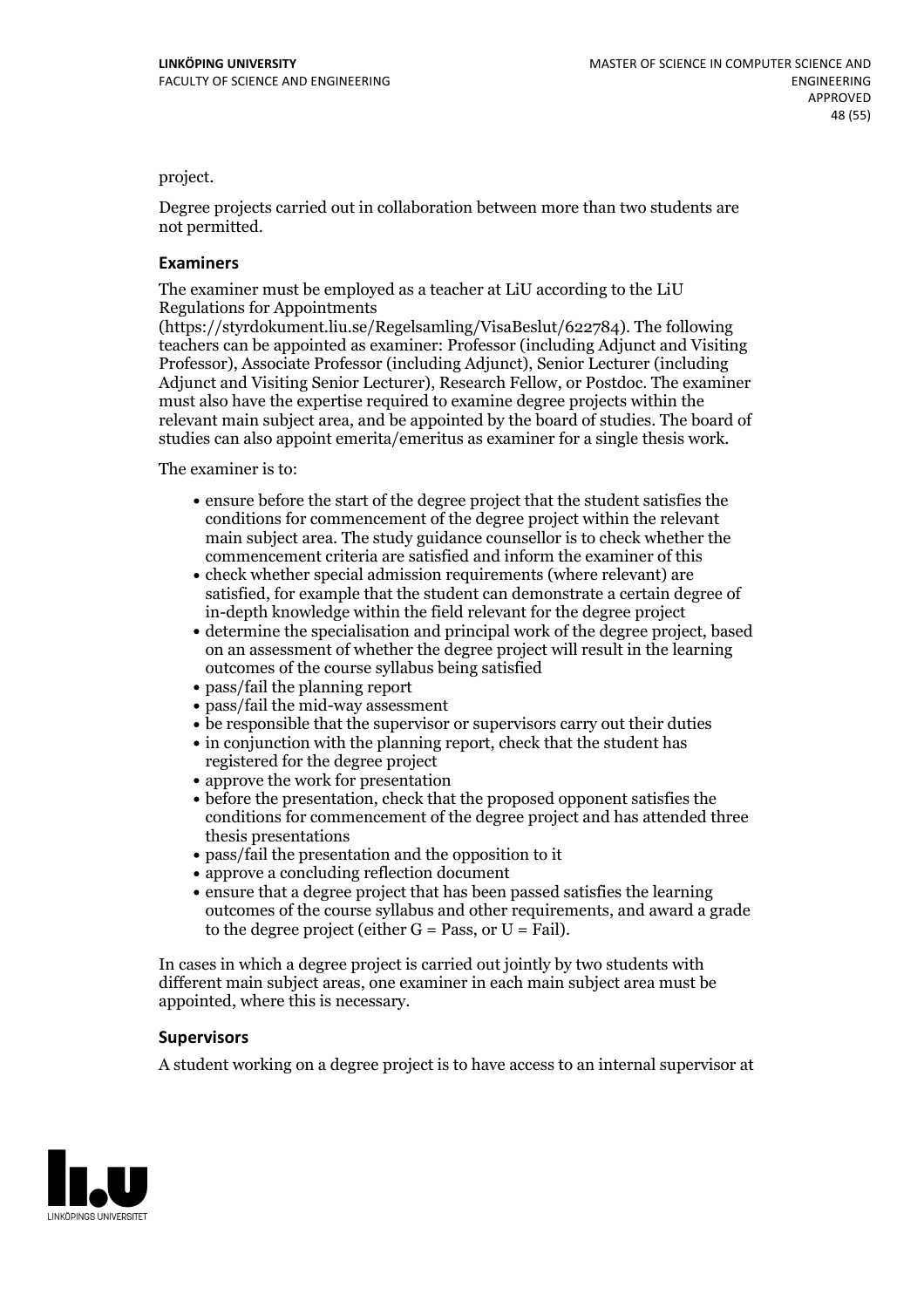the department at which the degree project has been registered. The internal supervisor is to have a degree that corresponds at least to the level of the degree project to be supervised. The internal supervisor may, in exceptional circumstances, be the same individual as the examiner. A decision of whether to allow this in a particular case is to be made by the relevant board of studies before the degree project is started.

The supervisor is to ensure that the student obtains help with:

- expert support in general questions related to methods, specialist knowledge of the subject, and writing the thesis
- problem formulation, and setting the limits of the work
- scheduling and planning work, and selection of appropriate methods.

If the degree project is being carried out outside of LiTH, an external supervisor from the commissioner is to be appointed.

#### **Planning report**

During the first weeks of the degree project, the student is to draw up a planning report that contains:

- $\bullet$  a preliminary title of the degree project
- a preliminary statement of the research question, against the background of a literature search
- a preliminary description of the approach to be taken
- planned literature foundation
- a schedule for the execution of the degree project, including suggested dates for the mid-way assessment and presentation.

Formulation of the research question is to be bounded, realistic and viewed from a perspective ofsocietal or commercial benefit. The term "societal" is to be understood here to include universities and university colleges.

#### **Mid-way assessment**

Approximately half-way through the degree project, the student is to describe to the examiner at a mid-way assessment how the work is progressing relative to the planning report. The supervisor should also participate. The form of the mid-way assessment may be anything from an oral presentation to a public seminar. The conclusion of the mid-way assessment may be one of three possibilities:

- 1. The work has been carried out essentially as planned, and can continue as planned. The mid-way assessment has been passed.
- 2. The work has been carried out with certain deviations from the planning report. It is, however, believed that it will be possible to complete the work with minor adjustments to the formulation of the research question,<br>approach and/or schedule. The mid-way assessment has been passed.<br>3. The work has deviated from the planning report in a significant manner,<br>and there is
- assessment has been failed. A new planning report must be drawn up and a new mid-way assessment carried out.

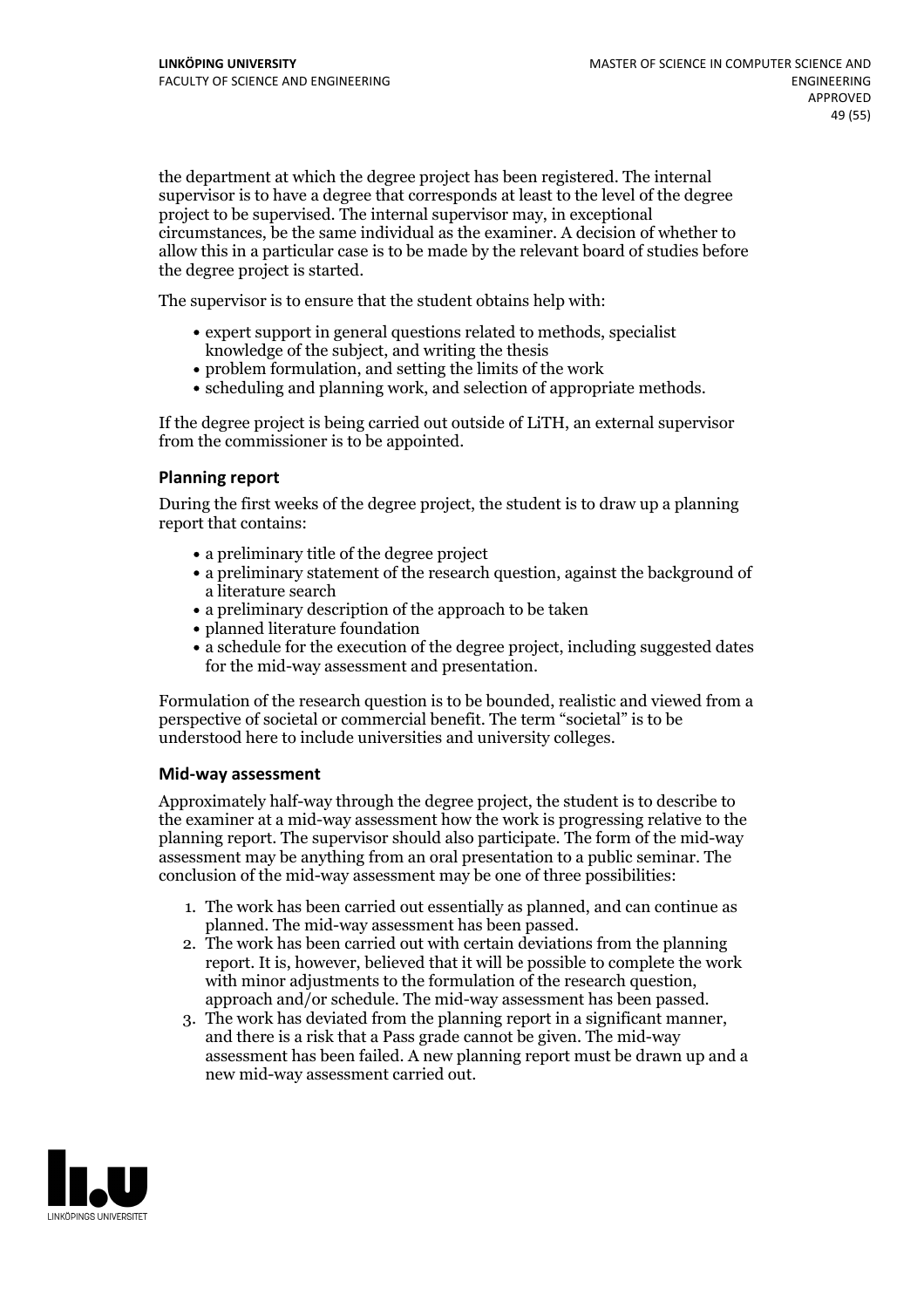#### **Reporting**

Both oral and written reports of the degree project are to be made, in Swedish or English. For the international Master's programmes, both the oral and written examination should be made in English. The board of studies can allow the reporting to be carried out in another language than Swedish or English.

The oral presentation is to take place in public, unless there are special grounds that this should not be done. The written report is to be in the form of a professionally produced degree project thesis. The presentation and thesis are to follow the instructions given below.

#### **Presentation**

The oral presentation is to take place when the examiner considers that the work has been completed and is ready to be presented. The presentation is to take place at LiTH at a time when other students can attend. This means that the presentation can take place on a date that the student has agreed with the examiner, normally between the re-examination period in August and midsummer, and after the student has attended three thesis presentations.

The oral presentation is to describe the background to the problem that has been studied, describe the methods used, and present the results and conclusions. The presentation is to be at a level suitable for everyone present, not just for specialists. After the oral presentation, the student is to counter any criticism that the opponent may raise, and allow other participants to pose questions. The presentation and the opposition are to be approved by the examiner. When any required adjustments of the thesis have been made, the reflection document has been approved, and the student has functioned as an opponent for another degree project, the degree project is reported as a passed course and the credits can be used to satisfy the requirements for a qualification.

#### **Degree project thesis**

The written degree project report is to be professionally written and comprehensive, and it is to demonstrate a scientific approach. The report must be prepared in accordance with principles for acceptable practice when referring to sources (references or quotations for which the source is specified) when the text, images, ideas, data, etc., of other people are used. It is also to be made clear whether the author has reused his or her own text, images, ideas, data, etc. from previous examinations, such asundergraduate work, project reports, etc. (This is sometimes known as"self-plagiarism".) A failure to specify such sources may be regarded as attempted deception during examination.

The contents are to be easy to understand, and the way in which material is presented is important. It must describe the background to the project and the formulation of the research question. The choice of approach is to be clearly explained, and the thesis should make clear the coupling between the results and the conclusions. Commonly accepted scientific methods are to be used for processing the results. The discussion is to be comprehensive, and demonstrate that the student masters analytical thought processes. The thesis is to demonstrate good mastery of the literature in the field, and include an abstract. Theses that are

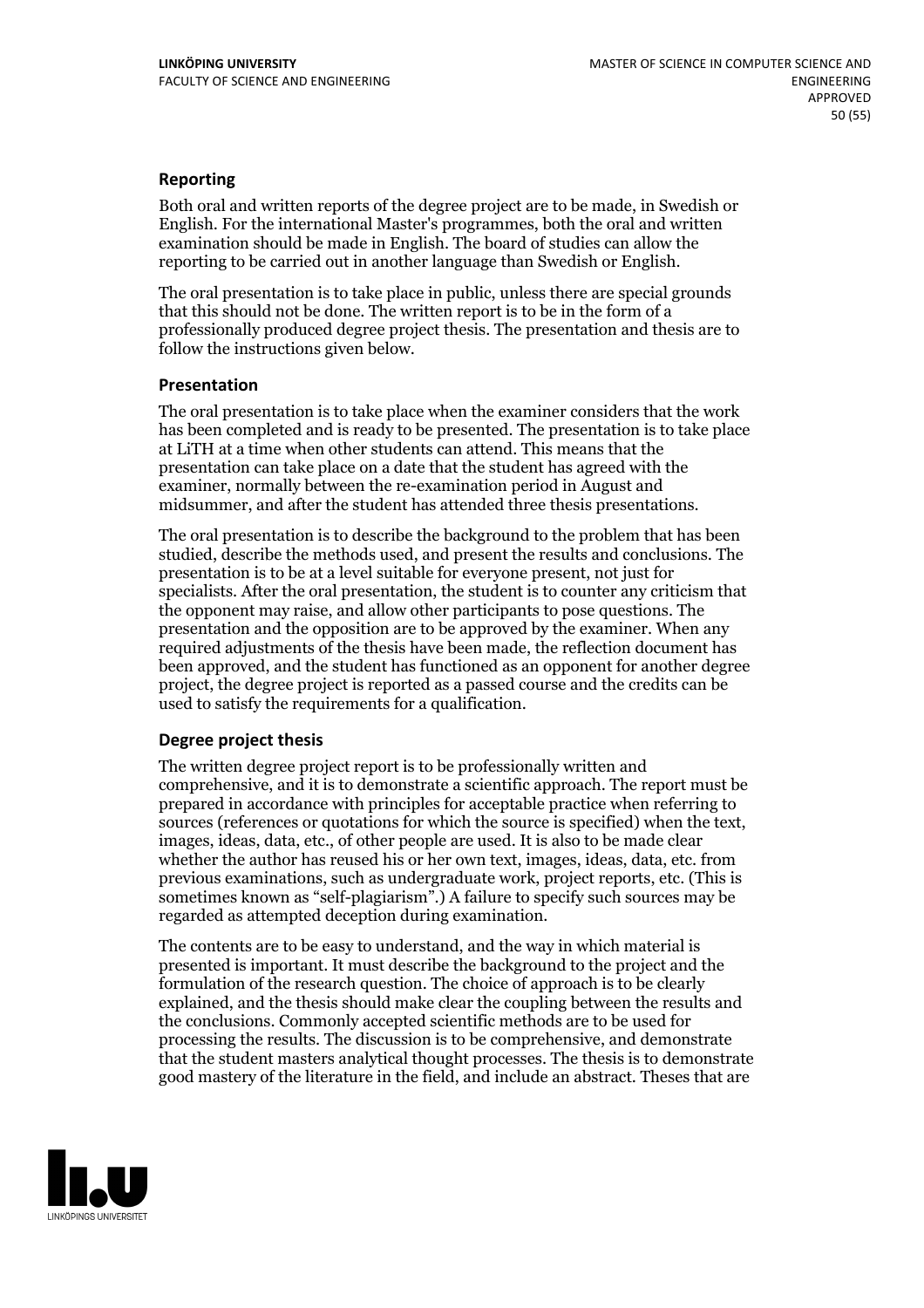principally written in Swedish should contain a summary in English. A publication-ready manuscript and a reflection document covering the work undertaken are to be submitted to the examiner within 10 days after the oral presentation. The examiner may grant an exemption from this requirement. If final versions of the required documents are not submitted as stipulated, the examiner may determine that the presentation is to be rescheduled.

The Faculty of Science and Engineering (Institute of Technology) at Linköping University recommends that degree project theses be published.

#### **Opposition**

An oral opposition is to be carried out either before or after the student presents his or her thesis. The opponent must satisfy the same requirements for the number and level of credits gained as those of the student's degree project. The opponent must also have attended three thesis presentations as a member of the audience. Acting as an opponent during the thesis presentation of another student is subject to points-based assessment as described in the course syllabus.

The opponent is to:

- discuss and comment on the selection of methods, results and (where relevant) data processing, conclusions, possible alternative solutions and conclusions, and the management of literature
- comment on the general arrangement of the degree project thesis and related, formal aspects of style, and comment on the oral presentation technique
- illuminate the strengths and weaknesses of the thesis.

The duration of the opposition should be approximately the same as that of the presentation, and it is to include a discussion in which the student presenting the thesis replies to and comments on the criticism raised by the opponent.

Unless otherwise agreed, at least one week before the presentation the opponent is to present in writing to the examiner the important issues that will be discussed, and the structure ofthe opposition that will be taken. The opponent and the examiner discuss the structure that the opponent has drawn up.

In a normal case, the number of opponents will be the same as the number of respondents. In exceptional cases, the examiner may decide that this is not to be the case.

#### **Attendance at presentations**

A student is to attend presentations of degree project theses as described in the course syllabus. The presentations attended must be at the same level or a higher level than the degree project of the student.

It is advantageous that one of the presentations attended is a licenciate degree seminar or a doctoral disputation. The student is responsible for ensuring that a certification of attendance at the presentation is obtained and passed to the departmental administrator for registration in Ladok. Attendance at such

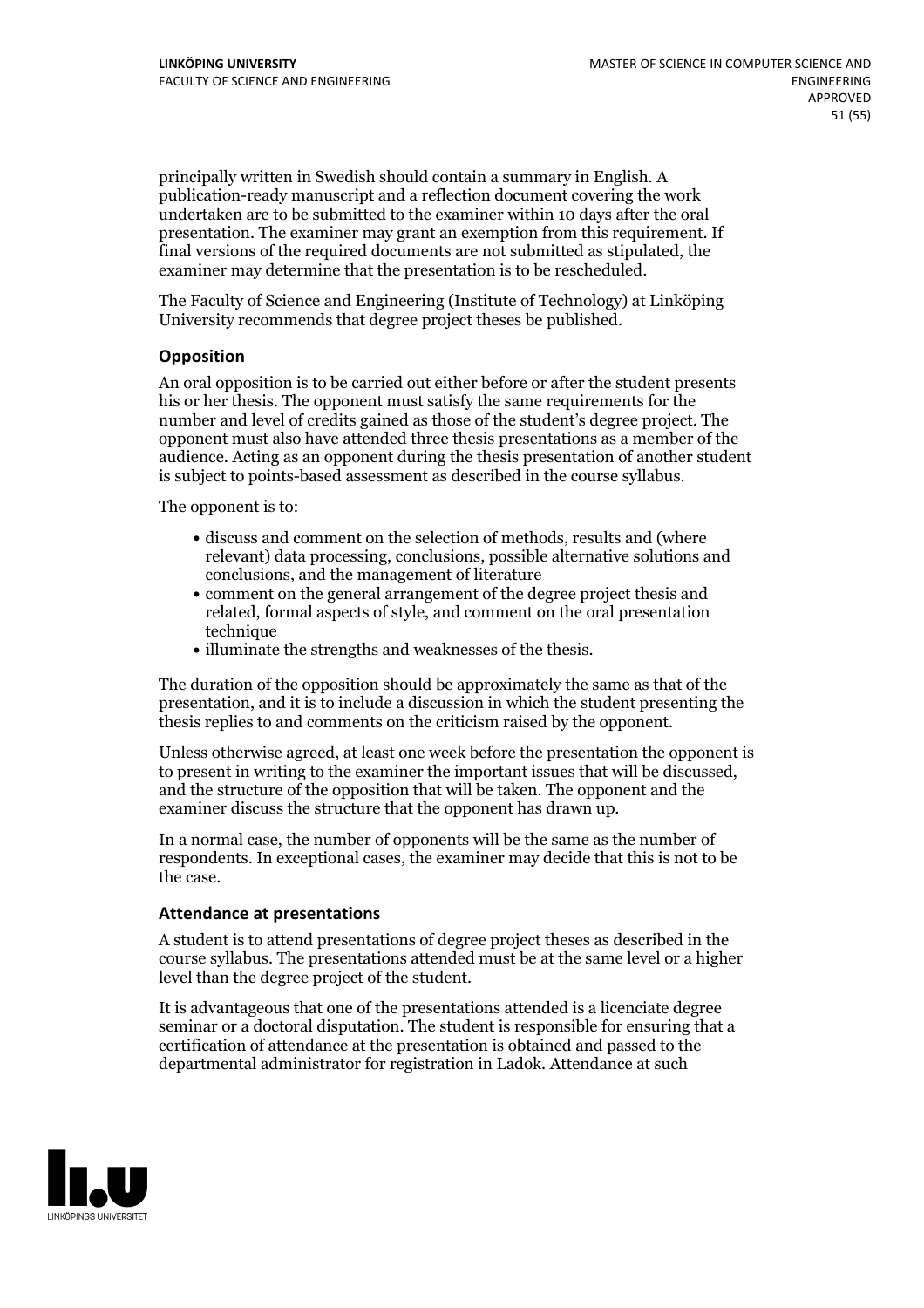presentations is a component of the degree work that is subject to points-based assessment.

The occasions on which a student attends presentations are to be completed before the student presents the degree project thesis. The course syllabus for the degree project describes the scheduling of the attendance at presentations.

#### **Reflection document**

A document reflecting on the work that has been carried outis to be submitted to the examiner within 10 working days of the oral presentation. Instructions for preparing a reflection document can be reached through https://www.lith.liu.se/examensarbete/reflektionsdokument?l=en.

#### **Grades**

The degree project is graded as either Pass or Fail. In order for a student to obtain a pass grade for the degree project, all components must be completed and be awarded a pass grade.

#### **Right to obtain supervision**

It is expected that the student complete and pass a degree project within specified time limits. The department is required to provide supervision for a maximum of 18 months after the student has registered the degree project in Ladok. The examiner may grant additional supervision after this period in special cases. If the examiner determines that supervision is to be ended, the degree project is to be awarded a Fail grade. The examiner does not have to fail the degree project if it is considered possible that the student can finish the thesis without further supervision.

If the degree project is awarded a Fail grade for the reason described above or for any other reason, the student is to be directed towards carrying out a further degree project.

#### **Quality assurance**

The relevant board of studies has overall responsibility for the quality of study programmes. This responsibility covers also degree projects. Quality assurance is to be carried out as determined by the faculty board.

#### **Exemptions**

If special circumstances apply, a board of studies may grant exemptions from the regulations specified above. The oral opposition, for example, may be replaced by an extensive written opposition, if the board of studies approves this

- for international students for whom special circumstances apply
- for other students for whom all other components of the qualification have been satisfied, the degree project thesis has been submitted, and special circumstances apply.

Written opposition may be carried out in one of the following ways:

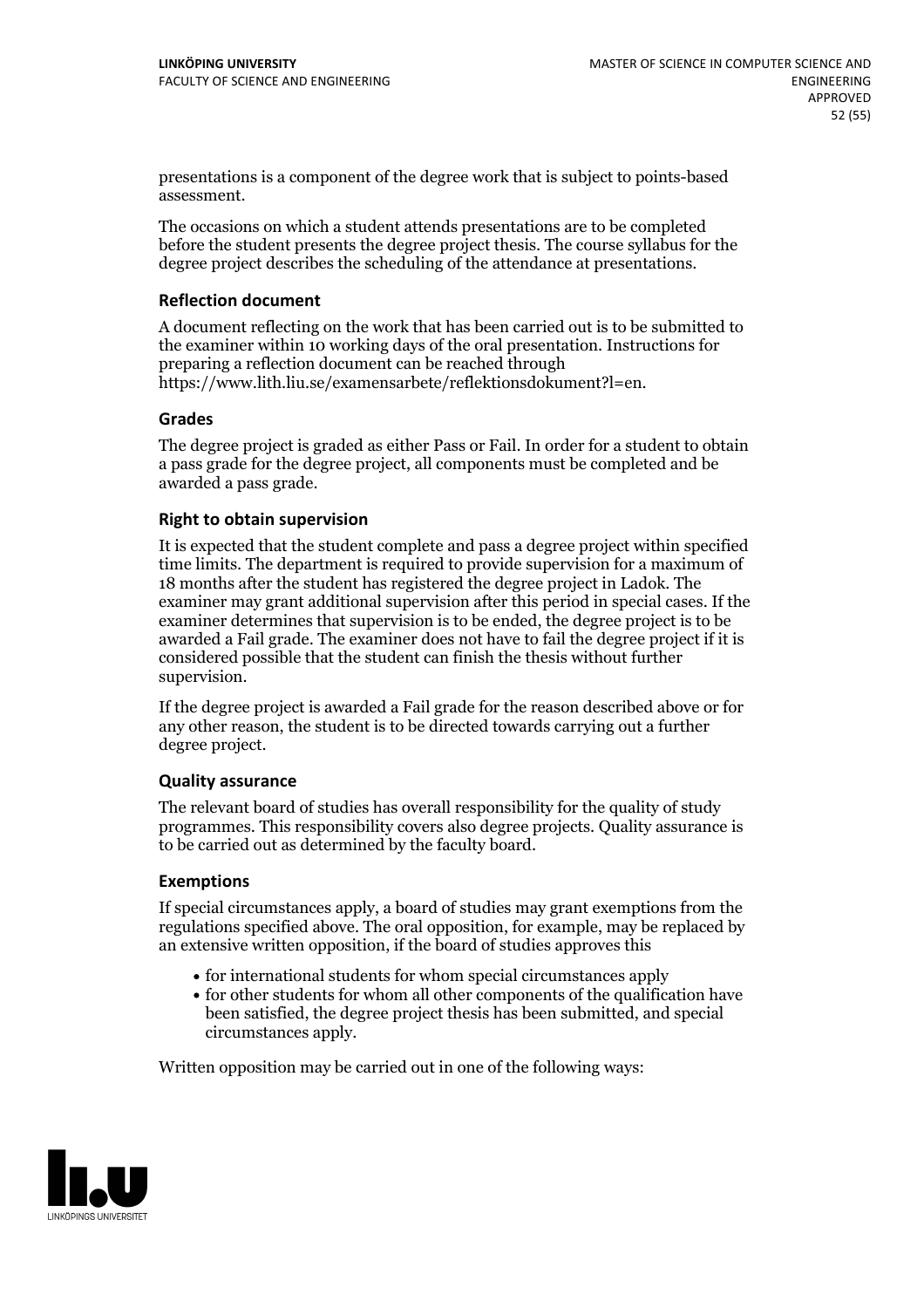- The student presents a written opposition to a degree project thesis that has been written by another student, whose examiner subsequently examines
- the opposition.<br>• The student's examiner requests that the student prepare a written opposition to a degree project thesis that has previously been examined by an examiner.

If written opposition is used, it is not necessary that the student prepare an introductory statement describing the structure.

The examiner applies to the board of studies for exemption regarding written opposition. The board of studies must approve that opposition may take place in written form, before it is carried out.

# **Degree projects (included in Term 6 of study programmes in engineering)**

#### **General provisions**

All study programmes in engineering (with the exception of the programme in Industrial Engineering and Management – International and the programme in Applied Physics and Electrical Engineering – International) have since 2014 included an obligatory degree project. The project undertaken may also be included as part of the Bachelor of Science (Technology). During Term 6 of each programme, one or several special courses are given that constitute degree projects. The syllabuses of these courses contain course-specific provisions, which are supplemented with the general provisions given below.

#### **Aim**

The degree project is to contribute to general and programme-specific objectives of the study programmes in engineering being achieved. Specific learning outcomes are given in the relevant course syllabus. In addition, the degree project has also the following learning outcomes, which are common to all degree project-<br>based courses at LiTH:

- Knowledge of the subject After carrying out the degree project, the student is expected to master the following:
	- $\circ$  integrating in a systematic manner the knowledge gained during the period of study
	- applying methodological knowledge and subject-specific knowledge within the main subject area
- $\circ$  assimilating the contents of relevant technical publications and relating the study to such contents.<br>• Personal and professional skills
	-
- After carrying out the degree project, the student is expected to possess the following skills:
	- $\circ$  formulating research questions and limiting the same, within a

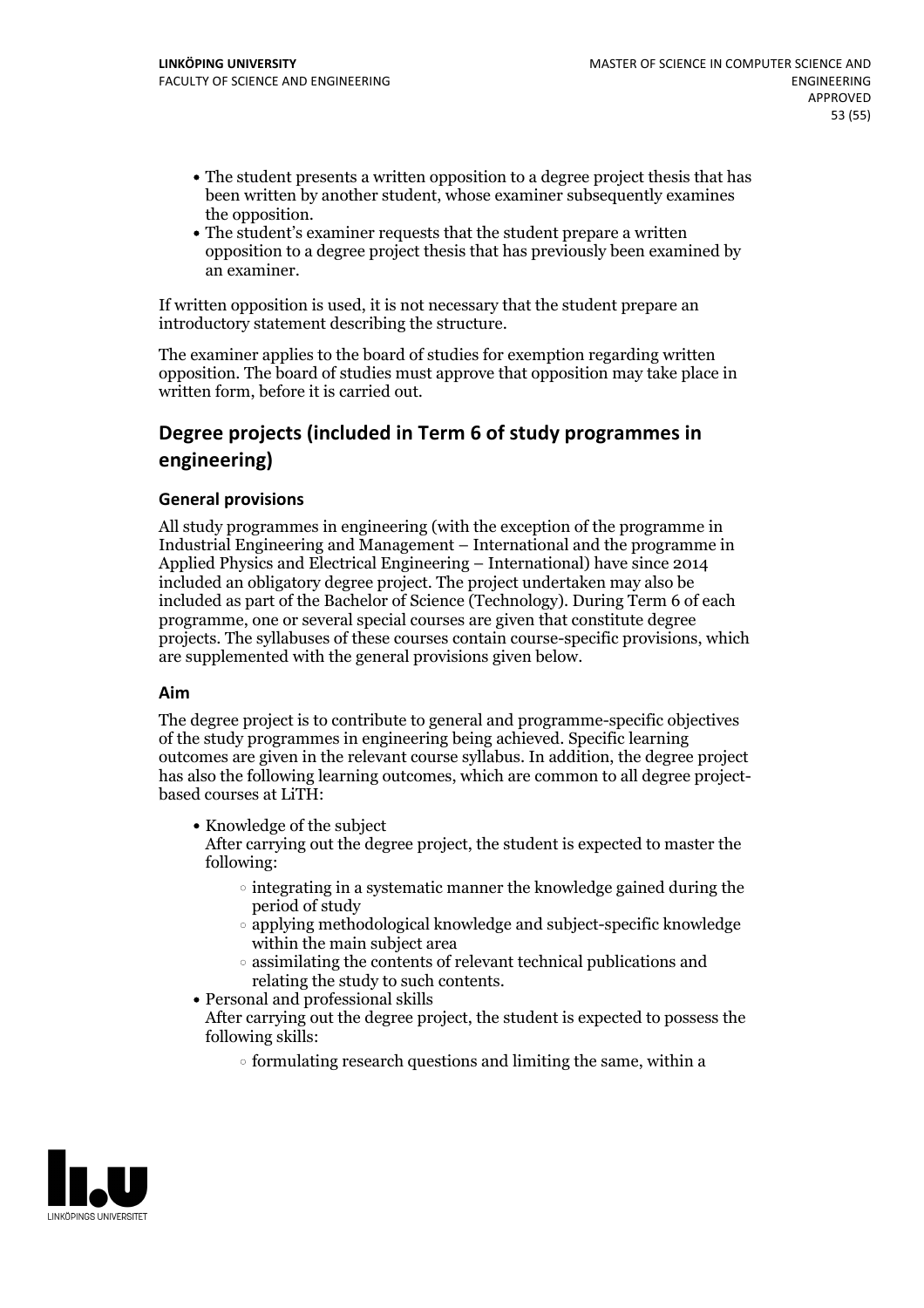specified time schedule

- $\circ$  seeking and evaluating scientific literature.<br>• Working and communicating in a group
- 

After carrying out the degree project, the student is expected to possess the following skills:

- planning, executing and presenting independent work in the form of a project carried out in a group
- $\circ$  expressing oneself professionally, in writing and orally
- $\circ$  critically examining and discussing independent work presented in speech and in writing.
- $\bullet$  Engineering fundamentals

After carrying out the degree project, the student is expected to master the following:

- $\circ$  creating, analysing and/or evaluating technical solutions
- making assessments that consider relevant scientific, societal and ethical aspects.

#### **Degree projects undertaken while studying abroad**

During study abroad, an individual plan is to be drawn up together with the faculty programme director to determine how the requirements for a degree project in engineering can be satisfied.

#### **Commencing a degree project**

Before a student commences a degree project, the following requirements must be satisfied:

- The student must have a minimum of 90 credits obtained from courses from Terms 1-4 of the programme (courses taken voluntarily are not counted). This requirement must be satisfied before the end of the third week of study period 2 of the autumn term before the degree project is to be
- carried out.<br>• The student must have completed the subject-specific courses listed in the course syllabus for the relevant degree project course. This requirement must be satisfied before the end of the third week of study period 2 of the autumn term before the degree project is to be carried out.<br>• When assessing whether the requirements have been satisfied, individual
- decisions (such as those taken in association with admission to subsequent parts of the programme) are to be considered.

Registration for a degree project is carried out during the course registration period 1-10 October in the autumn before the degree project is to be undertaken.

#### **Forms of examination**

The examiner for the degree project is responsible for ensuring that examination takes place as specified by the course syllabus, and, where appropriate, carries out the duties of an examiner for degree projects.

The written report of the degree project corresponds to a degree project for a